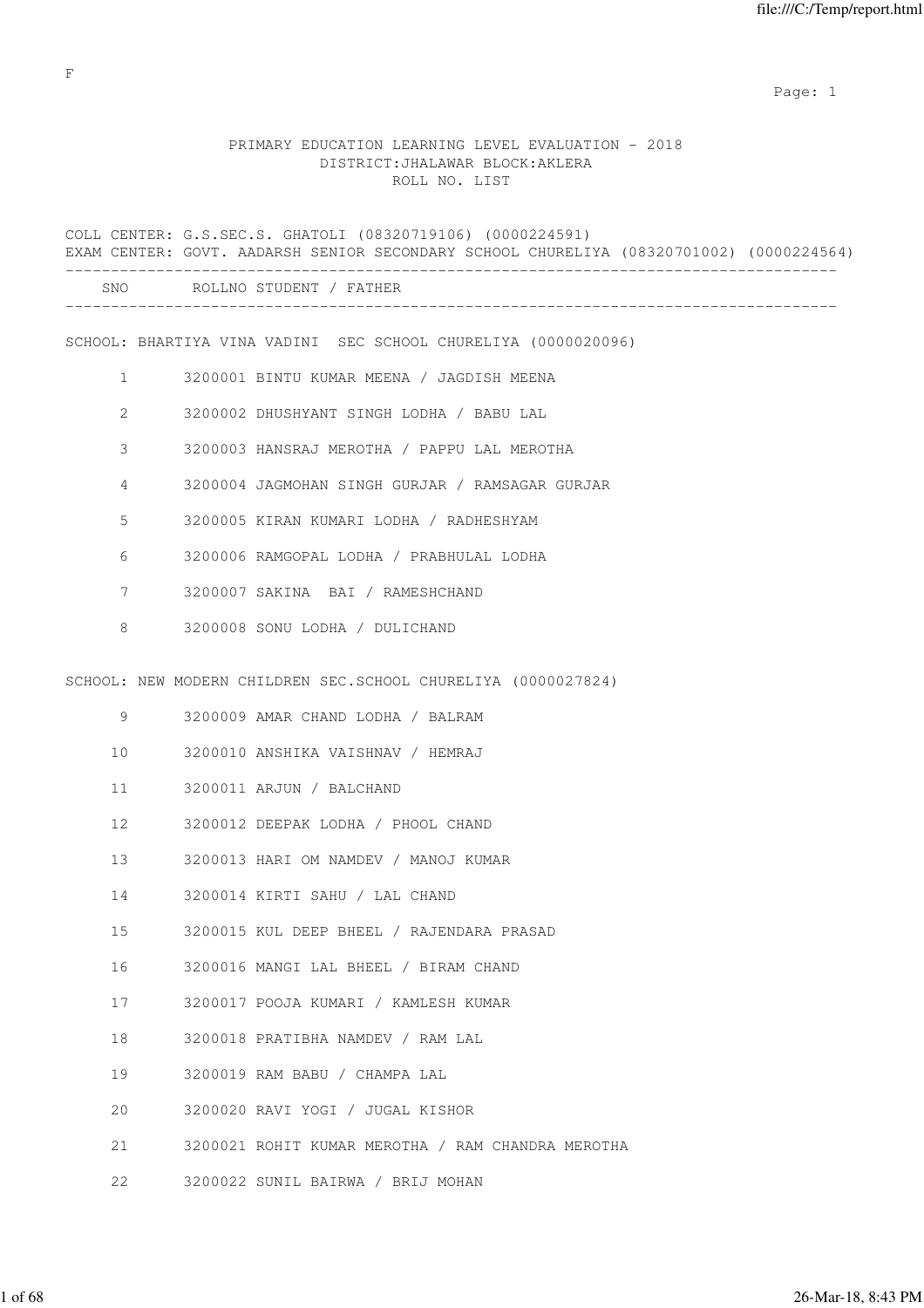# PRIMARY EDUCATION LEARNING LEVEL EVALUATION - 2018 DISTRICT:JHALAWAR BLOCK:AKLERA ROLL NO. LIST

COLL CENTER: G.S.SEC.S. GHATOLI (08320719106) (0000224591) EXAM CENTER: GOVT. AADARSH SENIOR SECONDARY SCHOOL CHURELIYA (08320701002) (0000224564) ------------------------------------------------------------------------------------- SNO ROLLNO STUDENT / FATHER ------------------------------------------------------------------------------------- 23 3200023 SURESH KUMAR LOVEVANSHI / BHOORALAL 24 3200024 URMILA BHEEL / DULI CHAND BHEEL SCHOOL: Govt. Aadarsh Senior Secondary School CHURELIYA (0000224564) 25 3200025 BHOORI BAI GURJAR / DHAN SINGH 26 3200026 BHUMIKA VAISHNAV / DEEPAK VAISHNAV 27 3200027 CHANDRA PRAKASH / POONAM CHAND 28 3200028 CHHOTU LAL BHIL / RAM SINGH 29 3200029 GAYATRI BAIRWA / KASHI RAM 30 3200030 GHARVITA PARJAPATI / MUKESH KUMAR 31 3200031 GHIRISHA PARJAPATI / MUKESH KUMAR 32 3200032 GOVIND GURJAR / BIRAM LAL 33 3200033 GOVIND LODHA / SHREE LAL 34 3200034 GULAB CHAND GURJAR / HARI NARAYAN 35 3200035 HANSRAJ GURJAR / RAMPRASAD 36 3200036 HARIOM LODHA / DANMAL LODHA 37 3200037 KOMAL GURJAR / GOKUL PRASAD 38 3200038 KULDEEP BANSFOR / LAL CHAND 39 3200039 LAXMI BAI LODHA / PARMA NAND 40 3200040 LAXMI BAI LODHA / RAVI CHAND 41 3200041 MANGI BAI BHIL / MADAN LAL 42 3200042 MANGI BAI LODHA / BADRI LAL 43 3200043 MAYA BHIL / MADAN LAL 44 3200044 POOJA KUMARI LODHA / BIRAM CHAND 45 3200045 RAVINA BAIRWA / SHREE LAL 46 3200046 RAVINA GAUR / RADHE SHYAM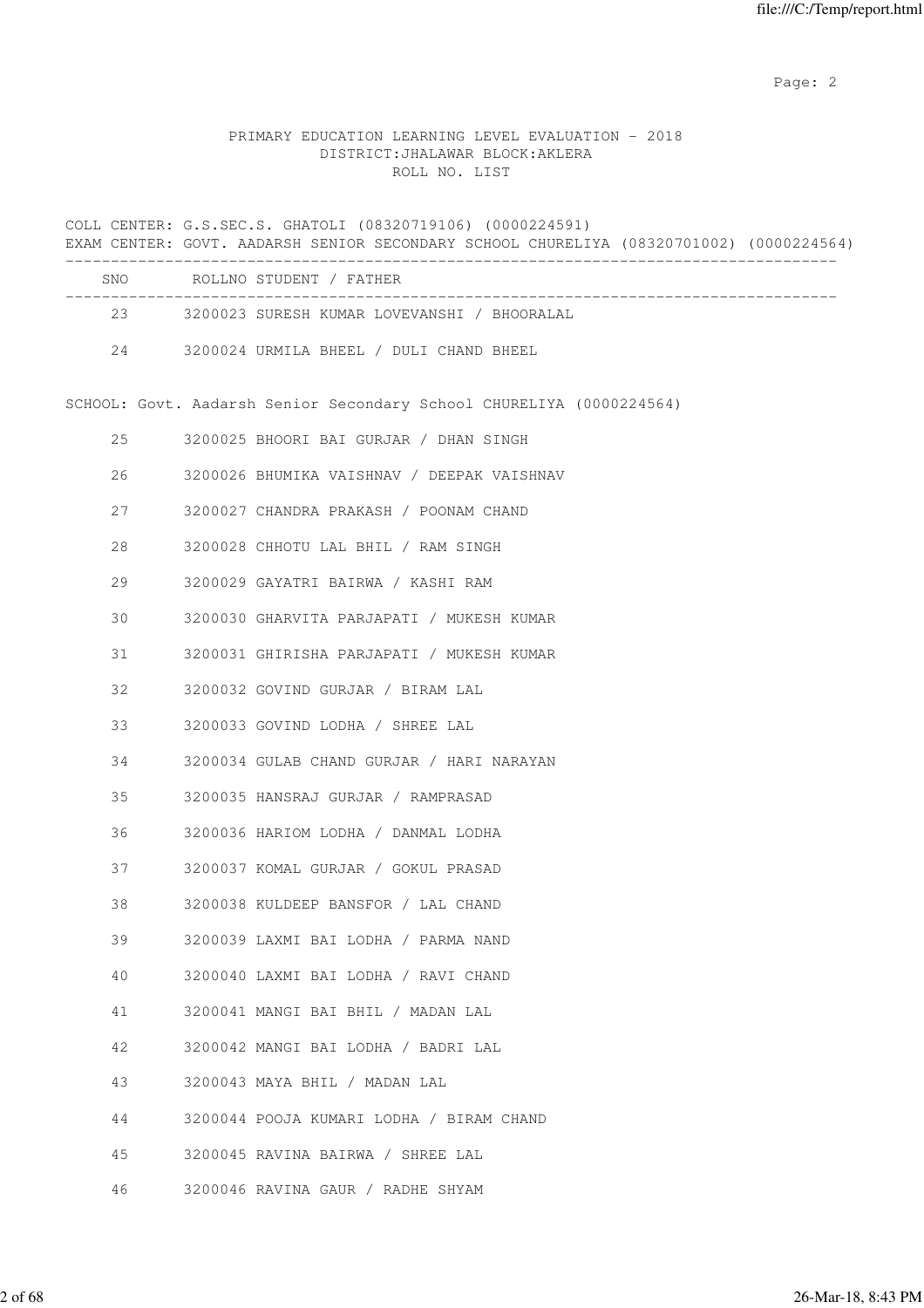# PRIMARY EDUCATION LEARNING LEVEL EVALUATION - 2018 DISTRICT:JHALAWAR BLOCK:AKLERA ROLL NO. LIST

COLL CENTER: G.S.SEC.S. GHATOLI (08320719106) (0000224591) EXAM CENTER: GOVT. AADARSH SENIOR SECONDARY SCHOOL CHURELIYA (08320701002) (0000224564) ------------------------------------------------------------------------------------- SNO ROLLNO STUDENT / FATHER ------------------------------------------------------------------------------------- 47 3200047 SULOCHNA BAIRWA / BALCHAND 48 3200048 SURAJ LODHA / CHAMPA LAL 49 3200049 YOGENDRA BANSFOR / MOOL CHAND SCHOOL: GUPS,PRITHVIPURA (0000485581) 50 3200050 ARVIND KUMAR LODHA / RAM KISHAN 51 3200051 HARI PRAKASH LODHA / MANGI LAL 52 3200052 JUGRAJ BAIRWA / BIRAM CHAND 53 3200053 KANHIRAM LODHA / LALJIRAM 54 3200054 MANBHAR BAI LODHA / GHANSHYAM 55 3200055 MANISHA KUMARI LODHA / BIRAM CHAND 56 3200056 MEENA BAI LODHA / BIRAM CHAND 57 3200057 NILESH KUMAR LODHA / AMAR LAL 58 3200058 RADHA BAI / RANGLAL 59 3200059 RAMCHANDRA BAIRWA / MANGI LAL 60 3200060 SHOBHA KUMARI LODHA / RAMESHCHAND 61 3200061 SONU KUMARI LODHA / DHANNA LAL 62 3200062 SURAJ MAL LODHA / HARI RAM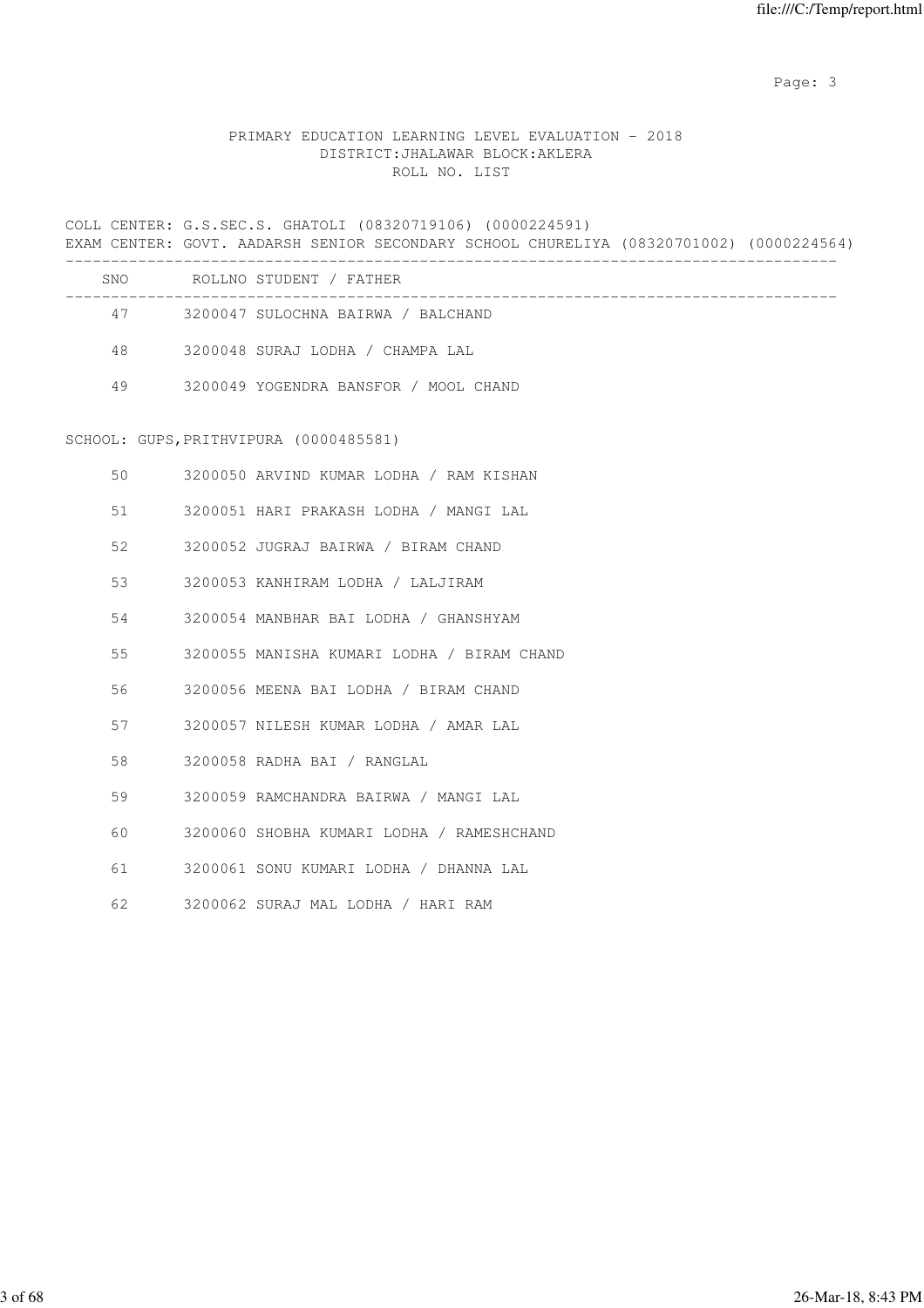#### PRIMARY EDUCATION LEARNING LEVEL EVALUATION - 2018 DISTRICT:JHALAWAR BLOCK:AKLERA ROLL NO. LIST

COLL CENTER: G.S.SEC.S. GHATOLI (08320719106) (0000224591) EXAM CENTER: GASSS LASUDIYA SHAH (08320702704) (0000224565) ------------------------------------------------------------------------------------- SNO ROLLNO STUDENT / FATHER ------------------------------------------------------------------------------------- SCHOOL: DR. RADHA KRISHNAN EDUCATION (0000018809) 1 3200063 ANKITA KUMARI MEENA / SATVIR 2 3200064 ARVIND KUMAR / RANG LAL 3 3200065 BHAGWAN DAS / GAJANAND 4 3200066 CHETAN KUMAR / HEMRAJ 5 3200067 DEEPAK KUMAR PRAJAPTI / MATHURA LAL 6 3200068 KAPIL KUMAR LODHA / RAM NARAYAN LODHA 7 3200069 KARTIKYA LODHA / HARI RAM 8 3200070 KHUSHBOO KUMARI / GOKUL PRASAD 9 3200071 MANGI BAI / MANGI LAL 10 3200072 MANGI BAI / DULI CHAND 11 3200073 MANGI LAL / BIRAM LAL 12 3200074 MANISH KUMAR / RAMKALYAN 13 3200075 MANISHA KUMARI / BADRI LAL 14 3200076 RAHUL KUMAR / RAM DAYAL 15 3200077 RAM BEER / CHOTU LAL 16 3200078 SANGITA KUMARI / RAM NARAYAN 17 3200079 YUVRAJ / CHAMPA LAL SCHOOL: ADARSH NBAL VIDHYA MANDIR (0000019970) 18 3200080 DEEPAK KUMAR / DULI CHAND 19 3200081 MURLI MANOHAR / MATHURALAL 20 3200082 PRINCE / JUGRAJ 21 3200083 PRIYANKA KUMARI / BHURA LAL

22 3200084 ROHIT KUMAR GADRI / RAM KALYAN GADRI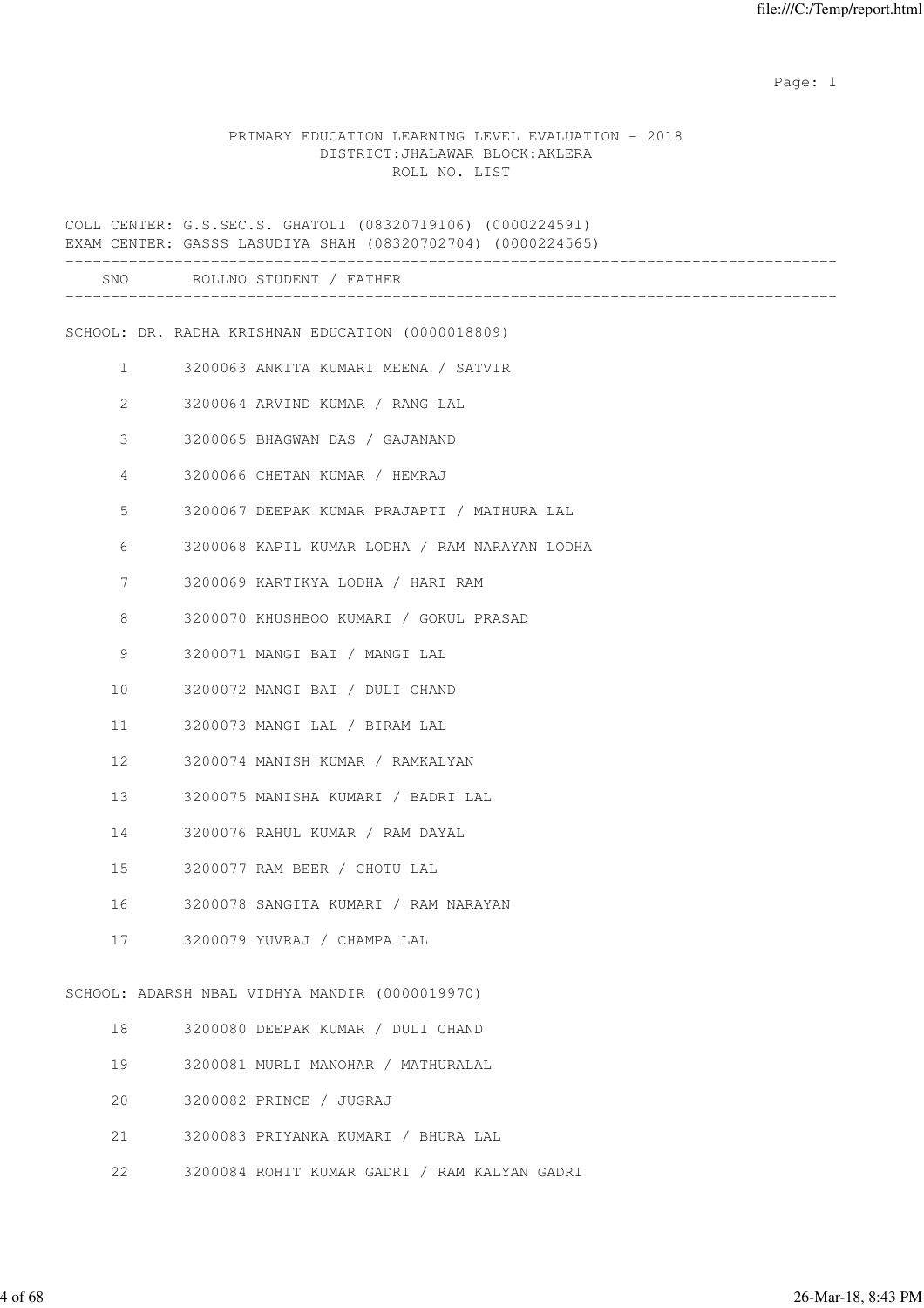# PRIMARY EDUCATION LEARNING LEVEL EVALUATION - 2018 DISTRICT:JHALAWAR BLOCK:AKLERA ROLL NO. LIST

COLL CENTER: G.S.SEC.S. GHATOLI (08320719106) (0000224591) EXAM CENTER: GASSS LASUDIYA SHAH (08320702704) (0000224565)

| SNO | ROLLNO STUDENT / FATHER          |
|-----|----------------------------------|
| 23  | 3200085 SAKSHI KUMARI / MOHANLAL |
| 2.4 | 3200086 VISHAL / MANOHARLAL      |

# SCHOOL: GASSS LASUDIYA SHAH (0000224565)

| 25 | 3200087 ANKIT KUMAR BHEEL / PREM LAL        |
|----|---------------------------------------------|
| 26 | 3200088 CHANDNI KUMARI LODHA / DALCHAND     |
| 27 | 3200089 CHINTU MEENA / BADRI LAL            |
| 28 | 3200090 DEEPAK KUMAR BHEEL / RAMKISHAN      |
| 29 | 3200091 DINESH KUMAR / GORILAL              |
| 30 | 3200092 HARSHIT KUMAR BHEEL / BEERAM LAL    |
| 31 | 3200093 HEMLATA LODHA / KALYAN PRASAD       |
| 32 | 3200094 JYOTI KUMARI BHEEL / JAGDISH PRASAD |
| 33 | 3200095 MAMTA KUMARI / DHANNA LAL           |
| 34 | 3200096 MANISH KUMAR BHEEL / RADHESHYAM     |
| 35 | 3200097 MEENAKSHI MEENA / BADRI LAL         |
| 36 | 3200098 MONIKA KUMARI MEENA / PREMNARAYAN   |
| 37 | 3200099 PARVATI LODHA / GHISA LAL           |
| 38 | 3200100 PAVITRA LODHA / PHOOL CHAND         |
| 39 | 3200101 PHOOL BAI LODHA / GHANSHYAM         |
| 40 | 3200102 POOJA KUMARI LODHA / MANGI LAL      |
| 41 | 3200103 POOJA KUMARI MEENA / BABLU MEENA    |
| 42 | 3200104 POOJA KUMARI MEENA / BABULAL        |
| 43 | 3200105 POONAM BAIRAGI / BADRI LAL          |
| 44 | 3200106 PURUSHOTAM LODHA / GHANSHYAM        |
| 45 | 3200107 RITU KUMARI / SHREELAL              |
| 46 | 3200108 SALONI KUMARI / JAGDISH PRASHAD     |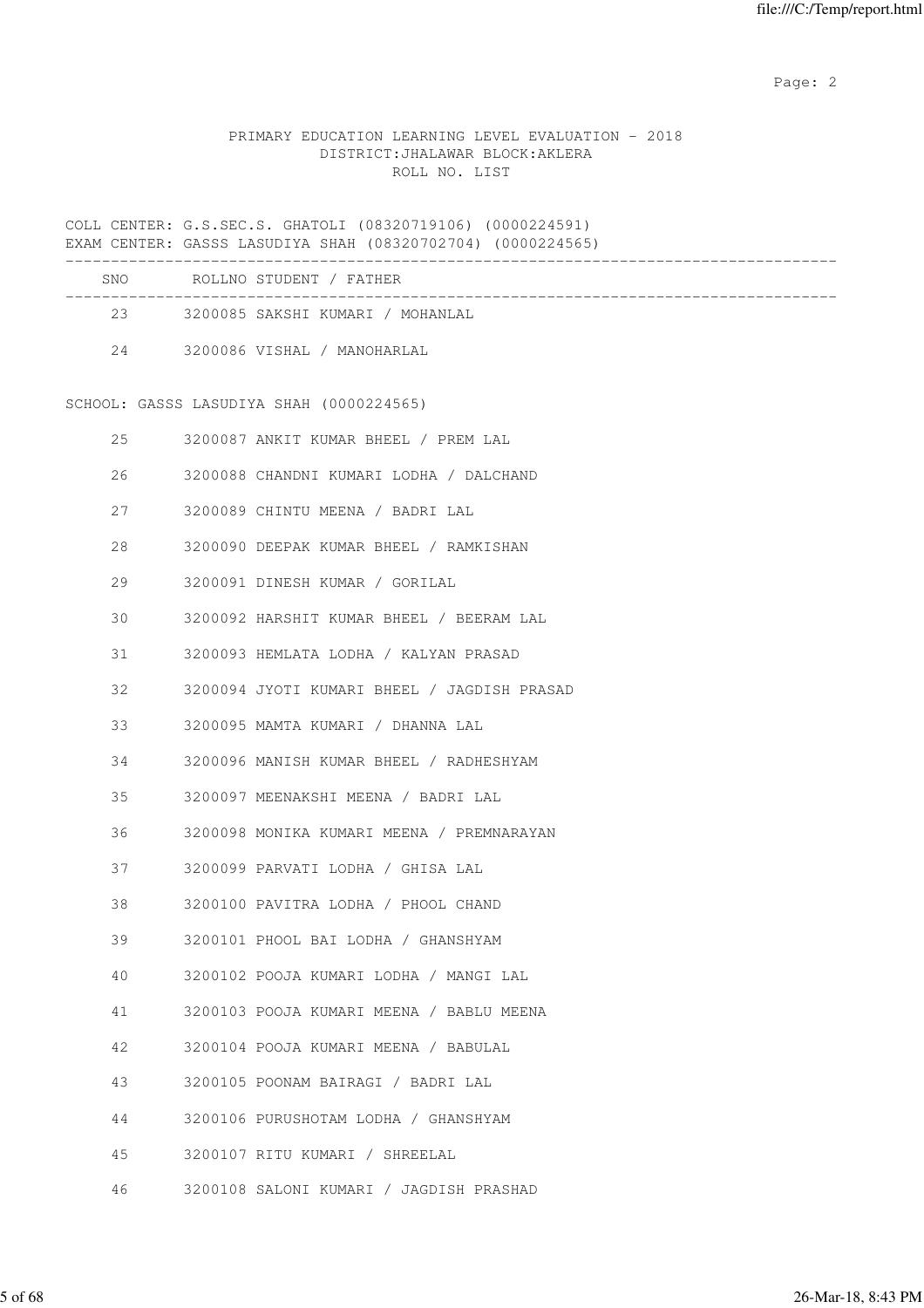# PRIMARY EDUCATION LEARNING LEVEL EVALUATION - 2018 DISTRICT:JHALAWAR BLOCK:AKLERA ROLL NO. LIST

COLL CENTER: G.S.SEC.S. GHATOLI (08320719106) (0000224591) EXAM CENTER: GASSS LASUDIYA SHAH (08320702704) (0000224565)

|    |                                  | SNO ROLLNO STUDENT / FATHER                     |
|----|----------------------------------|-------------------------------------------------|
|    |                                  | 47 3200109 SEEMA KUMARI MEENA / JAGDISH PRASAD  |
| 48 |                                  | 3200110 TEENA KUMARI GADRI / KAILAS CHAND GADRI |
| 49 |                                  | 3200111 VANDANA KUMARI LODHA / BANKAT KUMAR     |
| 50 |                                  | 3200112 VINITA MEENA / OM PRAKASH MEENA         |
| 51 |                                  | 3200113 VISHNU KUMAR / BALCHAND                 |
|    |                                  | SCHOOL: GPS GANESHPURA (0000467073)             |
| 52 |                                  | 3200114 NEELU BAI LODHA / MOHAN LAL             |
|    |                                  | SCHOOL: GPS CHARKHEDA (0000470883)              |
|    |                                  | 53 3200115 KOSHALYA BAI / LAXMI NARAYAN         |
|    |                                  | SCHOOL: GPS GOKULPURA (0000500570)              |
| 54 |                                  | 3200116 ANKITA / HARI RAM                       |
| 55 |                                  | 3200117 GOVIND / RAM PRASAD                     |
| 56 |                                  | 3200118 PRIYANSHI / GANGARAM                    |
| 57 |                                  | 3200119 SONU / RAM BHAROSH                      |
|    | SCHOOL: GUPS DHABLI (0000500571) |                                                 |
| 58 |                                  | 3200120 ANKIT KUMAR / JAGDISH CHAND             |
| 59 |                                  | 3200121 GOVIND LODHA / KANHIRAM                 |
| 60 |                                  | 3200122 MITHLESH KUMAR / CHAMPA LAL             |
| 61 |                                  | 3200123 POOJA KUMARI MEENA / MOHAN LAL          |
| 62 |                                  | 3200124 SANDEEP BAIRWA / BABU LAL               |

63 3200125 SHILPA KUMARI MEENA / BHOJRAJ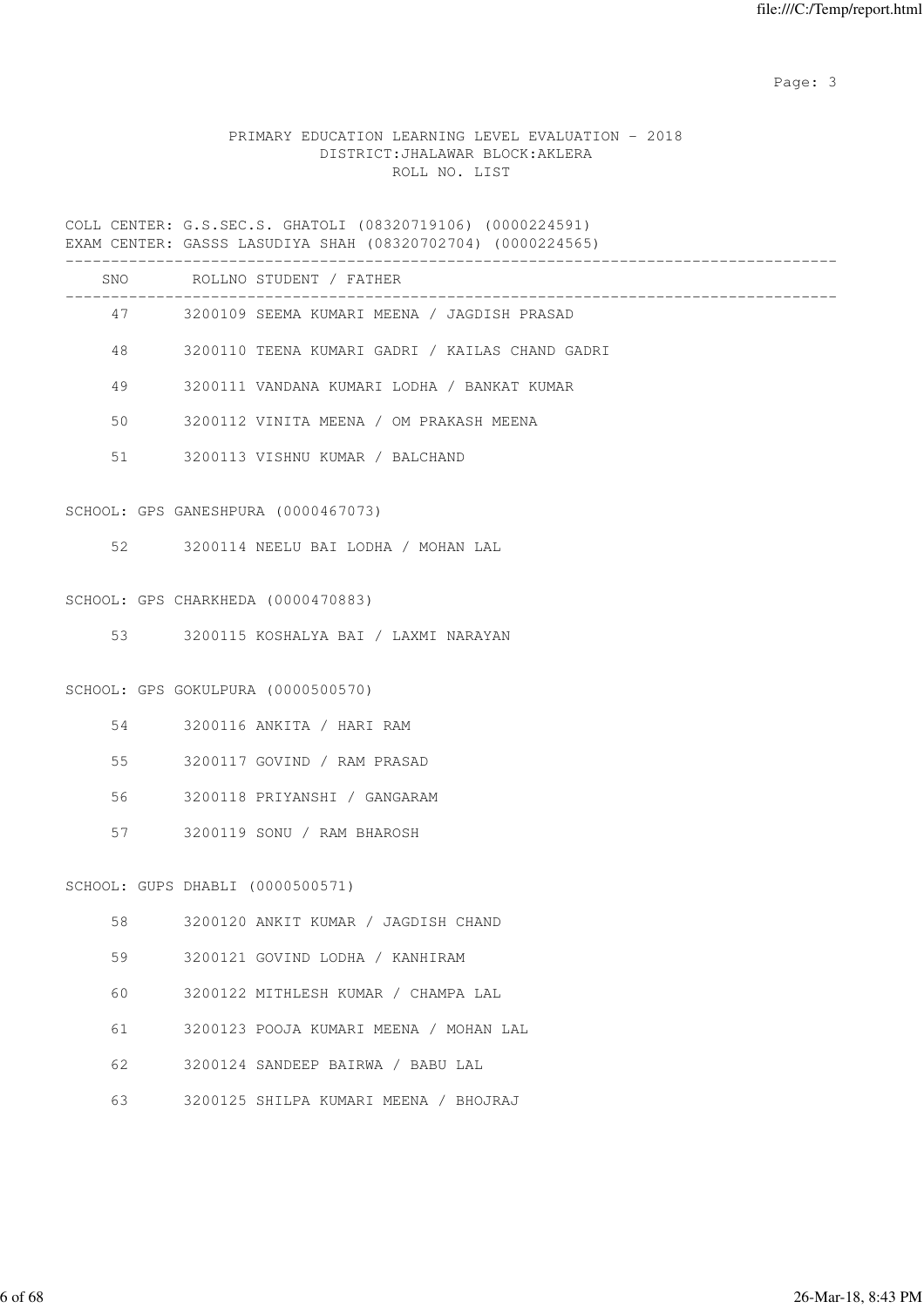#### PRIMARY EDUCATION LEARNING LEVEL EVALUATION - 2018 DISTRICT:JHALAWAR BLOCK:AKLERA ROLL NO. LIST

COLL CENTER: G.S.SEC.S. GHATOLI (08320719106) (0000224591) EXAM CENTER: GSSS SARKHANDIYA (08320707802) (0000224566) ------------------------------------------------------------------------------------- SNO ROLLNO STUDENT / FATHER ------------------------------------------------------------------------------------- SCHOOL: GSSS SARKHANDIYA (0000224566) 1 3200126 BANWARI LAL / AMAR LAL 2 3200127 BANWARI TANWAR / KANHI RAM TANWAR 3 3200128 BEERAM CHAND / SOBHARAM 4 3200129 BUDDHI PRAKASH / PREM CHAND 5 3200130 CHINTU KUMAR / GHANSHYAM 6 3200131 DILKHUSH KUMAR / JAGDISH CHAND 7 3200132 DINESH KUMAR / JASMAL SINGH 8 3200133 GHANSHYAM / KISHAN LAL 9 3200134 GHANSHYAM / NATHU LAL 10 3200135 GIRJA KUMARI / MOHAN LAL 11 3200136 GOVIND / DEV SINGH BHEEL 12 3200137 KIRAN KUMARI / LAXMI NARAYAN 13 3200138 LAKHAN SINGH TANWAR / PAPPU LAL 14 3200139 MAHAVEER / CHHAGAN LAL 15 3200140 MANOHAR SINGH TANWAR / PYARE LAL TANWAR 16 3200141 MUKESH KUMAR TANWAR / KISHAN LAL TANWAR 17 3200142 NARAYAN SINGH / GHASI LAL 18 3200143 POOJA KUMARI / JAGDISH CHAND 19 3200144 RAMPAL TANWAR / MANGI LAL TANWAR 20 3200145 REKHA BAI / MANGI LAL 21 3200146 ROSHAN TANWAR / KANWAR LAL 22 3200147 SHIMRAN KUMARI / RAM BHAROS 23 3200148 SITA KUMARI / BAPU LAL 24 3200149 SOBHA RAM TANWAR / RAM PRASAD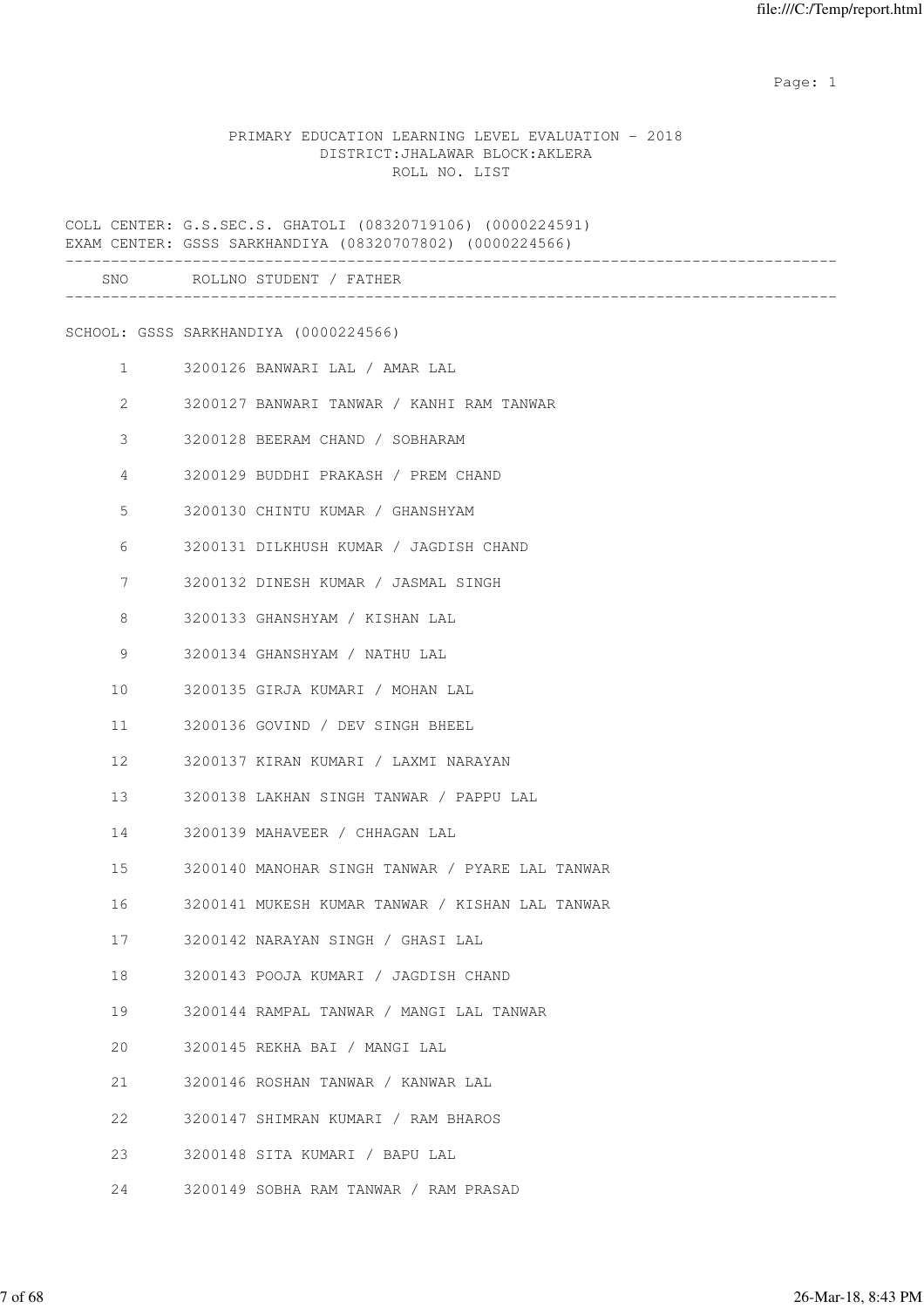# PRIMARY EDUCATION LEARNING LEVEL EVALUATION - 2018 DISTRICT:JHALAWAR BLOCK:AKLERA ROLL NO. LIST

COLL CENTER: G.S.SEC.S. GHATOLI (08320719106) (0000224591) EXAM CENTER: GSSS SARKHANDIYA (08320707802) (0000224566)

|    | SNO ROLLNO STUDENT / FATHER            |
|----|----------------------------------------|
|    | 25 3200150 SUGAN BAI / GYARSIRAM       |
| 26 | 3200151 SUMITRA KUMARI / BHAGWAN SINGH |
| 27 | 3200152 SUSHILA KUMARI / SANKAR LAL    |
| 28 | 3200153 VISHNU TANWAR / JAGDISH        |
| 29 | 3200154 VISHNU TANWAR / MOHAN LAL      |
|    | SCHOOL: GUPS, HARIPURA (0000467155)    |
| 30 | 3200155 BABLU / PYARE LAL              |
| 31 | 3200156 MANJU BAI / MANGI LAL          |
| 32 | 3200157 MANJU BAI / SHANKAR LAL        |
| 33 | 3200158 NIRMALA BAI / MANGI LAL        |
|    | SCHOOL: GUPS, PALKHANDA (0000467832)   |
| 34 | 3200159 BABLU / NANURAM                |
| 35 | 3200160 BASANTI BAI / MADAN LAL        |
| 36 | 3200161 BIRAM TANWAR / JAGANNATH       |
| 37 | 3200162 DHANRAJ / HEERA LAL            |
| 38 | 3200163 DINESH / DEBI LAL              |
| 39 | 3200164 GIRIRAJ / DEBI LAL             |
| 40 | 3200165 HARIOM / CHAMPA LAL            |
| 41 | 3200166 KAILASH / BHANWAR LAL          |
| 42 | 3200167 KALU LAL / DEV SINGH           |
| 43 | 3200168 NIRAJ TANWAR / PURI LAL        |
| 44 | 3200169 PAVAN KUMAR / RODU LAL         |
| 45 | 3200170 RAKESH TANVAR / RAM LAL        |
| 46 | 3200171 RASHITA BAI / VIJAY SINGH      |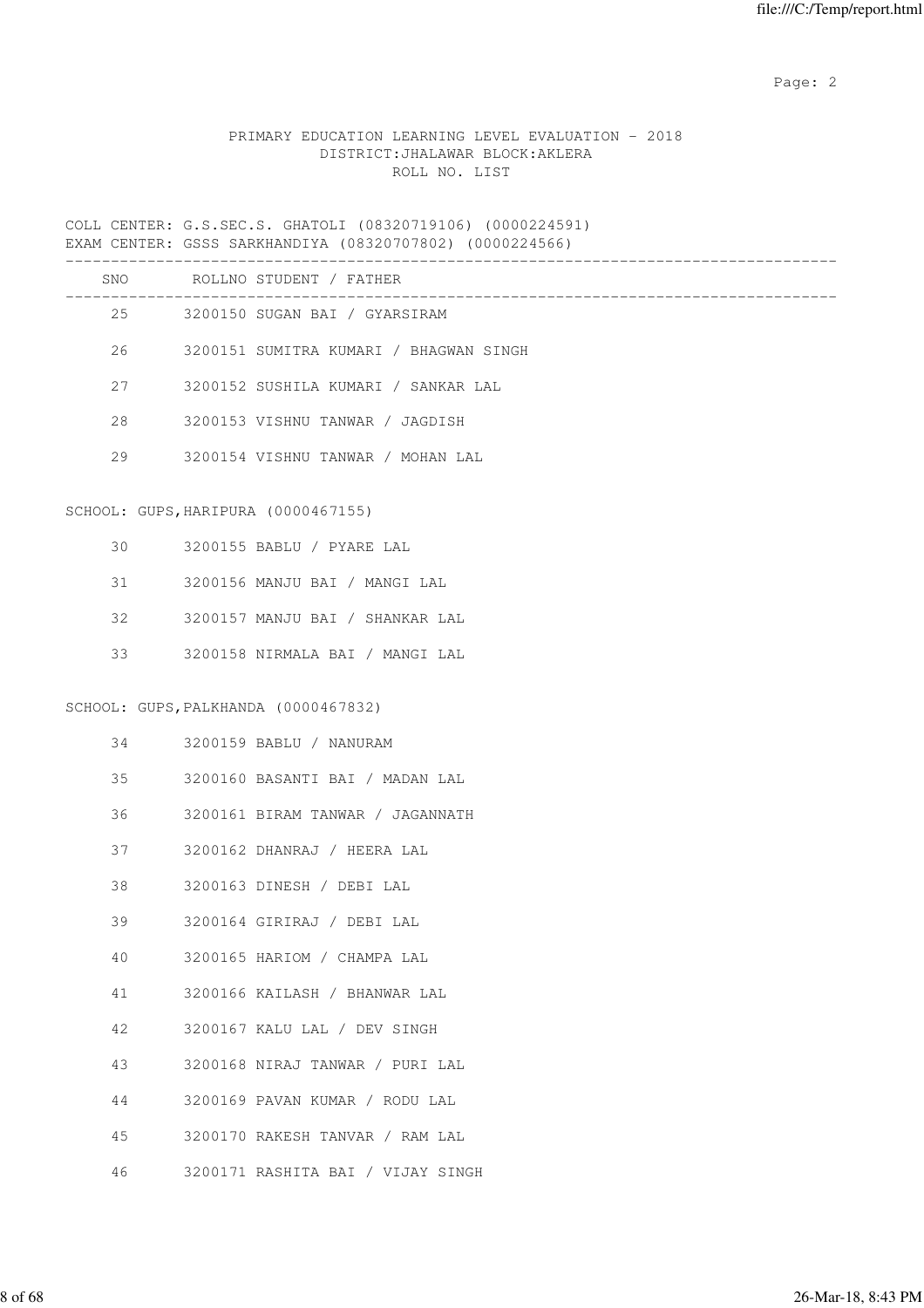# PRIMARY EDUCATION LEARNING LEVEL EVALUATION - 2018 DISTRICT:JHALAWAR BLOCK:AKLERA ROLL NO. LIST

COLL CENTER: G.S.SEC.S. GHATOLI (08320719106) (0000224591) EXAM CENTER: GSSS SARKHANDIYA (08320707802) (0000224566)

| <b>SNO</b> | ROLLNO STUDENT / FATHER         |  |
|------------|---------------------------------|--|
| 47         | 3200172 SHOKINA / DEV SINGH     |  |
| 48         | 3200173 VINOD KUMAR / MANGI LAL |  |

SCHOOL: GPS BHAWANI PURA (0000474229)

| 49 | 3200174 ANITA BAI TANWAR / BAPU LAL        |
|----|--------------------------------------------|
| 50 | 3200175 BIRAM CHAND TANWAR / NARAYAN SINGH |
| 51 | 3200176 DALI BAI TANWAR / PURI LAL         |
| 52 | 3200177 KAVITA BAI TANWAR / SW.MOHAN LAL   |
| 53 | 3200178 KHANI RAM BHEEL / SHIVLAL BHEEL    |
| 54 | 3200179 MANGI BAI TANWAR / BAPU LAL        |
| 55 | 3200180 RAJESH KUMAR TANWAR / RAMCHANDRA   |
| 56 | 3200181 SUGNA BAI TANWAR / UNKAR LAL       |

SCHOOL: GUPS,LASUDIYA GED (0000500583)

| 57      | 3200182 DARIYA BAI TANWAR / BAPU LAL    |
|---------|-----------------------------------------|
| 58      | 3200183 DEEP CHAND TANWAR / AMAR LAL    |
| 59      | 3200184 KAMAL SINGH TANWAR / JAGDISH    |
| 60      | 3200185 KAMLI BAI TANWAR / DEVI LAL     |
| 61      | 3200186 LEELA BAI TANWAR / AMAR LAL     |
| 62      | 3200187 MAMTA BAI / DEV SINGH           |
|         | 63 3200188 MAMTA BAI / GHASI LAL        |
| 64      | 3200189 MANGI BAI / MOR SINGH           |
| 65      | 3200190 MANGI BAI / DEV SINGH           |
| 66      | 3200191 MANJU BHAI TANWAR / RAM CHANDRA |
| 67 — 10 | 3200192 MUKESH TANWAR / PHUL CAHND      |
| 68      | 3200193 NIRMALA TANWAR / DEVI LAL       |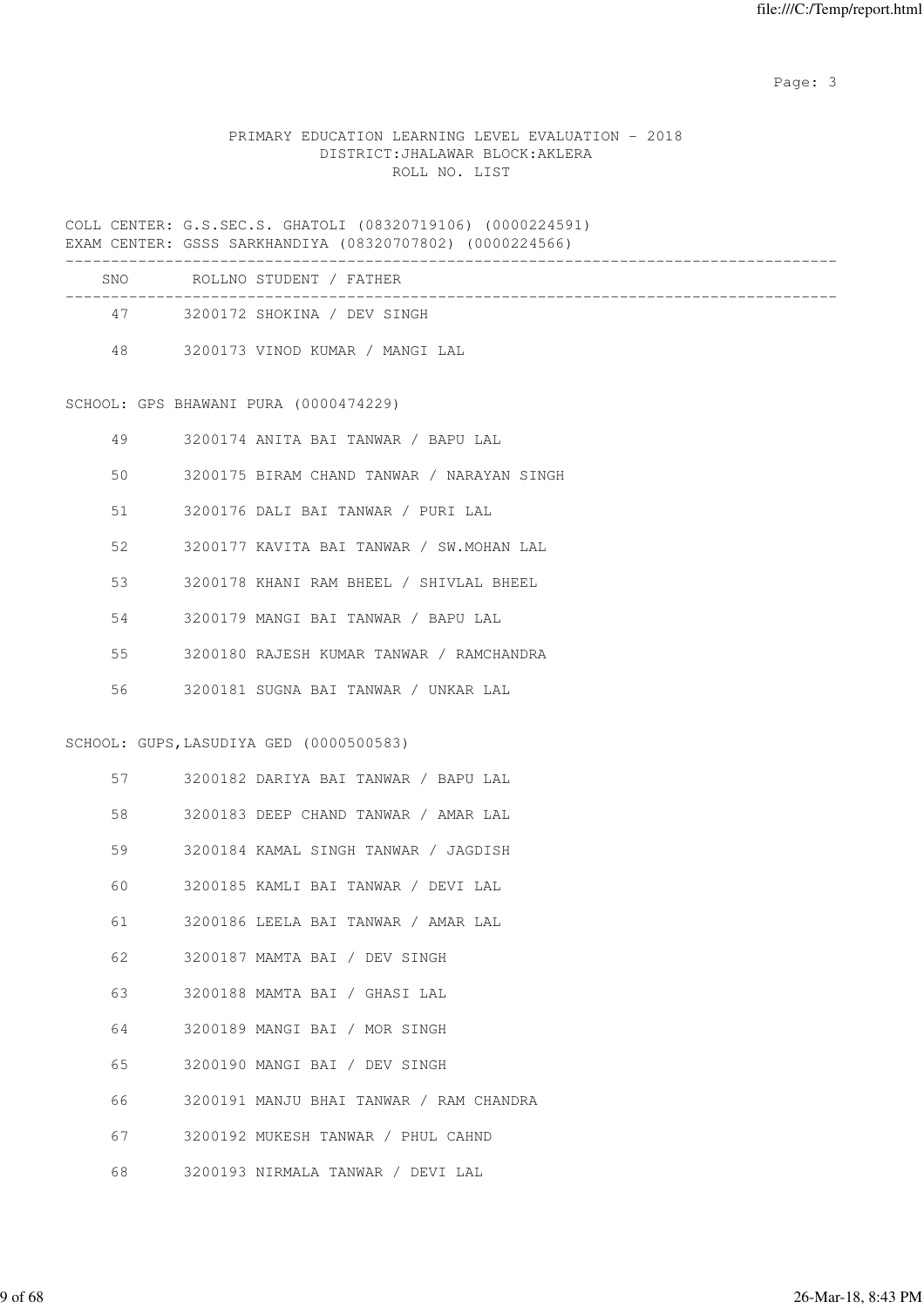Page: 4  $P$ 

# PRIMARY EDUCATION LEARNING LEVEL EVALUATION - 2018 DISTRICT:JHALAWAR BLOCK:AKLERA ROLL NO. LIST

COLL CENTER: G.S.SEC.S. GHATOLI (08320719106) (0000224591) EXAM CENTER: GSSS SARKHANDIYA (08320707802) (0000224566)

| SNO | ROLLNO STUDENT / FATHER        |
|-----|--------------------------------|
| 69  | 3200194 POOJA BHIL / DEV SINGH |
| 70  | 3200195 REENA BAI / DEV SINGH  |
| 71  | 3200196 SANJU BAI / RAMCHANDRA |
| 72  | 3200197 VISHNU / PANNA LAL     |
|     |                                |

# SCHOOL: GPS, PATDIKHEDA (0000500585)

- 73 3200198 ARVIND LODHA / BAPU LAL
- 74 3200199 HARI OM / BHERU LAL
- 75 3200200 KANYA BAI / VIJAY SINGH
- 76 3200201 RAVINDRA KUMAR / GOPI LAL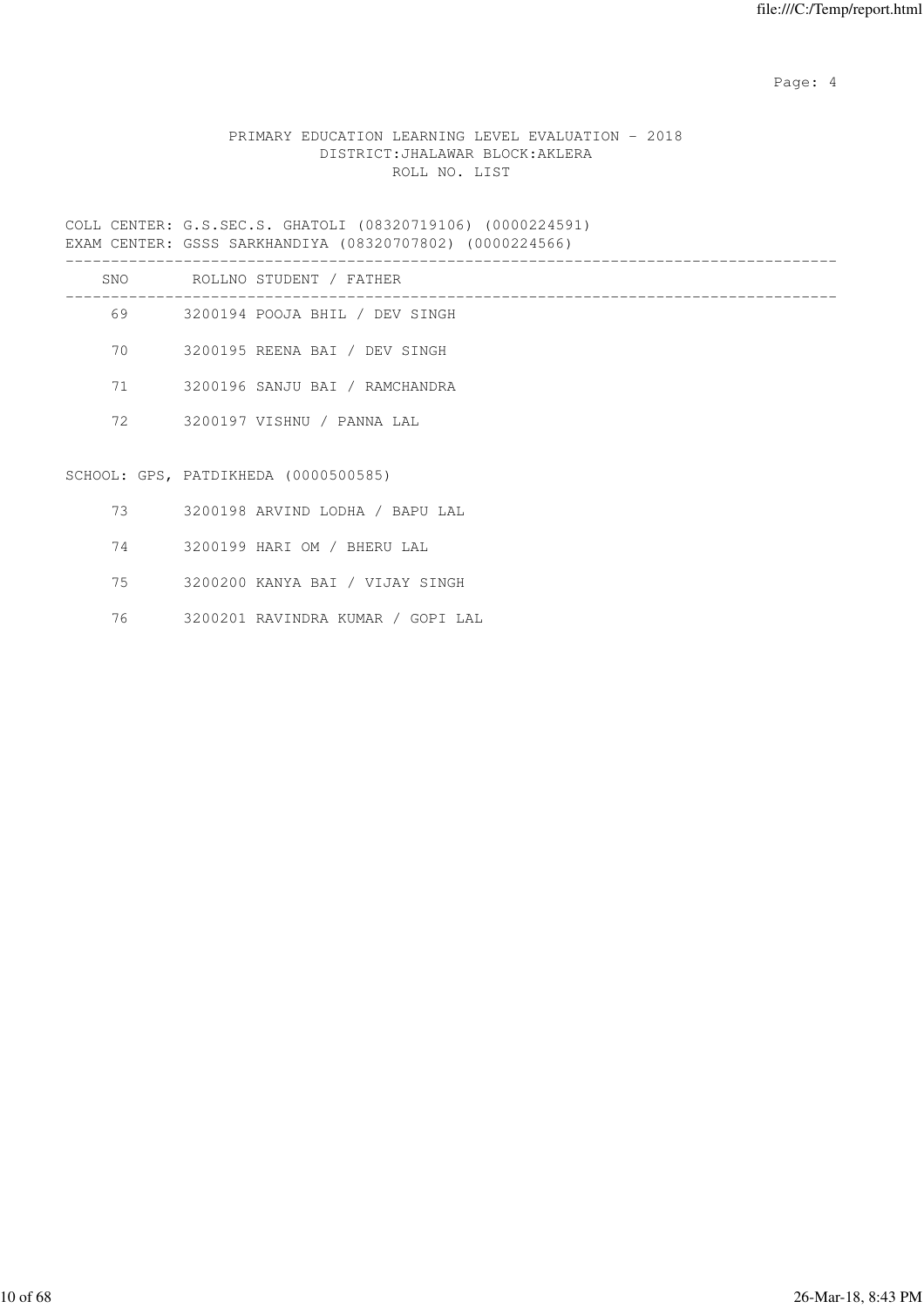#### PRIMARY EDUCATION LEARNING LEVEL EVALUATION - 2018 DISTRICT:JHALAWAR BLOCK:AKLERA ROLL NO. LIST

COLL CENTER: G.S.SEC.S. GHATOLI (08320719106) (0000224591) EXAM CENTER: GSSS DEVRI CHANCHAL (08320701303) (0000224567) ------------------------------------------------------------------------------------- SNO ROLLNO STUDENT / FATHER ------------------------------------------------------------------------------------- SCHOOL: GSSS DEVRI CHANCHAL (0000224567) 1 3200202 AJAY KUMAR SAHU / HARI SHANKAR 2 3200203 ARVIND / KALU LAL 3 3200204 BABLU BHEEL / RAM BILAS 4 3200205 BABLU KUMAR / JAGDISH 5 3200206 BIRAM CHAND / MOOL CHAND 6 3200207 BIRAM CHAND / RAJA RAM 7 3200208 BIRAM CHAND BHEEL / BADRI LAL 8 3200209 CHHOTI BAI / RAMESH CHAND 9 3200210 DAYA RAM BHEEL / ANTAR SINGH 10 3200211 DEV CHAND LODHA / MADAN LAL 11 3200212 DINESH BHEEL / GYARASI RAM 12 3200213 GHINSA LAL BHEEL / NAND LAL 13 3200214 HANSRAJ BHEEL / PHOOL CHAND 14 3200215 KAILASH TANWAR / RAMPRASAD TANWAR 15 3200216 KALI BAI / RAMESH CHAND 16 3200217 KAPIL KUMAR BHEEL / DEVI SINGH 17 3200218 KIRAN BAI / BAJE SINGH 18 3200219 LALIT KUMAR LODHA / BIRAM CHAND 19 3200220 LAXMI BAI / BAJE SINGH 20 3200221 LEKHRAJ / BHAGWAN SINGH 21 3200222 MANGI LAL / PARMAL BHEEL 22 3200223 MANGI LAL / AMAR LAL 23 3200224 MUKESH BHEEL / AMAR LAL 24 3200225 NARENDRA KUMAR BHEEL / BIRAM LAL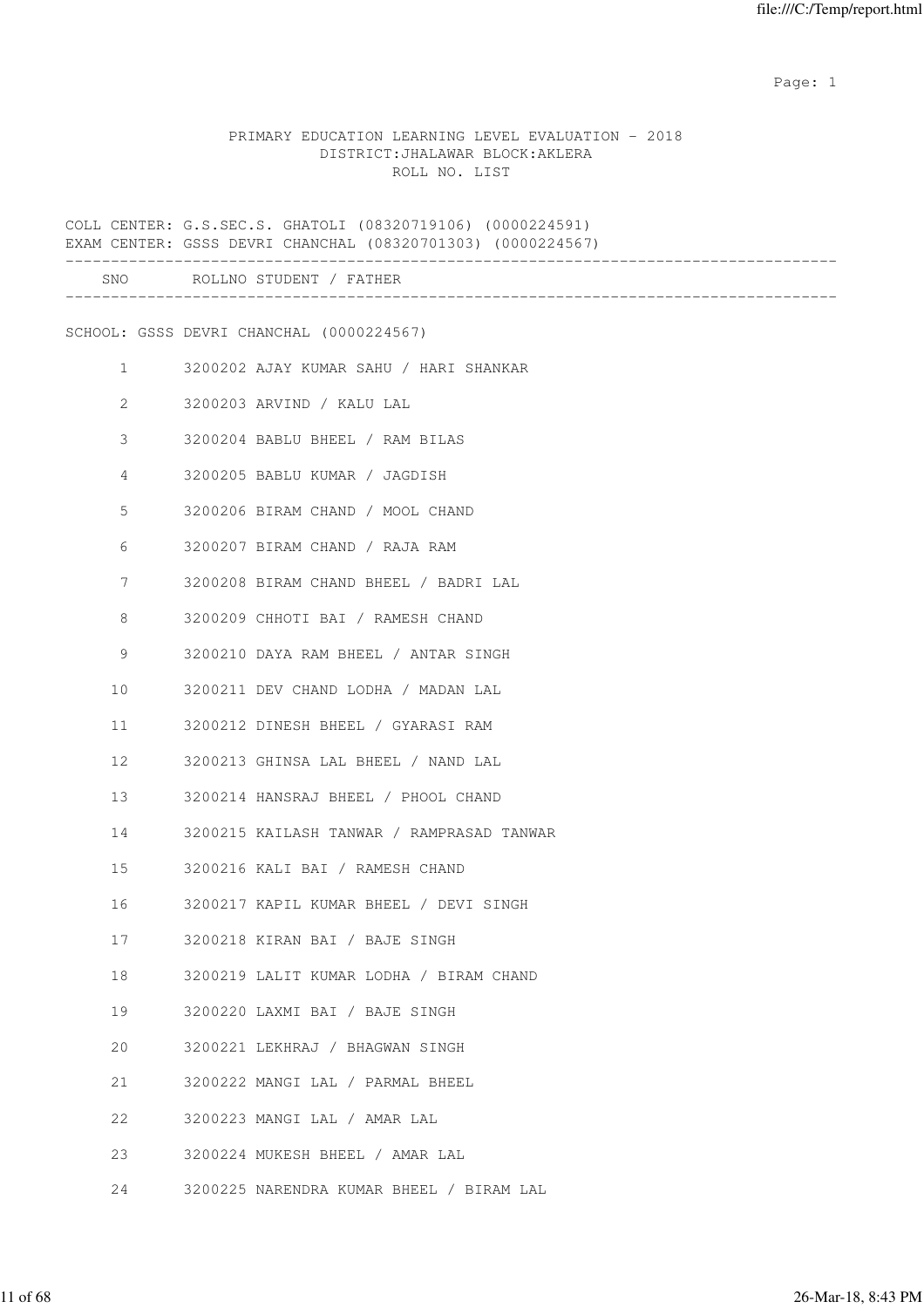# PRIMARY EDUCATION LEARNING LEVEL EVALUATION - 2018 DISTRICT:JHALAWAR BLOCK:AKLERA ROLL NO. LIST

COLL CENTER: G.S.SEC.S. GHATOLI (08320719106) (0000224591) EXAM CENTER: GSSS DEVRI CHANCHAL (08320701303) (0000224567)

|    | SNO ROLLNO STUDENT / FATHER                                               |
|----|---------------------------------------------------------------------------|
|    | ----------------------------------<br>25 3200226 PAWAN KUMAR / RAM PRASAD |
| 26 | 3200227 PAWAN KUMAR / ROOP SINGH                                          |
| 27 | 3200228 POOJA BAI / PUR SINGH                                             |
| 28 | 3200229 RADHA KUMARI / SAMUNDRA SINGH                                     |
| 29 | 3200230 RAKET / MISHRI LAL                                                |
| 30 | 3200231 RANJEET / GULAB CHAND                                             |
| 31 | 3200232 RODI BAI / KANHI RAM                                              |
| 32 | 3200233 ROSHAN BAI BHEEL / KAJODI LAL                                     |
| 33 | 3200234 SAVITRI BAI BHEEL / BARDI LAL                                     |
| 34 | 3200235 SEEMA BAI / RAM PRASAD                                            |
| 35 | 3200236 SHIMLA / MADAN LAL                                                |
| 36 | 3200237 SHIVANI / MURLI                                                   |
| 37 | 3200238 SHIVPAL BHEEL / MISHRI LAL                                        |
| 38 | 3200239 SHYAM LAL BHEEL / DEVI SINGH                                      |
| 39 | 3200240 SONU KUMAR BHEEL / PUR SINGH                                      |
| 40 | 3200241 SUGNA BAI BHEEL / RAM LAL                                         |
| 41 | 3200242 VINOD KUMAR TANWAR / BIRAM LAL                                    |
| 42 | 3200243 VISHNU BHEEL / RAM DAYAL                                          |
| 43 | 3200244 VISHNU PRASAD / MISHRI LAL                                        |
|    | SCHOOL: GPS SERKHANDI KHURD (0000405118)                                  |
| 44 | 3200245 BIRAM CHAND / GENDI LAL                                           |
| 45 | 3200246 DINESH CHAND / MANGI LAL                                          |
| 46 | 3200247 NIKITA KUMARI / UDA LAL                                           |

- 47 3200248 RAHUL KUMAR / CHAIN SINGH
- 48 3200249 RAKESH KUMAR / NARAYAN SINGH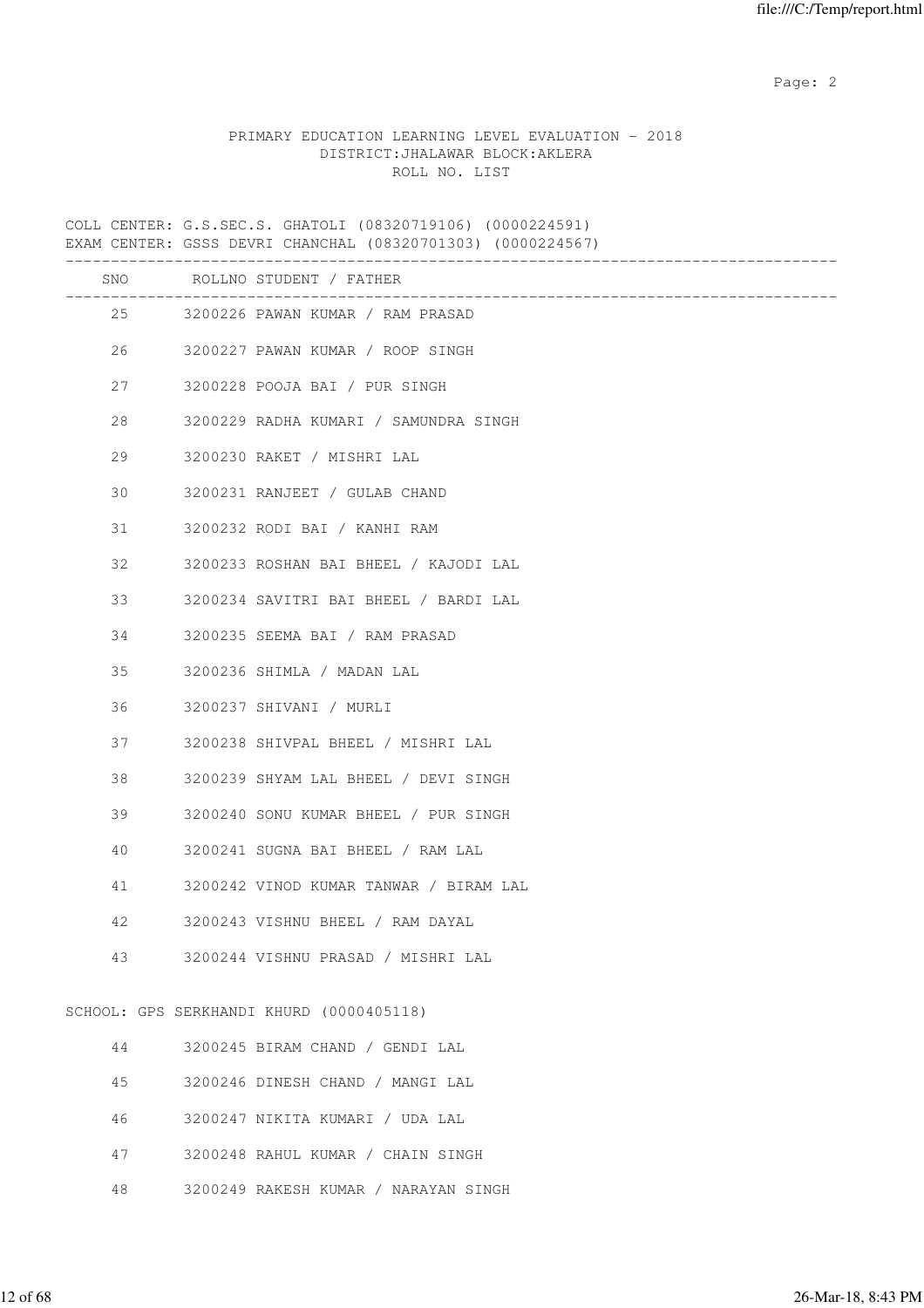#### PRIMARY EDUCATION LEARNING LEVEL EVALUATION - 2018 DISTRICT:JHALAWAR BLOCK:AKLERA ROLL NO. LIST

COLL CENTER: G.S.SEC.S. GHATOLI (08320719106) (0000224591) EXAM CENTER: GSSS DEVRI CHANCHAL (08320701303) (0000224567)

| CNT∩ | NT/<br>. |  |  |  |
|------|----------|--|--|--|

| SNU. | ROLLNO SIUDENI / FAIHER      |  |
|------|------------------------------|--|
| 49   | 3200250 RAMPAL / SUJAN SINGH |  |
|      |                              |  |

SCHOOL: GPS PIPALIPURA (0000405146)

- 50 3200251 ASHOK / MADAN LAL
- 51 3200252 CHOTU LAL / GHISA LAL
- 52 3200253 KAMLI BAI / CHANDA LAL
- 53 3200254 KARN SINGH / ROSHAN LAL
- 54 3200255 MALA BAI / RAMESH
- 55 3200256 PAWAN / MEHARWAN
- 56 3200257 SAKEENA BAI / RAMESH
- 57 3200258 SHILA BAI / BIRAM

# SCHOOL: GUPS,MUNJHKHEDA (0000405175)

- 58 3200259 BHAGWAN SINGH / LALJI
- 59 3200260 BHURA LAL / DHANNA LAL
- 60 3200261 BIRAM CHAND / GABBA
- 61 3200262 DALI BAI / MANGI LAL
- 62 3200263 HEERA LAL / AMAR LAL
- 63 3200264 KRISHNA BAI / GULAB CHAND
- 64 3200265 MANJU BAI / DULI CHAND
- 65 3200266 NANU RAM / MADAN LAL
- 66 3200267 RAJU LAL / BAPU LAL
- 67 3200268 REENA BAI / RAMESH CHAND

SCHOOL: GPS SERKHANDI KALAN (0000467838)

- 68 3200269 MANGI BAI / TUFAN SINGH
- 69 3200270 MANISHA BAI RUHELA / LAL CHAND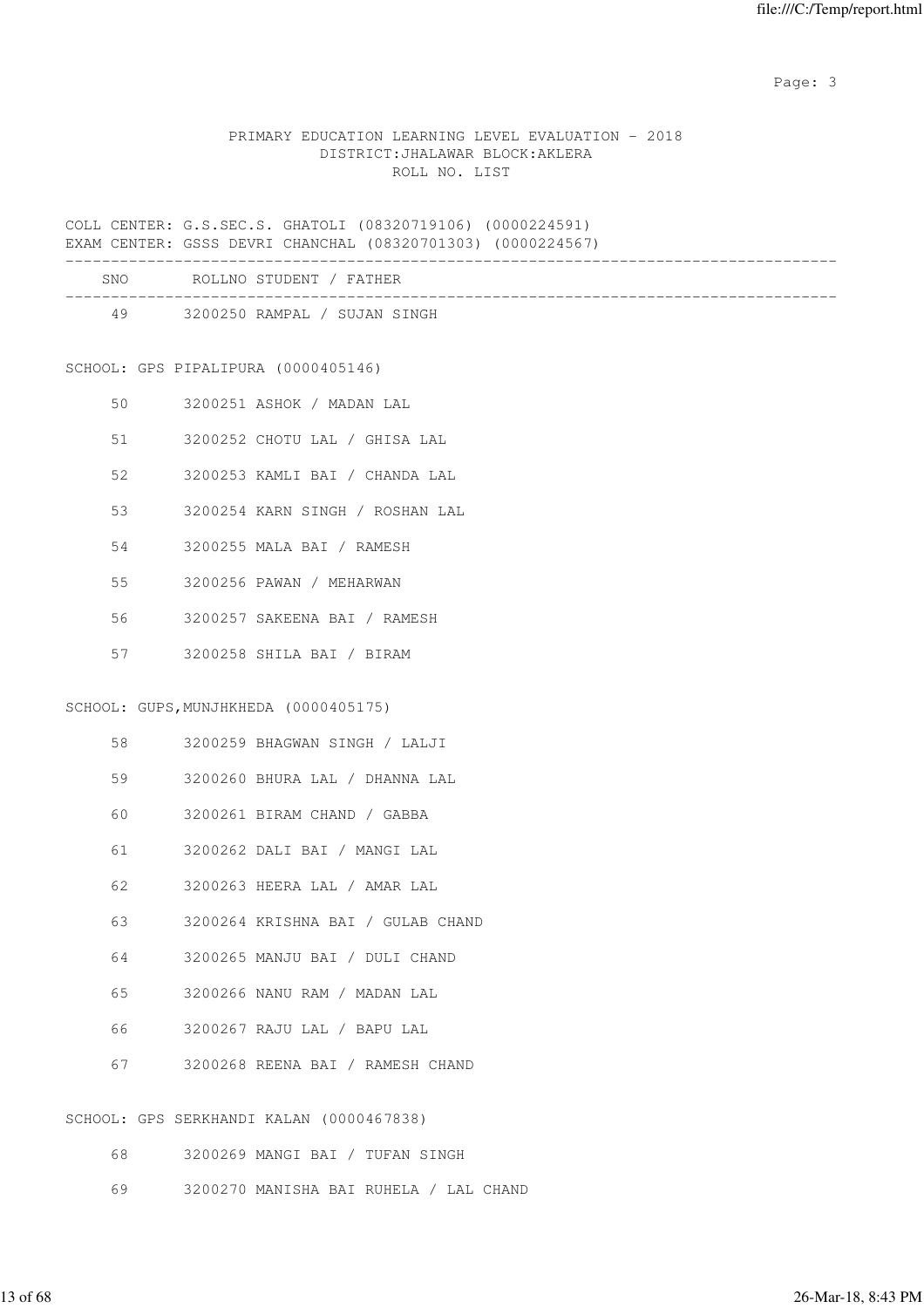Page: 4  $P$ 

# PRIMARY EDUCATION LEARNING LEVEL EVALUATION - 2018 DISTRICT:JHALAWAR BLOCK:AKLERA ROLL NO. LIST

COLL CENTER: G.S.SEC.S. GHATOLI (08320719106) (0000224591) EXAM CENTER: GSSS DEVRI CHANCHAL (08320701303) (0000224567)

|    |                                  | SNO ROLLNO STUDENT / FATHER                                        |
|----|----------------------------------|--------------------------------------------------------------------|
|    | 70 — 20                          | _________________________<br>3200271 NIRMA BAI BHEEL / BHANWAR LAL |
| 71 |                                  | 3200272 NIRMALA BAI BHEEL / BAPU LAL                               |
| 72 |                                  | 3200273 PUJA BAI BHEEL / BIRAM CHAND                               |
| 73 |                                  | 3200274 RAJESH KUMAR RUHELA / BHERU LAL                            |
| 74 |                                  | 3200275 RAKESH BHEEL / MOHAN LAL                                   |
|    | SCHOOL: GPS DEVKHOH (0000474230) |                                                                    |
| 75 |                                  | 3200276 BIRAM SINGH BHEEL / PAN MAL BHEEL                          |
| 76 |                                  | 3200277 GOVIND SINGH / RAI SINGH BHEEL                             |
| 77 |                                  | 3200278 KALI BAI BHEEL / LAL CHAND BHEEL                           |
| 78 |                                  | 3200279 SAMUNDRA KUMAR / GANGARAM                                  |
| 79 |                                  | 3200280 VIKRAM SINGH / HARI SINGH BHEEL                            |
|    |                                  | SCHOOL: GUPS MADANPURA I (0000487093)                              |
| 80 |                                  | 3200281 BHAGAWAN SINGH / GANGA RAM TANWAR                          |
| 81 |                                  | 3200282 BIRAM CHAND TANWAR / MOTI LAL TANWAR                       |
| 82 |                                  | 3200283 KALU LAL TANWAR / BIRAM CHAND TANWAR                       |
| 83 |                                  | 3200284 KALU LAL TANWAR / JAGDISH TANWAR                           |
| 84 |                                  | 3200285 NANURAM TANWAR / PRABHU LAL TANWAR                         |
| 85 |                                  | 3200286 NANURAM TANWAR / BALCHAND TANWAR                           |
| 86 |                                  | 3200287 PANCHU LAL TANWAR / LAL CHAND TANWAR                       |
| 87 |                                  | 3200288 PANKAJ KUMAR TANWAR / CHOTU LAL TANWAR                     |
| 88 |                                  | 3200289 POOJA BAI TANWAR / BIRAMCHAND TANWAR                       |
| 89 |                                  | 3200290 PRAKASH CHAND TANWAR / BAPU LAL TANWAR                     |
| 90 |                                  | 3200291 RAKESH KUMAR TANWAR / BIRAM CHAND TANWAR                   |
| 91 |                                  | 3200292 RAMI BAI TANWAR / DHANNA LAL TANWAR                        |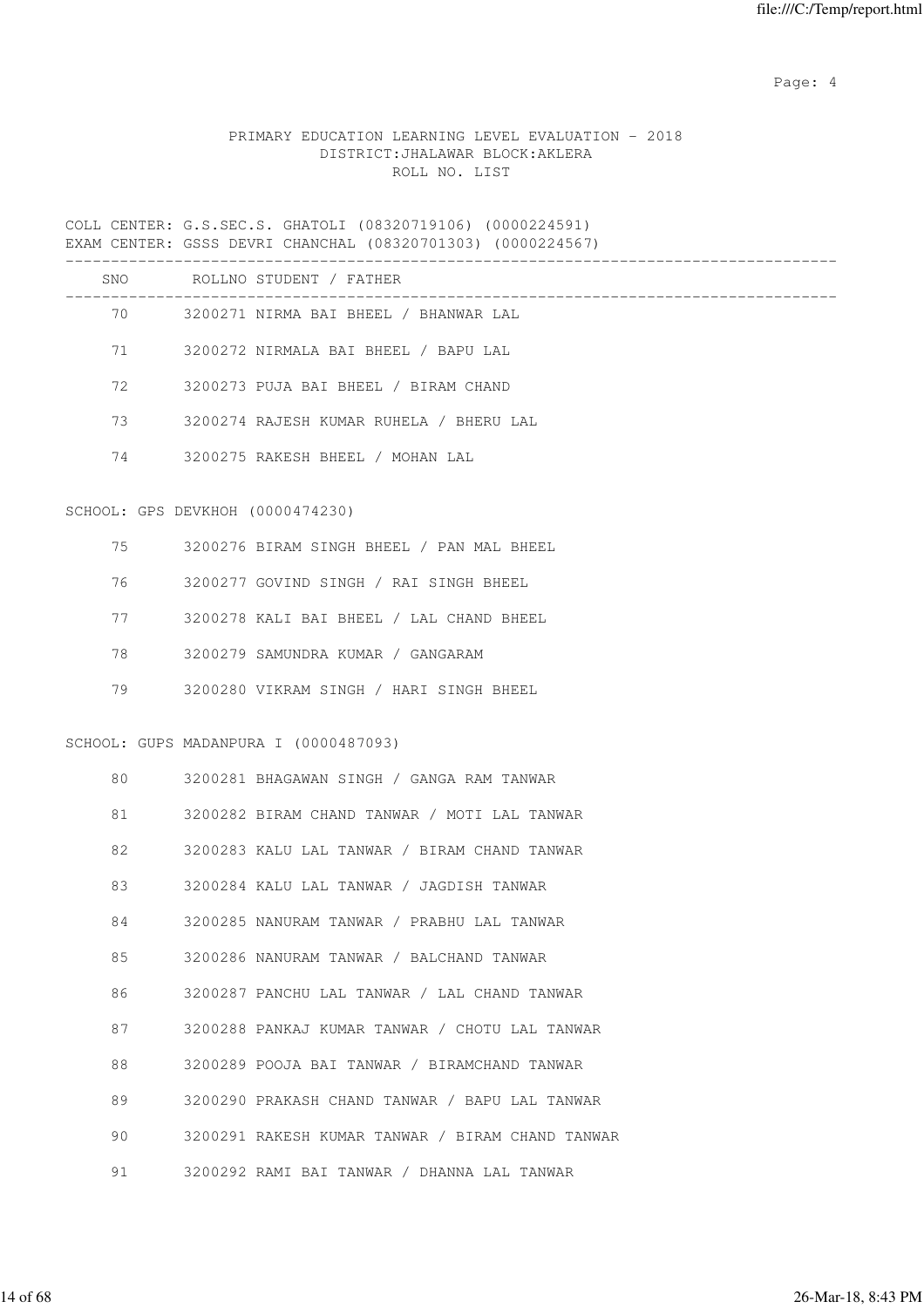Page: 5  $P$  and  $P$  and  $P$  and  $P$  and  $P$  and  $P$  and  $P$  and  $P$  and  $P$  and  $P$  and  $P$  and  $P$  and  $P$  and  $P$  and  $P$  and  $P$  and  $P$  and  $P$  and  $P$  and  $P$  and  $P$  and  $P$  and  $P$  and  $P$  and  $P$  and  $P$  and  $P$  an

# PRIMARY EDUCATION LEARNING LEVEL EVALUATION - 2018 DISTRICT:JHALAWAR BLOCK:AKLERA ROLL NO. LIST

COLL CENTER: G.S.SEC.S. GHATOLI (08320719106) (0000224591) EXAM CENTER: GSSS DEVRI CHANCHAL (08320701303) (0000224567)

| SNO | ROLLNO STUDENT / FATHER                      |
|-----|----------------------------------------------|
| 92. | 3200293 RINKI BAI TANWAR / DULICHAND TANWAR  |
| 93  | 3200294 SANJU BAI TANWAR / MOTALAL TANWAR    |
| 94  | 3200295 SANJU BAI TANWAR / SITARAM TANWAR    |
| 95  | 3200296 SHOBHARAM TANWAR / KANWAR LAL TANWAR |
|     |                                              |

# SCHOOL: GUPSS UGARPURA (0000540002)

| 96 - | 3200297 DHANRUP SINGH TANWAR / LAL CHAND        |
|------|-------------------------------------------------|
| 97   | 3200298 PINTU LAL TANWAR / JAGDISH CHAND TANWAR |
| 98.  | 3200299 RANI BAI TANWAR / NANU RAM              |
| 99   | 3200300 SANTOSH BAI TANWAR / RAMCHANDRA TANWAR  |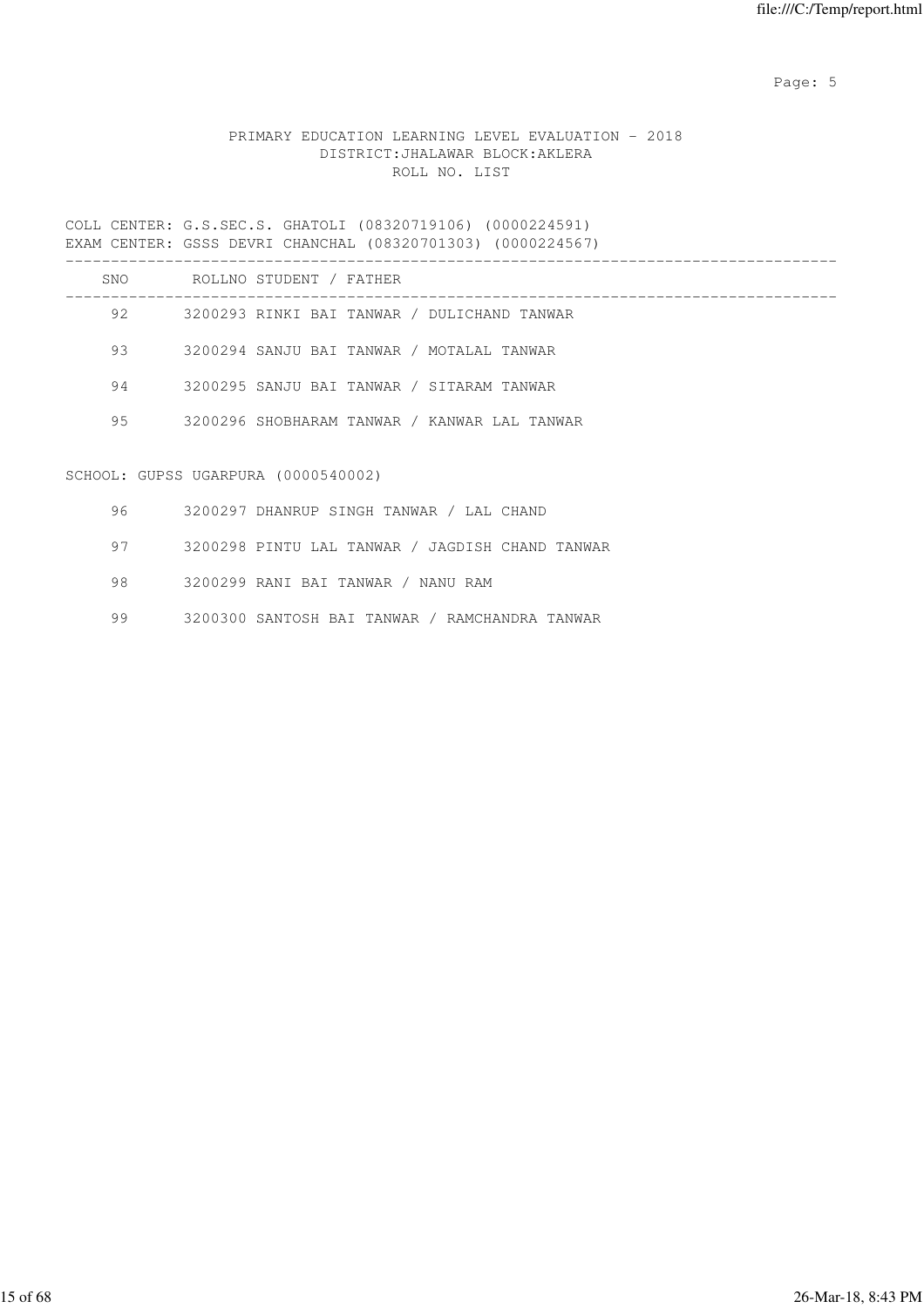#### PRIMARY EDUCATION LEARNING LEVEL EVALUATION - 2018 DISTRICT:JHALAWAR BLOCK:AKLERA ROLL NO. LIST

COLL CENTER: G.S.SEC.S. GHATOLI (08320719106) (0000224591) EXAM CENTER: GSSS DEVLI (08320718202) (0000224579) ------------------------------------------------------------------------------------- SNO ROLLNO STUDENT / FATHER ------------------------------------------------------------------------------------- SCHOOL: LAL BAHADUR SHASTRI SHIKSHAN SANSTHAN (0000018811) 1 3200301 ANIL KUMAR / PHOOL CHAND 2 3200302 ARJUN KUMAR / ROSHAN LAL 3 3200303 CHINTU KUMAR / SHIV SHANKAR 4 3200304 MADHU BHEEL / RAM GOPAL 5 3200305 PRAHLAD MEGHWAL / LALCHAND MEGHWAL 6 3200306 RAVI KUMAR MEGHWAL / BHERU LAL 7 3200307 SACHIN KUMAR / RODU LAL 8 3200308 SHIVANI KUMARI / SHIV LAL 9 3200309 TEJPAL / VIJAY SINGH 10 3200310 VIKARAM PARETA / MANGI LAL PARETA SCHOOL: MAA SARSWATI SHIKSHAN SANSTHAN DEVLI (0000021405) 11 3200311 ABHISHEK PARETA / RAMESH CHAND 12 3200312 ANKIT KUMAR / HEMRAJ KIRAD 13 3200313 ASHIS KUMAR / SUJAN SINGH 14 3200314 BHAGWAN SINGH / RAMSINGH 15 3200315 DHAPU KUMARI KIRAR / JAGDISH KIRAR 16 3200316 DILSHAN BHEEL / MANGI LAL 17 3200317 DURGA KUMARI KIRAR / SURAJ SINGH 18 3200318 DURGESH KUMAR KIRAD / RADHESHYAM KIRAD 19 3200319 DURGESH KUMAR KIRAR / BHERU SINGH 20 3200320 HARI OM KIRAR / GIRADHARI LAL 21 3200321 HIMANSHU MEENA / KANHIYA LAL 22 3200322 KRISHNA KUMARI KIRAR / RAMSWAROOP KIRAR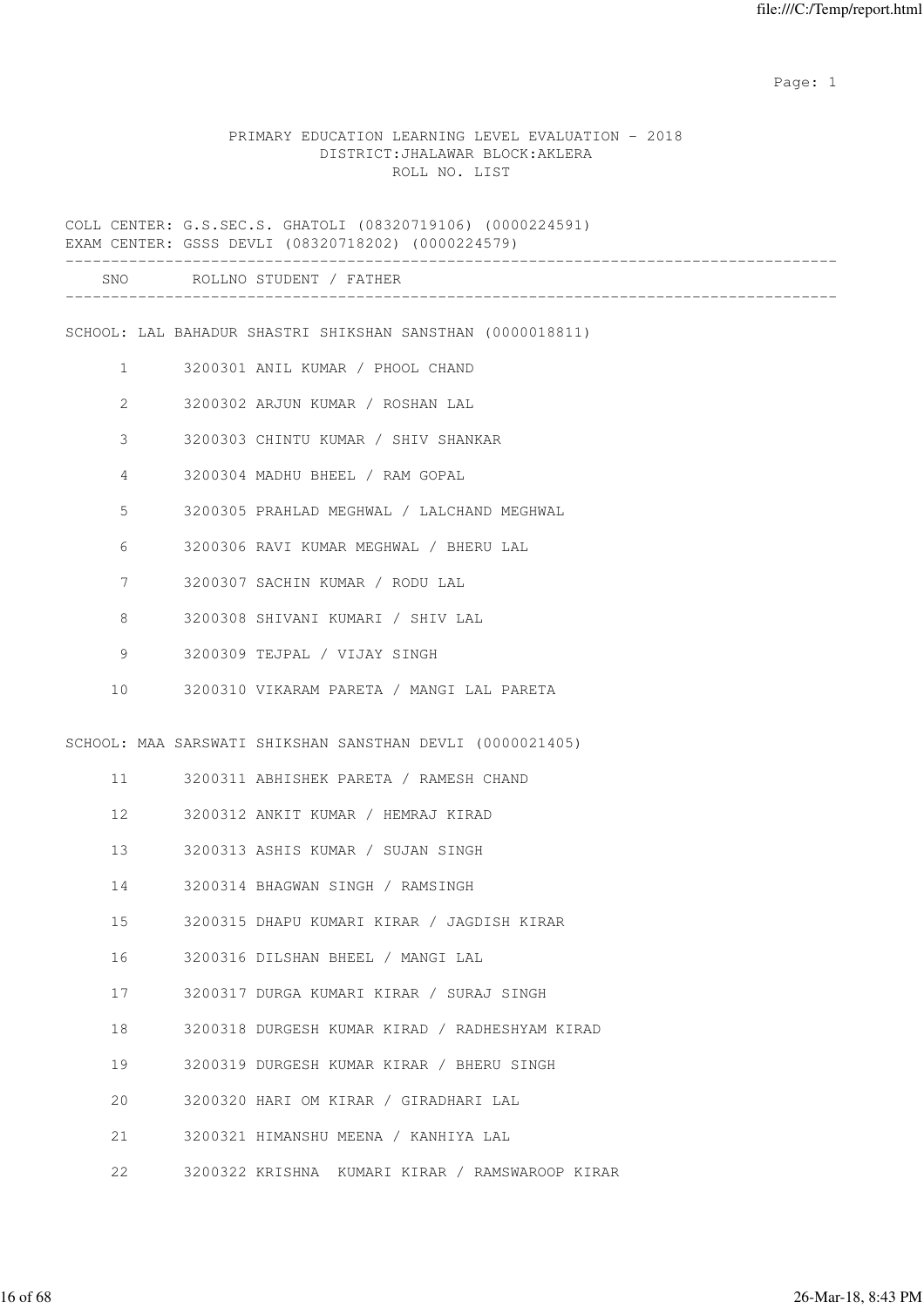# PRIMARY EDUCATION LEARNING LEVEL EVALUATION - 2018 DISTRICT:JHALAWAR BLOCK:AKLERA ROLL NO. LIST

COLL CENTER: G.S.SEC.S. GHATOLI (08320719106) (0000224591) EXAM CENTER: GSSS DEVLI (08320718202) (0000224579)

|    |        | SNO ROLLNO STUDENT / FATHER                        |
|----|--------|----------------------------------------------------|
|    |        | 23 3200323 MANSINGH BAGRI / SHIVRAJ                |
|    |        | 24 3200324 MUSHKAN KUMARI KIRAR / JAGANNATH        |
| 25 |        | 3200325 NEHA KUMARI / JAGDISH                      |
| 26 |        | 3200326 NISHA KUMARI / OMPRAKASH                   |
| 27 |        | 3200327 PAWAN KUMAR KIRAR / NARAYAN SINGH          |
| 28 |        | 3200328 PAYAL KUMARI KIRAR / RAMSINGH KIRAR        |
| 29 |        | 3200329 POOJA KUMARI RAV / SHYAM LAL               |
| 30 |        | 3200330 PRITI KUMARI KIRAR / MANSINGH KIRAR        |
| 31 |        | 3200331 PRIYANKA KUMARI / SANWAL SING              |
| 32 |        | 3200332 RAVINA KUMARI / MOHAN LAL                  |
| 33 |        | 3200333 SAKSHA KUMARI / JAGDISH                    |
| 34 |        | 3200334 SHALU KUMARI / BHERU SINGH                 |
| 35 |        | 3200335 SUNIL KUMAR SHARMA / NATHU LAL             |
|    |        | SCHOOL: MAHRSHI VALMIKI SCHOOL DEVALI (0000033791) |
|    | 36 — 1 | 3200336 ABHISHEK KIRAD / BHAGWAN SINGH             |
| 37 |        | 3200337 ANIL KUMAR MEENA / HERALAL MEENA           |
| 38 |        | 3200338 ANKIT KUMAR SHARMA / RAMKISHAN SHARMA      |
| 39 |        | 3200339 ASHA KUMARI MEENA / PATHU LAL MEENA        |
| 40 |        | 3200340 BALKRISHNA KIRAD / PRITAM SINGH KIRAD      |
| 41 |        | 3200341 BRIJMOHAN KIRAD / KALU LAL KIRAD           |
| 42 |        | 3200342 BRIJMOHAN KIRAD / MANOHAR SINGH            |
| 43 |        | 3200343 DIKSHA KUMARI MEENA / KANHAYA LAL MEENA    |
| 44 |        | 3200344 DINESH KUMAR MEENA / KANHAYA LAL MEENA     |
| 45 |        | 3200345 GUDDI KUMARI MEENA / BHURA LAL MEENA       |
| 46 |        | 3200346 HARI OM MEENA / RAMLAL MEENA               |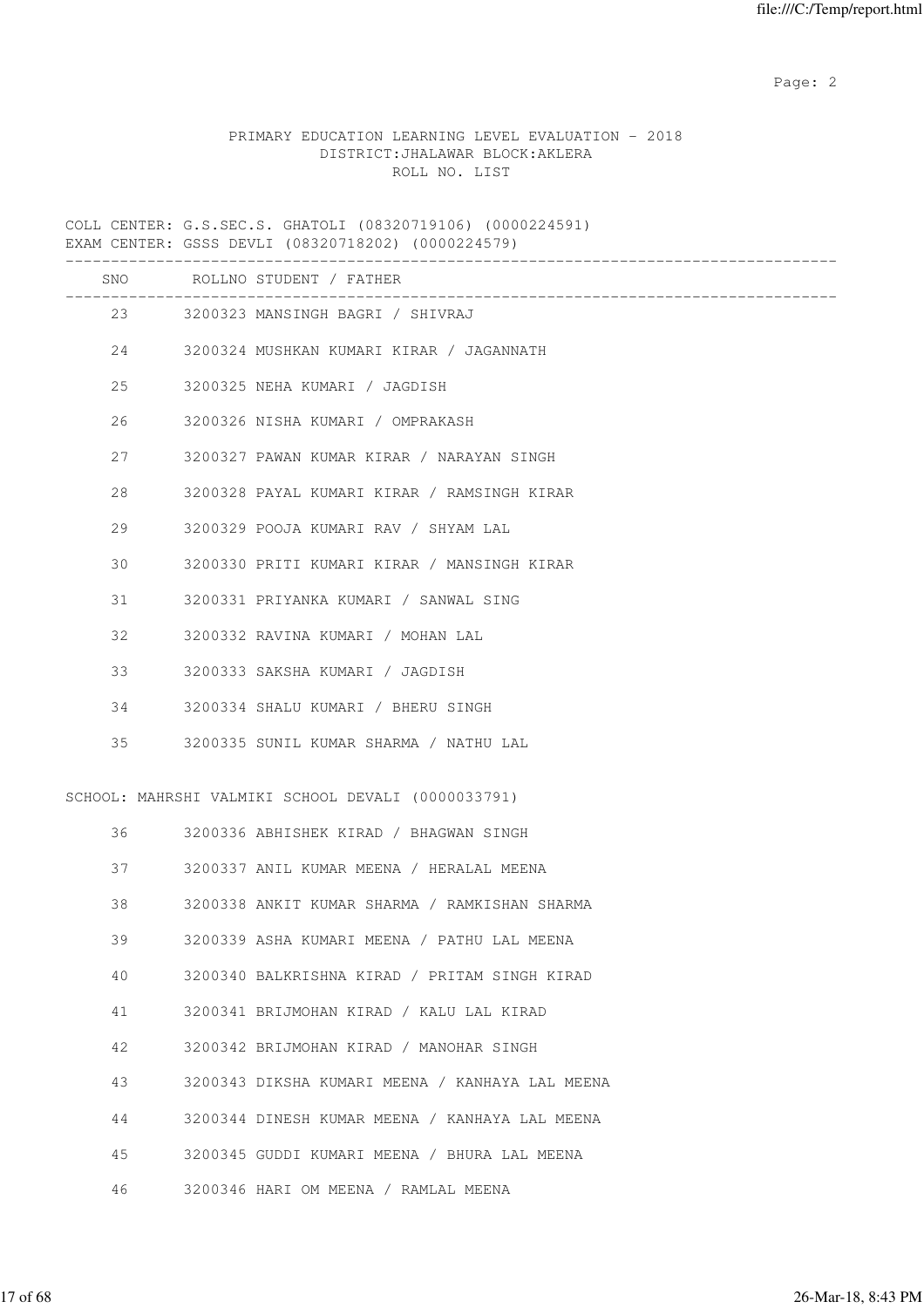# PRIMARY EDUCATION LEARNING LEVEL EVALUATION - 2018 DISTRICT:JHALAWAR BLOCK:AKLERA ROLL NO. LIST

COLL CENTER: G.S.SEC.S. GHATOLI (08320719106) (0000224591) EXAM CENTER: GSSS DEVLI (08320718202) (0000224579)

|    |                                 | SNO ROLLNO STUDENT / FATHER                    |
|----|---------------------------------|------------------------------------------------|
|    | 47 — 17                         | 3200347 HARIOM MEENA / DURGA LAL MEENA         |
|    | 48 — 18                         | 3200348 KIRAN KUMARI KIRAD / ANTAR SINGH KIRAD |
| 49 |                                 | 3200349 KIRAN KUMARI MEENA / PAPPU LAL MEENA   |
| 50 |                                 | 3200350 KUMKUM KUMARI KIRAD / GYANSINGH KIRAD  |
| 51 |                                 | 3200351 LAVISH MEENA / RAMPRATAP MEENA         |
| 52 |                                 | 3200352 NILU KUMARI MEENA / GULAB CHAND        |
| 53 |                                 | 3200353 POOJA KUMARI MEENA / RAMLAL MEENA      |
| 54 |                                 | 3200354 POONAM KUMARI / SHAMBU DAYAL SHARMA    |
| 55 |                                 | 3200355 RAMSUMAN MEENA / HANSRAJ MEENA         |
| 56 |                                 | 3200356 RANU KUMARI MEENA / DHANRAJ MEENA      |
| 57 |                                 | 3200357 RASILA KUMARI LODHA / BADRILAL LODHA   |
| 58 |                                 | 3200358 ROHIT KUMAR KIRAD / BRIJ MOHAN KIRAD   |
| 59 |                                 | 3200359 SHANU KUMARI / RODU LAL DHOBI          |
| 60 |                                 | 3200360 SHIVANI KUMARI KIRAD / BALCHAND KIRAD  |
|    | 61 — 10                         | 3200361 SHUBHAM BAIRAGI / RAMDAYAL BAIRAGI     |
|    | 62 6                            | 3200362 TEENA KUMARI MEENA / DHANRUP MEENA     |
| 63 |                                 | 3200363 VISHAL KUMAR KIRAD / SUJAN SINGH KIRAD |
|    | SCHOOL: GSSS DEVLI (0000224579) |                                                |
| 64 |                                 | 3200364 AARTI BAGRI / PRABHU LAL BAGRI         |
| 65 |                                 | 3200365 BHAGWAN / KANHAIYA LAL                 |
|    |                                 | SCHOOL: G.U.P.S., BEENDAYKA (0000471172)       |
| 66 |                                 | 3200366 AASHISH BHEEL / DHARMRAJ BHEEL         |
| 67 |                                 | 3200367 ANU SEN / MANSARAM                     |
| 68 |                                 | 3200368 ARJUN / ROSAN LAL                      |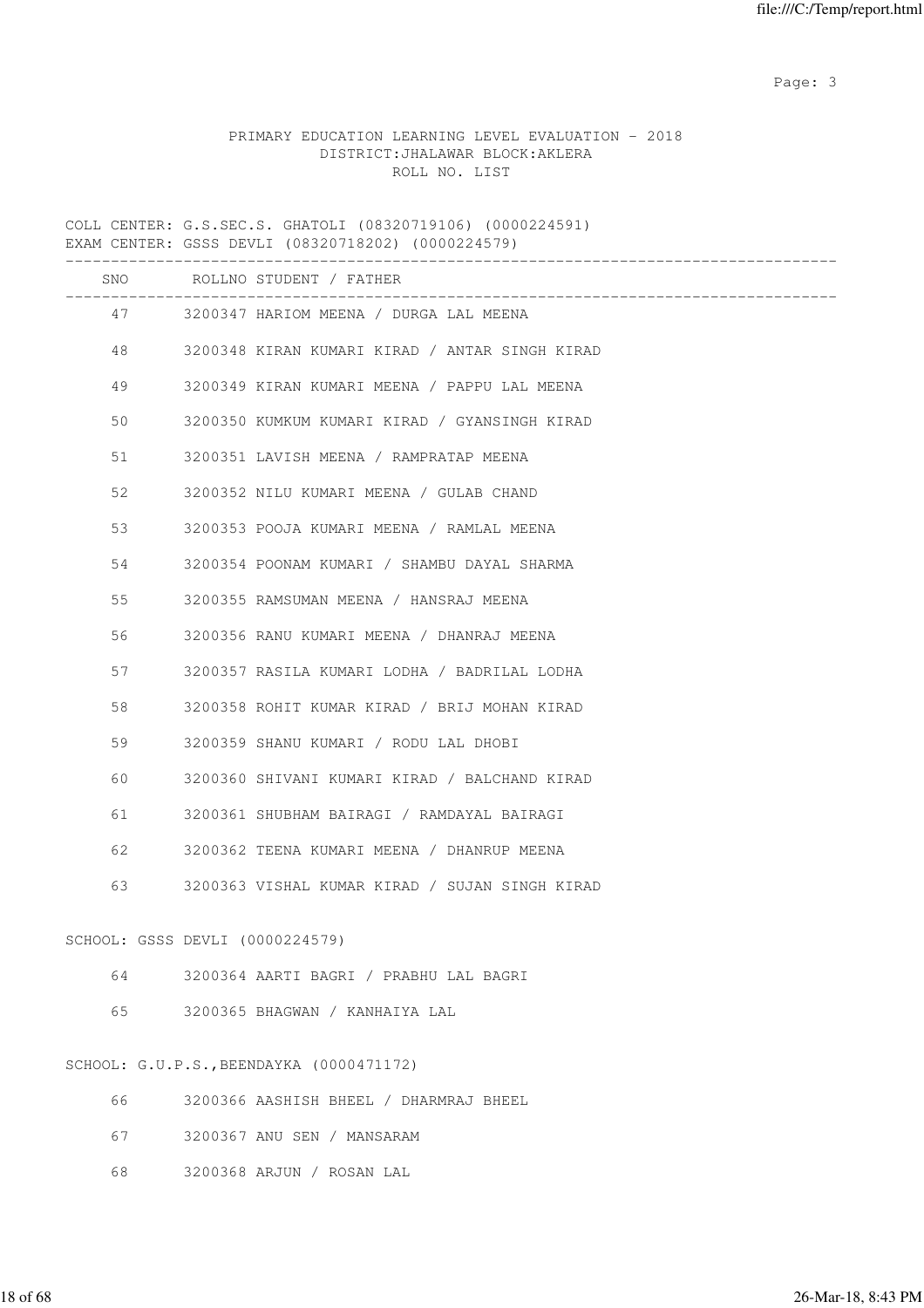Page: 4  $P$ 

# PRIMARY EDUCATION LEARNING LEVEL EVALUATION - 2018 DISTRICT:JHALAWAR BLOCK:AKLERA ROLL NO. LIST

COLL CENTER: G.S.SEC.S. GHATOLI (08320719106) (0000224591) EXAM CENTER: GSSS DEVLI (08320718202) (0000224579)

|    | SNO ROLLNO STUDENT / FATHER              |
|----|------------------------------------------|
|    | 69 3200369 BHOJRAJ GURJAR / BHAVAN SINGH |
| 70 | 3200370 KUSHAL DOBI / OM PRAKASH         |
| 71 | 3200371 LOKESH / PHOOLCHAND              |
| 72 | 3200372 MINAKHSI / MADHO LAL             |
| 73 | 3200373 NISHA KUMARI MEGHWAL / GHANSHYAM |
| 74 | 3200374 PAYAL / HEMRAJ                   |
| 75 | 3200375 PRIYA MEGHWAL / MADAN            |
| 76 | 3200376 PURUSHOTTAM / BABU LAL           |
| 77 | 3200377 RAKESH BHEEL / RAMSHING          |
| 78 | 3200378 RANJANA PARETA / RAMPRSAD        |
| 79 | 3200379 ROHIT YOGI / RAMESH CHAND        |
| 80 | 3200380 SHIVANI / SHIVLAL                |
| 81 | 3200381 SONA GURJAR / PURILAL            |
| 82 | 3200382 SUGANA BHEEL / GHANSHYAM         |
| 83 | 3200383 SUMAN KUMARI / RAMBILAS          |
| 84 | 3200384 TEJPAL BHEEL / VIJAY SING        |
| 85 | 3200385 URMLA GURJAR / BHAGWAN SHING     |
|    | SCHOOL: G.P.S., MANYA KHEDI (0000471242) |
| 86 | 3200386 DURGA BAI MALI / RAMSWROOP MALI  |
| 87 | 3200387 MANBHAR MEENA / BALCHAND MEENA   |
| 88 | 3200388 NEERAJ MEENA / JAGDISH MEENA     |
| 89 | 3200389 PUJA BAI MEENA / PAPULAL MEENA   |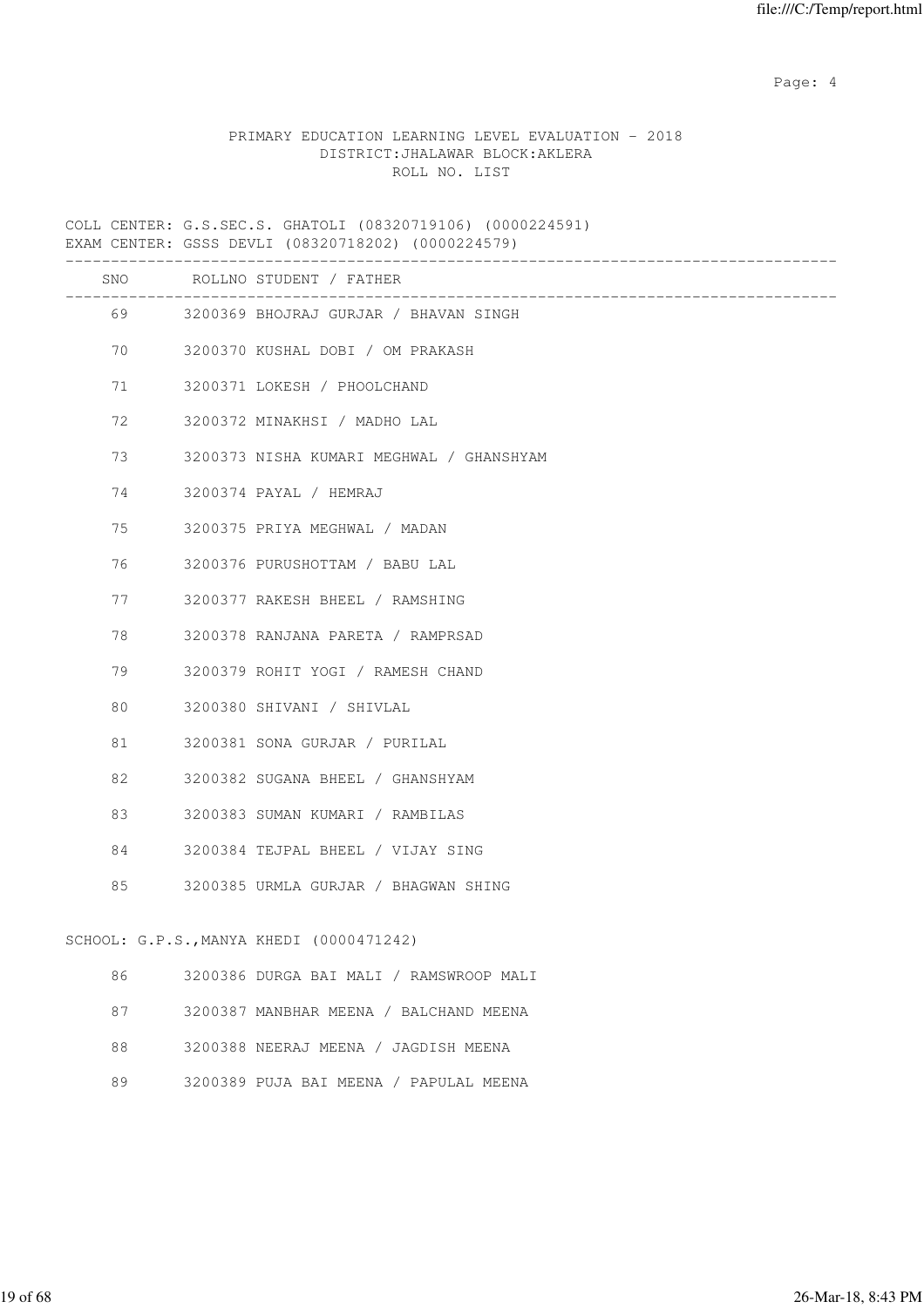# PRIMARY EDUCATION LEARNING LEVEL EVALUATION - 2018 DISTRICT:JHALAWAR BLOCK:AKLERA ROLL NO. LIST

COLL CENTER: G.S.SEC.S. GHATOLI (08320719106) (0000224591) EXAM CENTER: GSSS GOPALPURA (08320719503) (0000224590)

| SNC | ROT<br>LE NO | STUDENT / FAT | 14 H D |
|-----|--------------|---------------|--------|
|     |              |               |        |

SCHOOL: GSSS GOPALPURA (0000224590)

- 1 3200390 MANISHA KUMARI / RAM BHAROS
- 2 3200391 PARMESHWAR / SHIV LAL
- 3 3200392 PINKI KUMARI / BIRAM CHAND

SCHOOL: G.P.S.,MANPURA GUJARAN (0000473549)

- 4 3200393 CHINTU GURJAR / PHOOL CHAND
- 5 3200394 DILKHUSH BAI / DEVLAL GURJAR
- 6 3200395 JYOTISH YOGI / SHRI LAL YOGI
- 7 3200396 MAHAVEER LODHA / JAGDISH CHAND
- 8 3200397 MUNESH GURJAR / PHOOL CHAND
- 9 3200398 RADHA KUMARI / BHOJRAJ GURJAR
- 10 3200399 RAJKRANTA / NARSINGH
- 11 3200400 RAMNIWAS / HUKUM CHAND
- 12 3200401 TEENA KUMARI / KALU LAL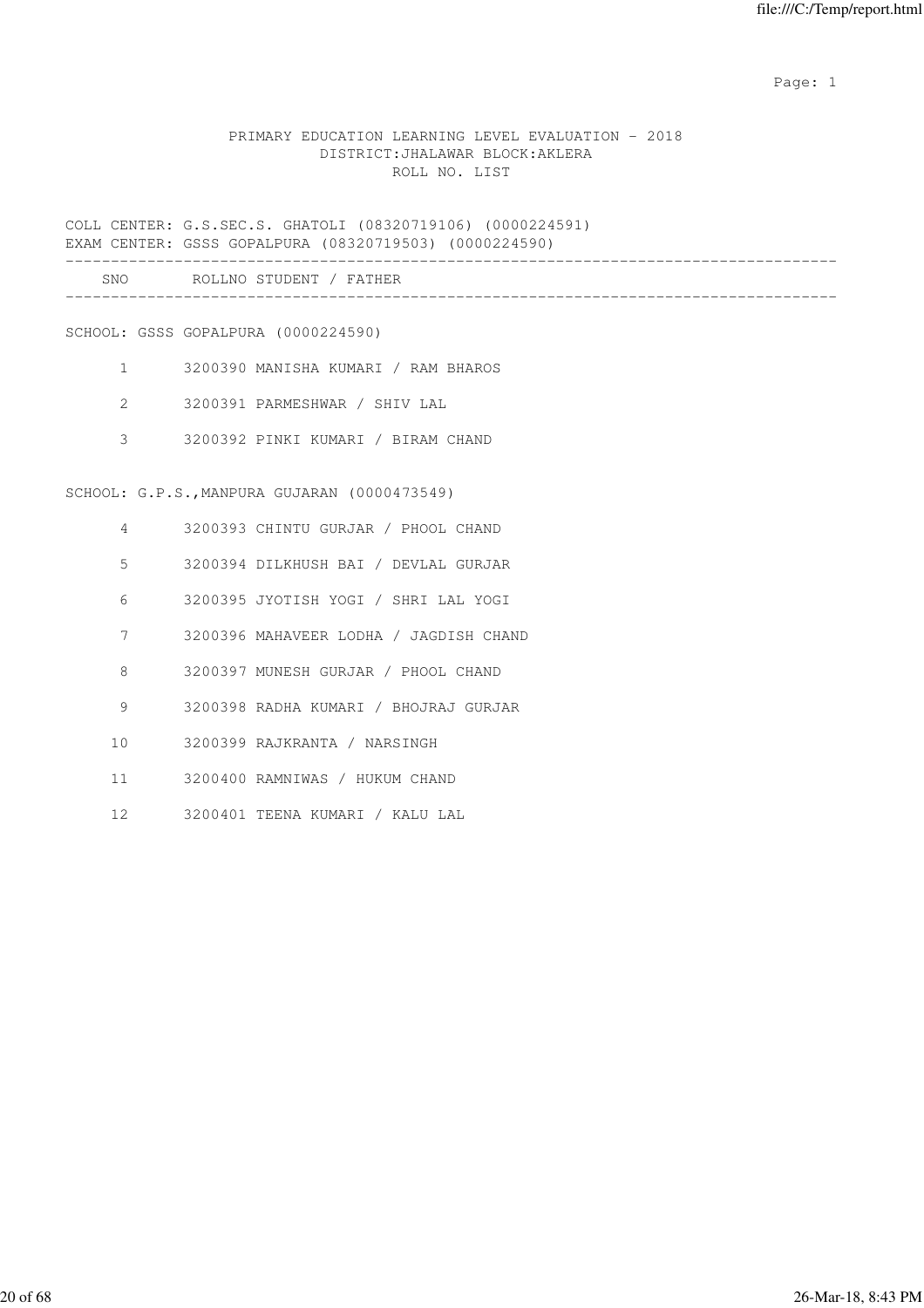## PRIMARY EDUCATION LEARNING LEVEL EVALUATION - 2018 DISTRICT:JHALAWAR BLOCK:AKLERA ROLL NO. LIST

|                   |                           | COLL CENTER: G.S.SEC.S. GHATOLI (08320719106) (0000224591)<br>EXAM CENTER: G.S.SEC.S. GHATOLI (08320719106) (0000224591) |
|-------------------|---------------------------|--------------------------------------------------------------------------------------------------------------------------|
|                   | ------------------------- | SNO ROLLNO STUDENT / FATHER                                                                                              |
|                   |                           | SCHOOL: NEW ADARSH SHIKSHA MANDIR GHATOLI (0000018810)                                                                   |
| $1 \qquad \qquad$ |                           | 3200402 AMIT SINGH / PRAMOD SINGH                                                                                        |
| $\overline{2}$    |                           | 3200403 ASHA KUMARI / RAMNARAYAN                                                                                         |
| 3                 |                           | 3200404 BALWANT SINGH / DAYA RAM                                                                                         |
| $\overline{4}$    |                           | 3200405 BHULI KUMARI LODHA / RAMCHANDRA                                                                                  |
| 5                 |                           | 3200406 BHUPENDRA SINGH GURJAR / MAHENDRA SINGH                                                                          |
| 6                 |                           | 3200407 BIRAM CHAND / PANNA LAL                                                                                          |
| 7                 |                           | 3200408 CHHOTU LAL / DEVI SINGH                                                                                          |
| 8                 |                           | 3200409 DHARAM RAJ GURJAR / TULSIRAM                                                                                     |
| 9                 |                           | 3200410 DILKHUSH / BALKISHAN                                                                                             |
| 10                |                           | 3200411 DINESH TANWAR / BHAGWAN SINGH                                                                                    |
| 11                |                           | 3200412 DINESH TANWAR / CHAMPA LAL                                                                                       |
| $12 \overline{ }$ |                           | 3200413 GOVIND LODHA / BIRAM CHAND                                                                                       |
| 13                |                           | 3200414 HARIOM / BABU LAL                                                                                                |
| 14                |                           | 3200415 INDRA LODHA / NANURAM LODHA                                                                                      |
| 15                |                           | 3200416 INDRASINGH LODHA / BHAGWAN SINGH                                                                                 |
| 16                |                           | 3200417 JASVANT SINGH / KANHIRAM                                                                                         |
| 17                |                           | 3200418 KANHEYA LAL / NAND LAL                                                                                           |
| 18                |                           | 3200419 KAVITA LODHA / SHREE LAL LODHA                                                                                   |
| 19                |                           | 3200420 LAKKY SEN / MAHAVEER SEN                                                                                         |
| 20                |                           | 3200421 MANGI LODHA / NARAYAN LAL                                                                                        |
| 21                |                           | 3200422 MOHIT MEENA / HANSRAJ                                                                                            |
| 22                |                           | 3200423 NAVAL SINGH / BHANWAR LAL                                                                                        |
| 23                |                           | 3200424 NIKHIL SHARMA / RAMESH CHAND                                                                                     |
| 24                |                           | 3200425 NISHA KUMARI / SUJAN SINGH                                                                                       |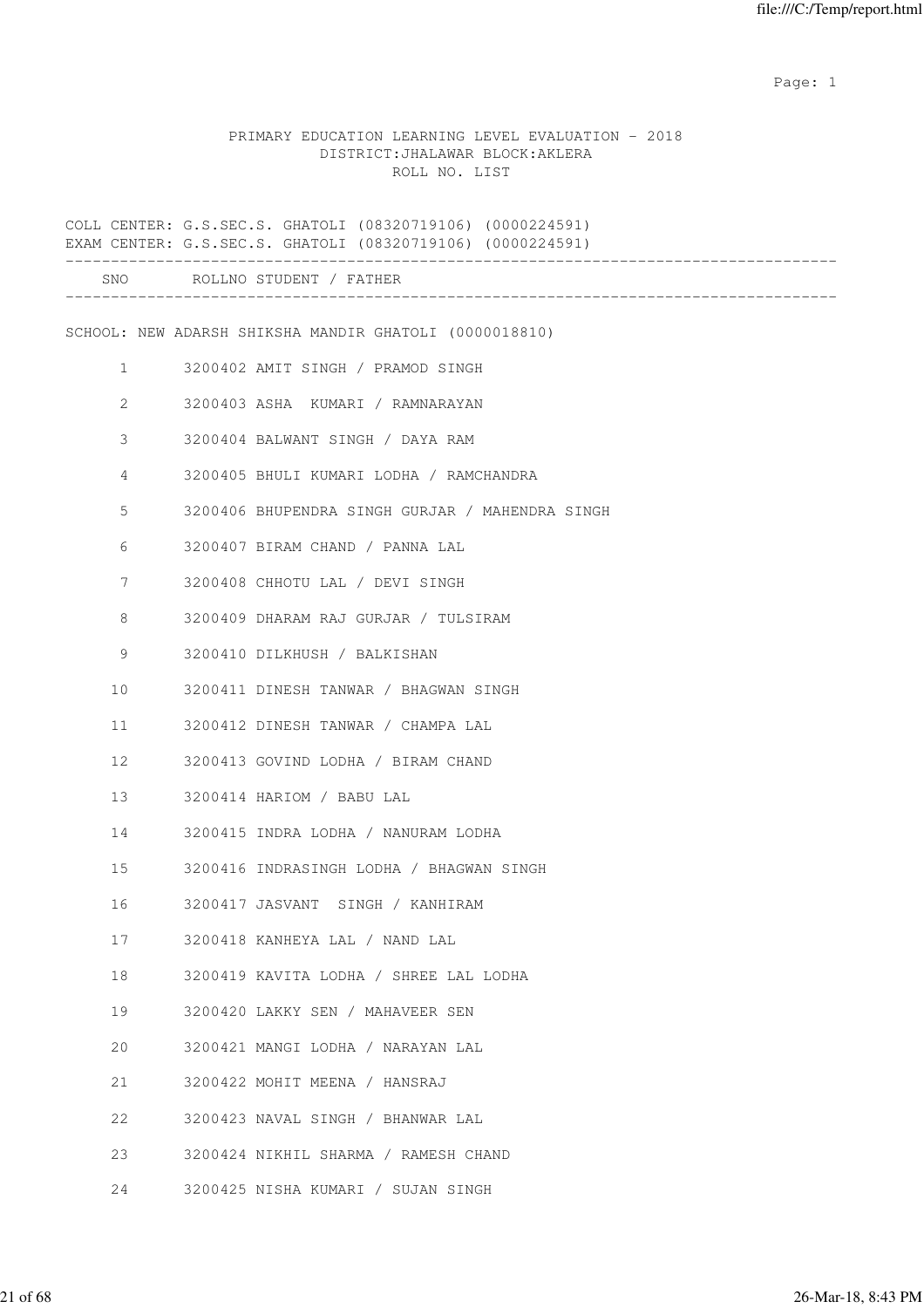# PRIMARY EDUCATION LEARNING LEVEL EVALUATION - 2018 DISTRICT:JHALAWAR BLOCK:AKLERA ROLL NO. LIST

COLL CENTER: G.S.SEC.S. GHATOLI (08320719106) (0000224591) EXAM CENTER: G.S.SEC.S. GHATOLI (08320719106) (0000224591) -------------------------------------------------------------------------------------

| SNO |    | ROLLNO STUDENT / FATHER                                    |
|-----|----|------------------------------------------------------------|
|     | 25 | 3200426 OM PRKASH / GANGA RAM                              |
| 26  |    | 3200427 PANKAJ LODHA / KAILASH CHAND LODHA                 |
| 27  |    | 3200428 PARMANAND / CHHOTU LAL                             |
| 28  |    | 3200429 POOJA LODHA / MANGI LAL                            |
| 29  |    | 3200430 PRADEEP KUMAR / KANWAR LAL                         |
| 30  |    | 3200431 PUR SINGH / BIRAM SINGH                            |
| 31  |    | 3200432 RAJENDRA KUMAR / MOR SINGH TANWAR                  |
| 32  |    | 3200433 RAJESH KUMAR / BALCHAND                            |
| 33  |    | 3200434 RAVINA LODHA / CHAGAN LAL LODHA                    |
| 34  |    | 3200435 REENA TANWAR / BHAGWAN SINGH                       |
| 35  |    | 3200436 SHIVSINGH / RAM LAL                                |
| 36  |    | 3200437 SHOBHARAM / RAMNARAYAN                             |
| 37  |    | 3200438 SURAJ MEENA / RAMESH CHAND                         |
| 38  |    | 3200439 SURAJ PRAJAPAT / DINESH PRAJAPAT                   |
| 39  |    | 3200440 TEENA KUMARI / RAMCHANDRA                          |
| 40  |    | 3200441 TEENA LODHA / BIRAM CHAND                          |
| 41  |    | 3200442 VIKAS KUMAR / JASRAJ                               |
| 42  |    | 3200443 VIKASH SONI / JAGDISH SONI                         |
| 43  |    | 3200444 YOGESH KUMAR / GOPAL KRISHAN                       |
|     |    | SCHOOL: NEW MODERN CENTRAL SEC.SCHOOL GHATOLI (0000020097) |
| 44  |    | 3200445 AADITYA NAGAR / RAKESH NAGAR                       |
| 45  |    | 3200446 AASTHA VERMA / NANURAM                             |
| 46  |    | 3200447 ANITA TANWAR / BALCHAND TANWAR                     |
| 47  |    | 3200448 ANJALI KHATIK / HEMRAJ KHATIK                      |
| 48  |    | 3200449 ASHOK SONI / RAMESH SONI                           |
|     |    |                                                            |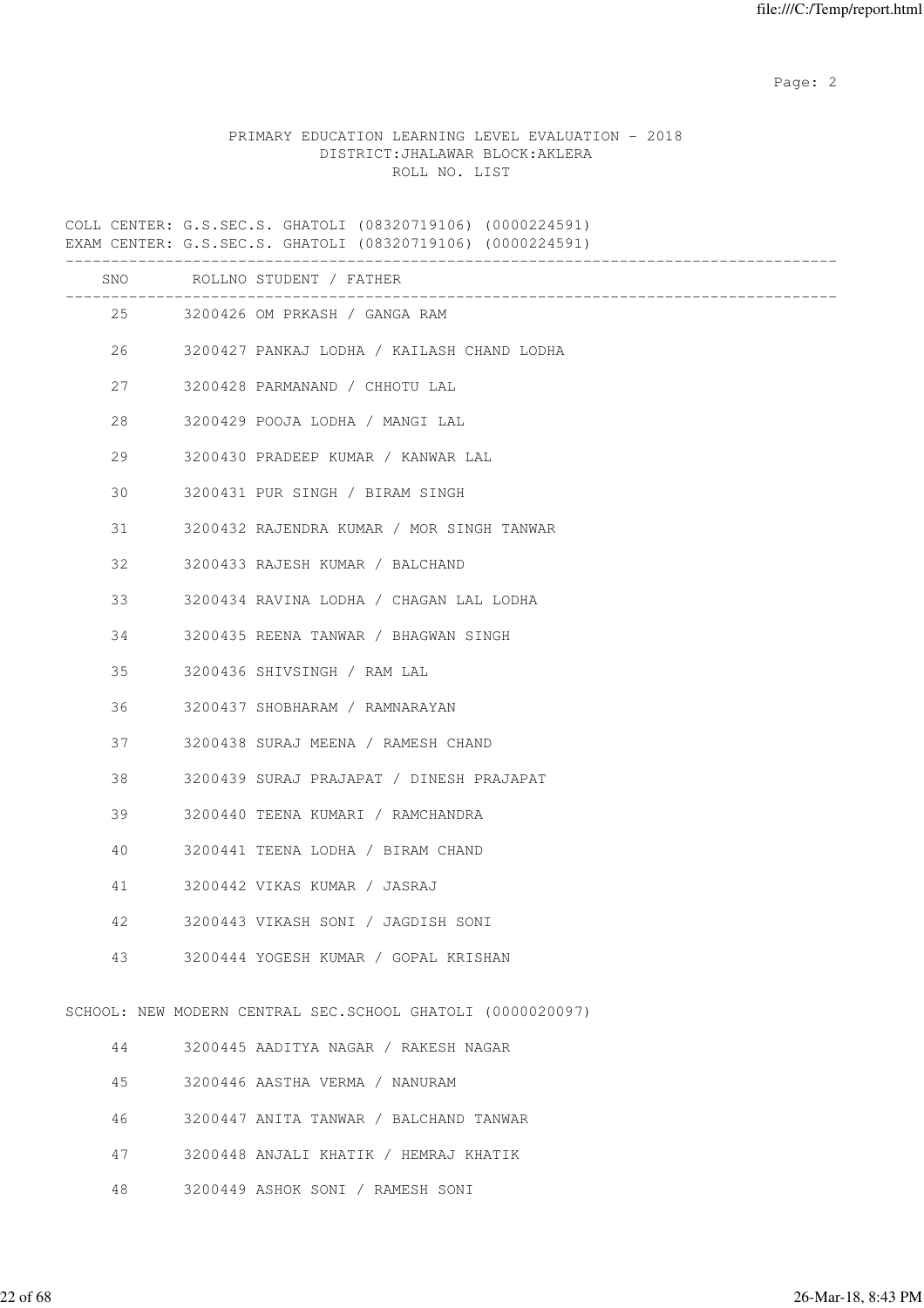# PRIMARY EDUCATION LEARNING LEVEL EVALUATION - 2018 DISTRICT:JHALAWAR BLOCK:AKLERA ROLL NO. LIST

COLL CENTER: G.S.SEC.S. GHATOLI (08320719106) (0000224591) EXAM CENTER: G.S.SEC.S. GHATOLI (08320719106) (0000224591) -------------------------------------------------------------------------------------

| SNO |         | ROLLNO STUDENT / FATHER                        |
|-----|---------|------------------------------------------------|
|     | 49 — 10 | 3200450 BANTI RAIDAS / BABU LAL                |
|     | 50      | 3200451 BRAJRAJ SINGH GURJAR / HEMRAJ GURJAR   |
| 51  |         | 3200452 DILIP LODHA / PARMANAND LODHA          |
| 52  |         | 3200453 HANSRAJ LODHA / PHOOL SINGH LODHA      |
| 53  |         | 3200454 HARSHITA NTH / KAILASH NATH            |
|     | 54      | 3200455 JATIN VAISHNAW / ANKIT VAISHNAV        |
|     | 55      | 3200456 JUGRAJ LODHA / GYARSI RAM LODHA        |
|     | 56      | 3200457 KALU LAL ERWAL / DEVLAL ERWAL          |
|     | 57      | 3200458 LOKESH ERWAL / BALCHAND ERWAL          |
|     | 58      | 3200459 MAHESH LODHA / MOHAN LAL LODHA         |
|     | 59      | 3200460 MOHIT KUMAR SHARMA / OM PRAKASH SHARMA |
|     | 60      | 3200461 MUKESH LODHA / BIRAM CHAND             |
| 61  |         | 3200462 NARENDRA LODHA / GOPAL LODHA           |
| 62  |         | 3200463 NEHA CARPENTER / DINESH KUMAR          |
| 63  |         | 3200464 NIKHILSINGH RAJPUT / RAMDAS SINGH      |
|     | 64      | 3200465 PANKAJ RAOW / GOPAL                    |
| 65  |         | 3200466 PAYAL RATHOR / CHAGAN LAL              |
| 66  |         | 3200467 PHOOL SINGH TANWAR / BALCHAND TANWAR   |
| 67  |         | 3200468 RAHUL GURJAR / SHIV SINGH              |
|     | 68      | 3200469 RAHUL KUMAR ARWAL / BAPU LAL           |
| 69  |         | 3200470 RAHUL KUMAR LODHA / BHERU LAL LODHA    |
|     | 70      | 3200471 RAHUL LODHA / ROSHAN LAL               |
| 71  |         | 3200472 RAKESH LODHA / PUR SINGH LODHA         |
| 72  |         | 3200473 RAMBABU BHEEL / DEBI LAL               |
| 73  |         | 3200474 RISHABH KUMAR SEN / KISHAN LAL SEN     |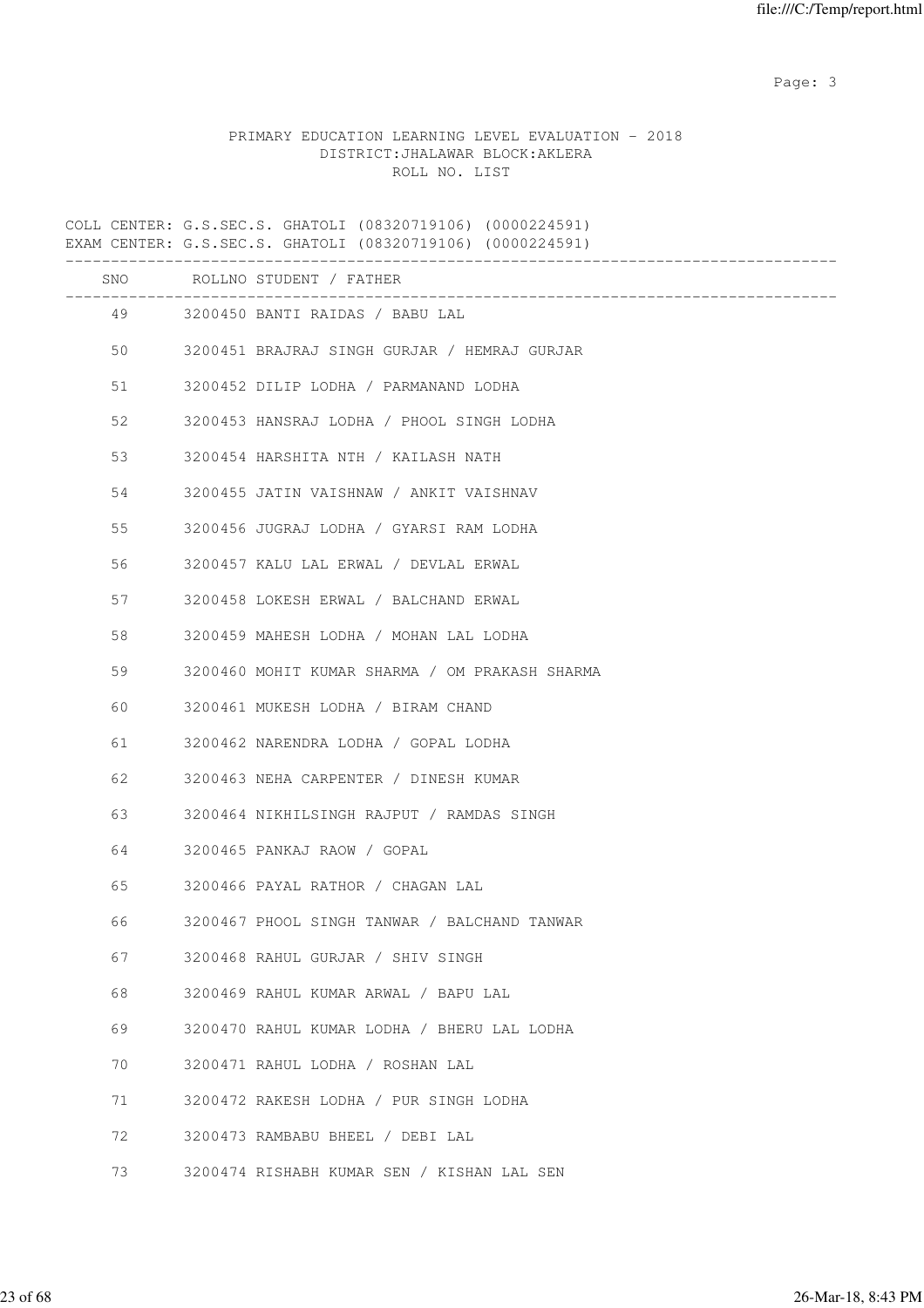Page: 4  $P$ 

# PRIMARY EDUCATION LEARNING LEVEL EVALUATION - 2018 DISTRICT:JHALAWAR BLOCK:AKLERA ROLL NO. LIST

|         | COLL CENTER: G.S.SEC.S. GHATOLI (08320719106) (0000224591)<br>EXAM CENTER: G.S.SEC.S. GHATOLI (08320719106) (0000224591) |
|---------|--------------------------------------------------------------------------------------------------------------------------|
|         | SNO ROLLNO STUDENT / FATHER                                                                                              |
|         | 74 3200475 ROHIT KUMAR RATHOR / RAM BILAS RATHOR                                                                         |
| 75 — 17 | 3200476 URMILA KUMARI GURJAR / BHOJRAJ GURJAR                                                                            |
| 76      | 3200477 VIKRAM SINGH / BANWARI LAL                                                                                       |
|         | SCHOOL: RANA PRATAP RASHTRIYA SHIKSHA SANSTHAN GHATOLI (0000030034)                                                      |
| 77      | 3200478 AAKASH / RADHE SHYAM TANWAR                                                                                      |
| 78      | 3200479 AARTI LODHA / BHAG CHAND                                                                                         |
| 79      | 3200480 AJAY GURJAR / JUJHAR SINGH                                                                                       |
| 80      | 3200481 ANIL KUMAR GURJAR / UDAY SINGH GURJAR                                                                            |
| 81      | 3200482 ANITA KUMARI GURJAR / UDAY SINGH GURJAR                                                                          |
| 82      | 3200483 ANKIT KUMAR GURJAR / PAPU LAL GURJAR                                                                             |
| 83      | 3200484 ARJUN SINGH TANWAR / MANOHAR SINGH TANWAR                                                                        |
| 84      | 3200485 ASHA KUMARI GURJAR / SANTRAM GURJAR                                                                              |
| 85      | 3200486 ASHOK SINGH BHEEL / PAPU LAL                                                                                     |
| 86      | 3200487 BAJRANG LAL BHEEL / BIRAM LAL BHEEL                                                                              |
| 87      | 3200488 BHERU SINGH LODHA / NANU RAM LODHA                                                                               |
| 88      | 3200489 BHOJ RAJ GURJAR / RAY SINGH                                                                                      |
| 89      | 3200490 CHAND MAL LODHA / NANU RAM LODHA                                                                                 |
| 90      | 3200491 DANISH MOHAMMAD / MEHAMUD MOHAMMAD                                                                               |
| 91      | 3200492 DEEPAK KUMAR MEENA / MANGI LAL MEENA                                                                             |
| 92      | 3200493 DEEPIKA GURJAR / KALU LAL GURJAR                                                                                 |
| 93      | 3200494 DINESH / BANE SINGH                                                                                              |
| 94      | 3200495 DISHA KUMARI / DINESH KUMAR                                                                                      |
| 95      | 3200496 GIRIRAJ GURJAR / ROSHAN SINGH GURJAR                                                                             |
| 96      | 3200497 GOVIND SINGH BHEEL / JAGDISH BHEEL                                                                               |
| 97      | 3200498 HEMRAJ BHEEL / PHOOL CHAND                                                                                       |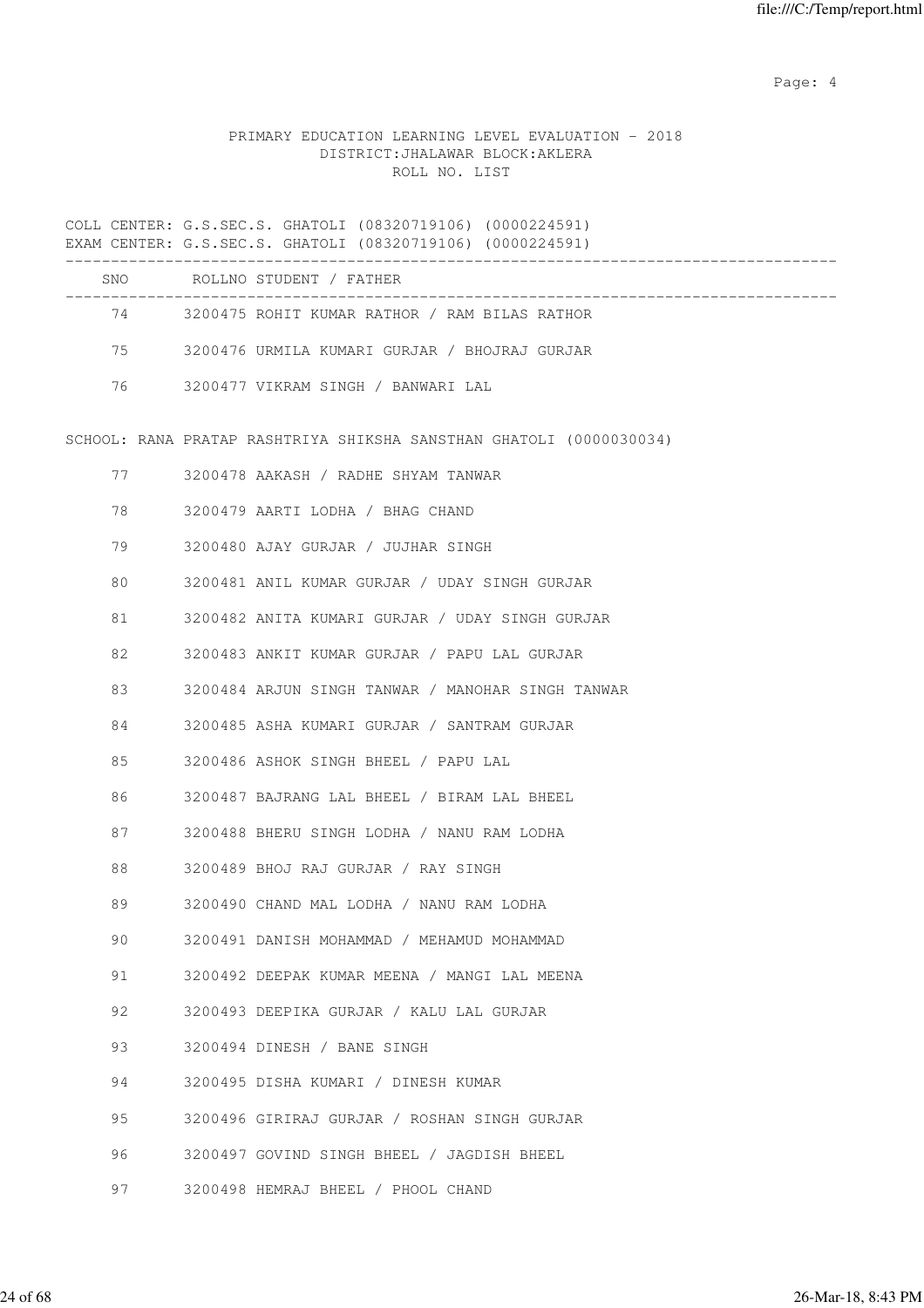Page: 5  $P$  and  $P$  and  $P$  and  $P$  and  $P$  and  $P$  and  $P$  and  $P$  and  $P$  and  $P$  and  $P$  and  $P$  and  $P$  and  $P$  and  $P$  and  $P$  and  $P$  and  $P$  and  $P$  and  $P$  and  $P$  and  $P$  and  $P$  and  $P$  and  $P$  and  $P$  and  $P$  an

# PRIMARY EDUCATION LEARNING LEVEL EVALUATION - 2018 DISTRICT:JHALAWAR BLOCK:AKLERA ROLL NO. LIST

COLL CENTER: G.S.SEC.S. GHATOLI (08320719106) (0000224591) EXAM CENTER: G.S.SEC.S. GHATOLI (08320719106) (0000224591) ------------------------------------------------------------------------------------- SNO ROLLNO STUDENT / FATHER ------------------------------------------------------------------------------------- 98 3200499 HEMRAJ TANWAR / NANURAM 99 3200500 ISHA RAWAL / KEVAT RAJ RAWAL 100 3200501 JANKI DEVI SHARMA / SANJAY SHARMA 101 3200502 JIYA KHAN / IMRAN MOHAMMAD 102 3200503 JUJHAR SINGH GURJAR / PUR SINGH GURJAR 103 3200504 KAMLESH TANWAR / GORDHAN LAL 104 3200505 KHUSHI GURJAR / NARAYAN SINGH GURJAR 105 3200506 KHUSHI KHAN / MEHRAJ MOHAMMAD 106 3200507 KIRAN KUMARI LODHA / RAY SINGH LODHA 107 3200508 KIRAN TANWAR / MANOHAR SINGH TANWAR 108 3200509 LAVISHA AGRWAL / MANISH AGRWAL 109 3200510 LEKHRAJ BHEEL / GHISALAL BHEEL 110 3200511 MAHESH GURJAR / VISHNU GURJAR 111 3200512 MANISH TANWAR / BIRAM LAL 112 3200513 MOHAN LAL LODHA / LAXMAN LODHA 113 3200514 MOHIT KUMAR GURJAR / NANDRAM GURJAR 114 3200515 NAINA KUMARI JANGID / BAL KRISHNA JANGID 115 3200516 NEETIN KUMAR LODHA / JUJHAR SINGH LODHA 116 3200517 NILU MEENA / RAMESH CHAND MEENA 117 3200518 NITESH KUMHAR / RAMSWROOP KUMHAR 118 3200519 PARWAT SINGH GURJAR / PRABHU LAL 119 3200520 POOJA KUMARI RUHELA / NARAYAN SINGH 120 3200521 POOJA LODHA / BHAG CHAND 121 3200522 PRATIK SEN / RAM CHANDRA SEN 122 3200523 PREM CHAND LODHA / BHAGWAN SINGH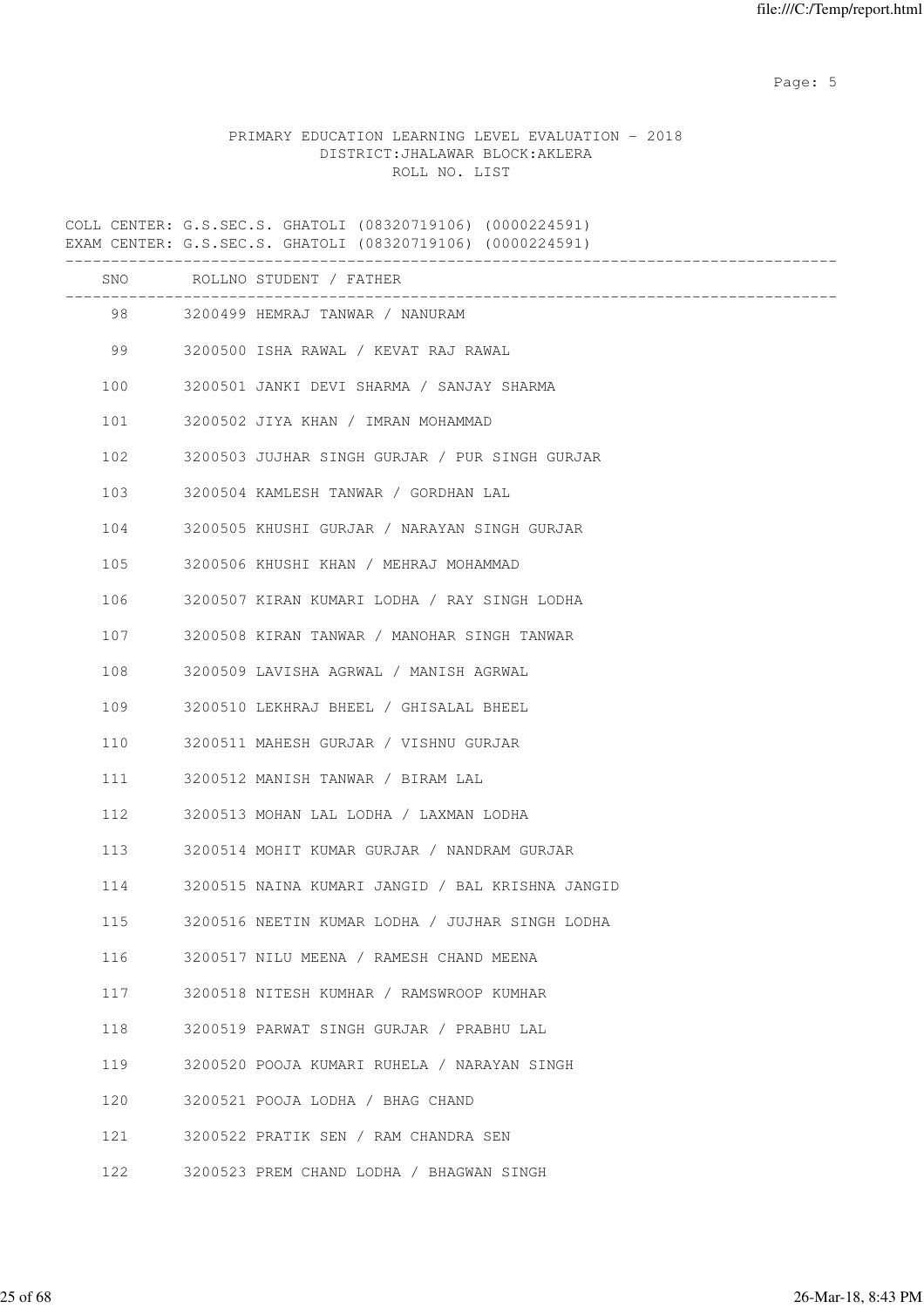Page: 6  $P$  and  $P$  and  $P$  and  $P$  and  $P$  and  $P$  and  $P$  and  $P$  and  $P$  and  $P$  and  $P$  and  $P$  and  $P$  and  $P$  and  $P$  and  $P$  and  $P$  and  $P$  and  $P$  and  $P$  and  $P$  and  $P$  and  $P$  and  $P$  and  $P$  and  $P$  and  $P$  an

# PRIMARY EDUCATION LEARNING LEVEL EVALUATION - 2018 DISTRICT:JHALAWAR BLOCK:AKLERA ROLL NO. LIST

COLL CENTER: G.S.SEC.S. GHATOLI (08320719106) (0000224591) EXAM CENTER: G.S.SEC.S. GHATOLI (08320719106) (0000224591)

|     |     | SNO ROLLNO STUDENT / FATHER                                          |
|-----|-----|----------------------------------------------------------------------|
|     |     | ------------------------------<br>123 3200524 RAHUL BHEEL / PAPU LAL |
|     |     | 124 3200525 RAJESH KUMAR GURJAR / INDRA SINGH GURJAR                 |
| 125 |     | 3200526 RANU KUMHAR / RAMSWAROOP KUMHAR                              |
| 126 |     | 3200527 RAVI MEENA / AMOLAK MEENA                                    |
|     | 127 | 3200528 RAVINDRA KUMAR ARWAL / MOHAN LAL                             |
| 128 |     | 3200529 RAVITA KUMARI LODHA / RAM PRASAD LODHA                       |
| 129 |     | 3200530 REKHA KUMARI LODHA / NANU RAM LODHA                          |
| 130 |     | 3200531 SACHIN KUMAR GURJAR / GORDHAN SINGH GURJAR                   |
| 131 |     | 3200532 SANJAY GURJAR / CHHGAN LAL                                   |
| 132 |     | 3200533 SHITAL PRAJAPAT / DINESH PRAJAPAT                            |
| 133 |     | 3200534 SHIV RAJ BHEEL / BIRAM LAL                                   |
| 134 |     | 3200535 SHIV RAJ LODHA / AMAR SINGH LODHA                            |
| 135 |     | 3200536 SHIWANI SONI / KULDEEP SONI                                  |
| 136 |     | 3200537 SUNITA KUMARI TANWAR / RADHESHYAM                            |
|     |     | 137 3200538 TANISHA SHARMA / GHANSHYAM SHARMA                        |
| 138 |     | 3200539 TEENA LODHA / DURGA LAL LODHA                                |
| 139 |     | 3200540 TEJMAL LODHA / PRABHU LAL LODHA                              |
| 140 |     | 3200541 TOSHIKA GOUTAM / ASHOK GOUTAM                                |
| 141 |     | 3200542 VIRENDRA KUMAR SEN / RAJENDRA KUMAR                          |
|     |     | SCHOOL: SUMIT BAL VIDHALYA (0000058752)                              |
| 142 |     | 3200543 AMAR LAL / BALRAM                                            |
| 143 |     | 3200544 ARJUN MEROTHA / BALCHAND                                     |

- 144 3200545 BIRAM LAL VARMA / KANHI RAM
- 145 3200546 BITTU / PHOOLCHAND
- 146 3200547 DEEPAK / PHOOL CHAND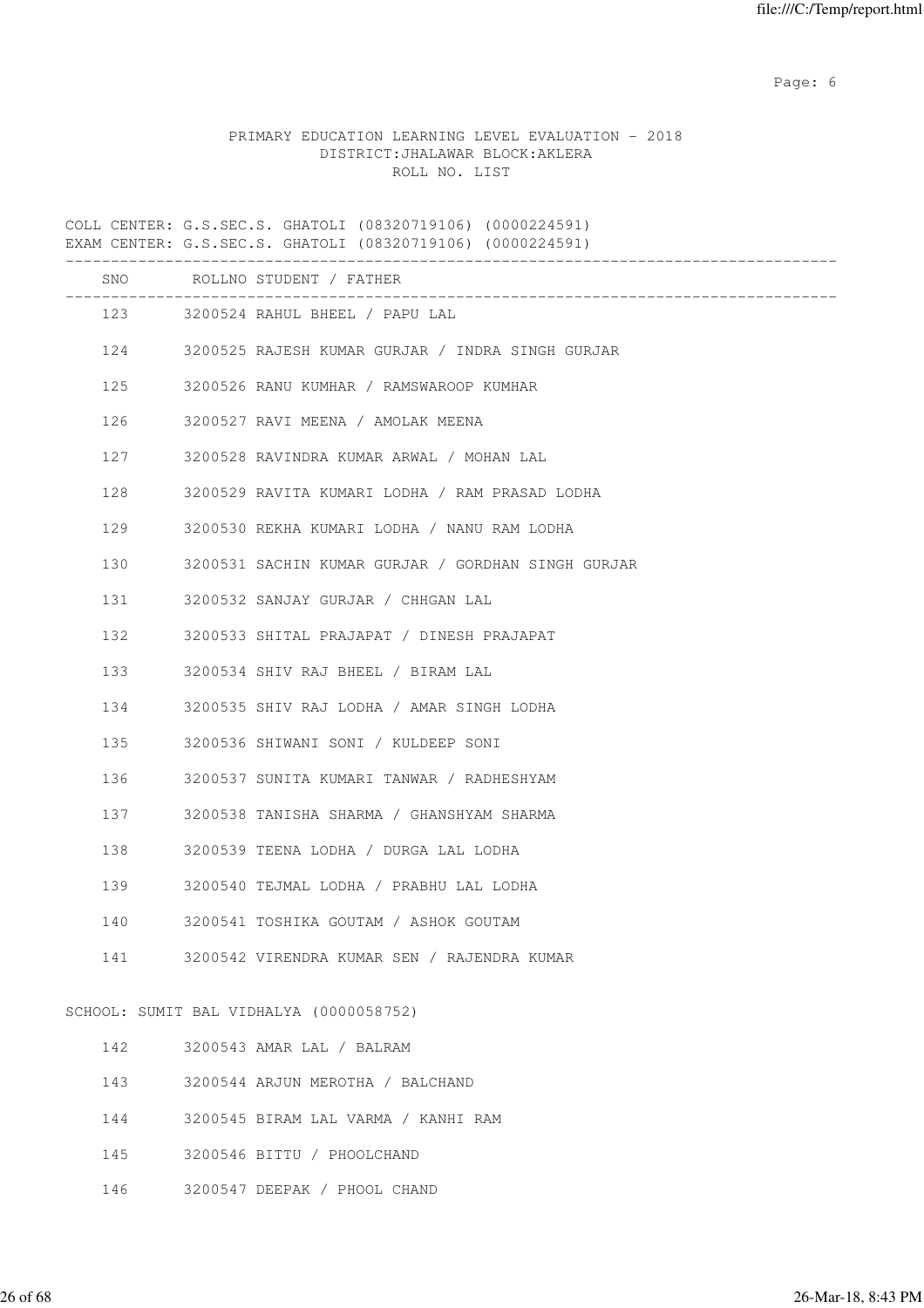Page: 7  $P$  and  $P$  and  $P$  and  $P$  and  $P$  and  $P$  and  $P$  and  $P$  and  $P$  and  $P$  and  $P$  and  $P$  and  $P$  and  $P$  and  $P$  and  $P$  and  $P$  and  $P$  and  $P$  and  $P$  and  $P$  and  $P$  and  $P$  and  $P$  and  $P$  and  $P$  and  $P$  an

# PRIMARY EDUCATION LEARNING LEVEL EVALUATION - 2018 DISTRICT:JHALAWAR BLOCK:AKLERA ROLL NO. LIST

COLL CENTER: G.S.SEC.S. GHATOLI (08320719106) (0000224591) EXAM CENTER: G.S.SEC.S. GHATOLI (08320719106) (0000224591)

| SNO     |     | ROLLNO STUDENT / FATHER                       |
|---------|-----|-----------------------------------------------|
|         |     | 147 3200548 HARI OM / MANOJ KUMAR             |
|         |     | 148 3200549 KULDEEP / RAJENDRA PRASAD         |
|         |     | 149 3200550 MANGI LAL / BIRAM LAL             |
| 150     |     | 3200551 MANGI LAL VARMA / BAPU LAL            |
| 151     |     | 3200552 RAMBABU VARMA / CHAMPA LAL            |
|         | 152 | 3200553 RAVI / JUGAL KISHORE                  |
|         |     | 153 3200554 ROHIT MEROTHA / REAM CHAND        |
|         |     | 154 3200555 SONU / DULICHAND                  |
|         |     | 155 3200556 SUNIL KUMAR / BRIJMOHAN           |
|         |     | 156 3200557 SURESH / BHURA LAL                |
|         |     |                                               |
|         |     | SCHOOL: G.S.SEC.S. GHATOLI (0000224591)       |
|         |     | 157 3200558 BANTI DHOBI / NANDLAL             |
| 158     |     | 3200559 BHURA LAL SEN / JAGDISH               |
|         |     | 159 3200560 DEVRAJ SEN / MAHAVEER SEN         |
| 160     |     | 3200561 JITENDTA RAWAL / BHERU LAL            |
| 161     |     | 3200562 NILESH LODHA / BHERULAL               |
| 162     |     | 3200563 RADHIKA KUMHAR / RAMBABU              |
| 163     |     | 3200564 RAJESH KUMAR TANWAR / BALCHAND TANWAR |
|         |     | 164 3200565 REENA KUMHAR / RAMBABU            |
| 165     |     | 3200566 SURESH KUMAR TANWAR / KANWARLAL       |
| ------- |     |                                               |

SCHOOL: G.P.S., NANAKHERA (0000414233)

| 166 | 3200567 BHOOLI GUJAR / GYAN SINGH      |
|-----|----------------------------------------|
| 167 | 3200568 BIRAM GUJAR / RADHESHYAM GUJAR |
| 168 | 3200569 VIPASHA / DEVKARANA            |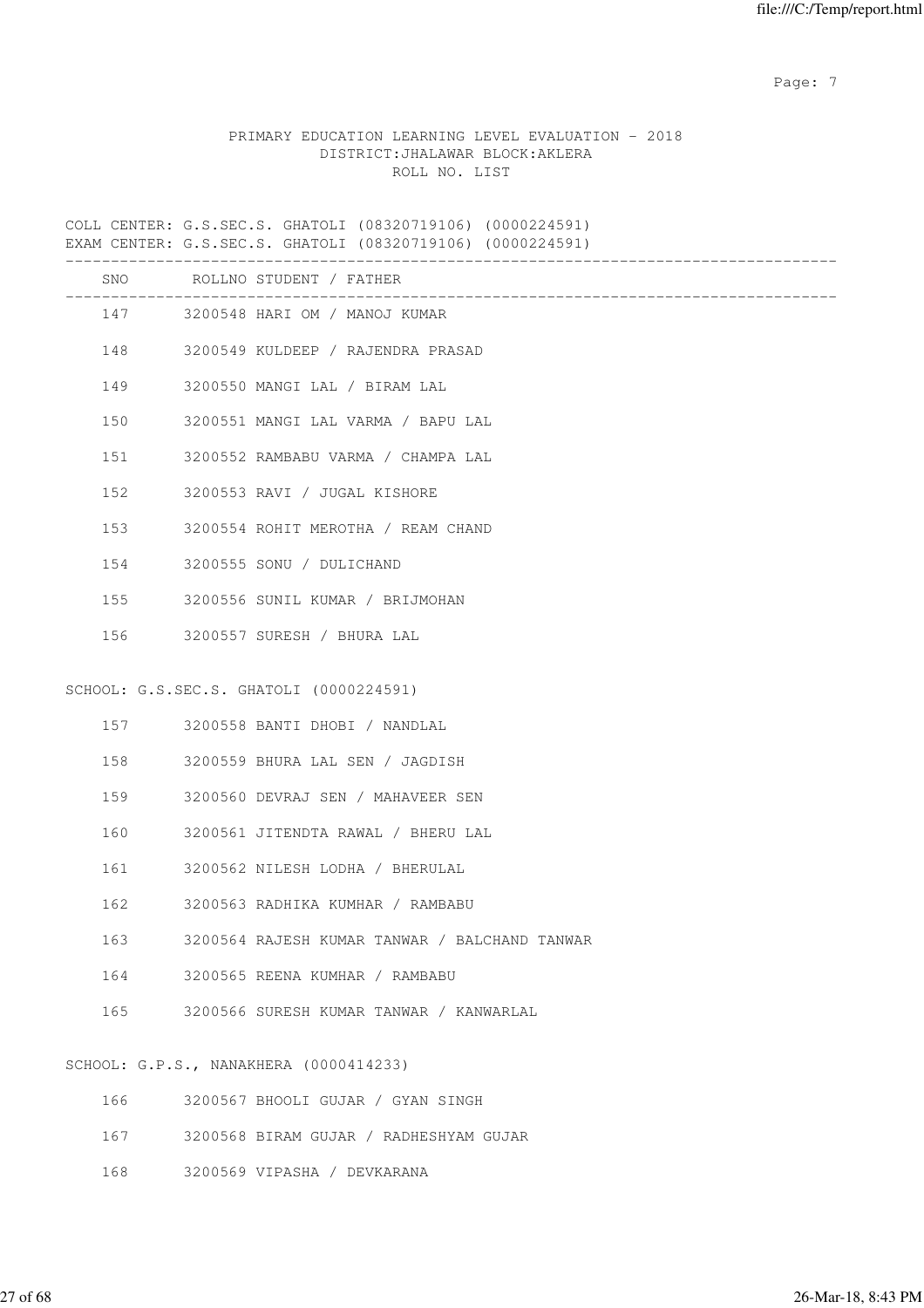en de la provincia de la provincia de la provincia de la provincia de la provincia de la provincia de la provi

#### PRIMARY EDUCATION LEARNING LEVEL EVALUATION - 2018 DISTRICT:JHALAWAR BLOCK:AKLERA ROLL NO. LIST

COLL CENTER: G.S.SEC.S. GHATOLI (08320719106) (0000224591) EXAM CENTER: G.S.SEC.S. GHATOLI (08320719106) (0000224591)

-------------------------------------------------------------------------------------

 SNO ROLLNO STUDENT / FATHER -------------------------------------------------------------------------------------

- SCHOOL: G.P.S., GORDHANPURA(GHATOLI) (0000466847)
	- 169 3200570 BHULI BAI LODHA / ANAR SING
	- 170 3200571 DHAPU BAI / BHOJ RAJ
	- 171 3200572 SANGEETA LODHA / SHIV NARAYAN

#### SCHOOL: G.P.S., KANVARPURA (0000473557)

- 172 3200573 RAM BABU / RAMESH CHAND
- 173 3200574 RINA BAI / BADE SINGH
- 174 3200575 SANTI BAI / JAGDISH CHAND

#### SCHOOL: G.P.S.NEEMKHEDA (0000506366)

- 175 3200576 GITA BAI / BABU LAL
- 176 3200577 KAMLESH / BAPU LAL
- 177 3200578 RAMCHANDRA TANWAR / MANGI LAL
- 178 3200579 SANTOSH BAI / BABU LAL
- 179 3200580 SUGANA BAI / RAMESH CHNAD

SCHOOL: G.U.P.S., GIRLS, GHATOLI (0000506371)

|  |  |  |  |  | 3200581 JYOTI KUMARI PRAJAPAT / PHOOL CHAND PRAJAPAT |  |  |  |  |  |
|--|--|--|--|--|------------------------------------------------------|--|--|--|--|--|
|--|--|--|--|--|------------------------------------------------------|--|--|--|--|--|

- 181 3200582 KASTURI BAI TANWAR / MOTI LAL TANWAR
- 182 3200583 KRISHNA MALI / RAMESH MALI
- 183 3200584 MADHU KUMARI LODHA / PRABHU LAL LODHA
- 184 3200585 MADHU LODHA / KALU LAL LODHA
- 185 3200586 POOJA LODHA / GYARSI RAM LODHA
- 186 3200587 POOJA LOVWANSHI / JAGDISH LOVWANSHI
- 187 3200588 REENA ARWAL / CHHOTU LAL ARWAL
- 188 3200589 SALONI RATHOR / LAXMI NARAYAN RATHOR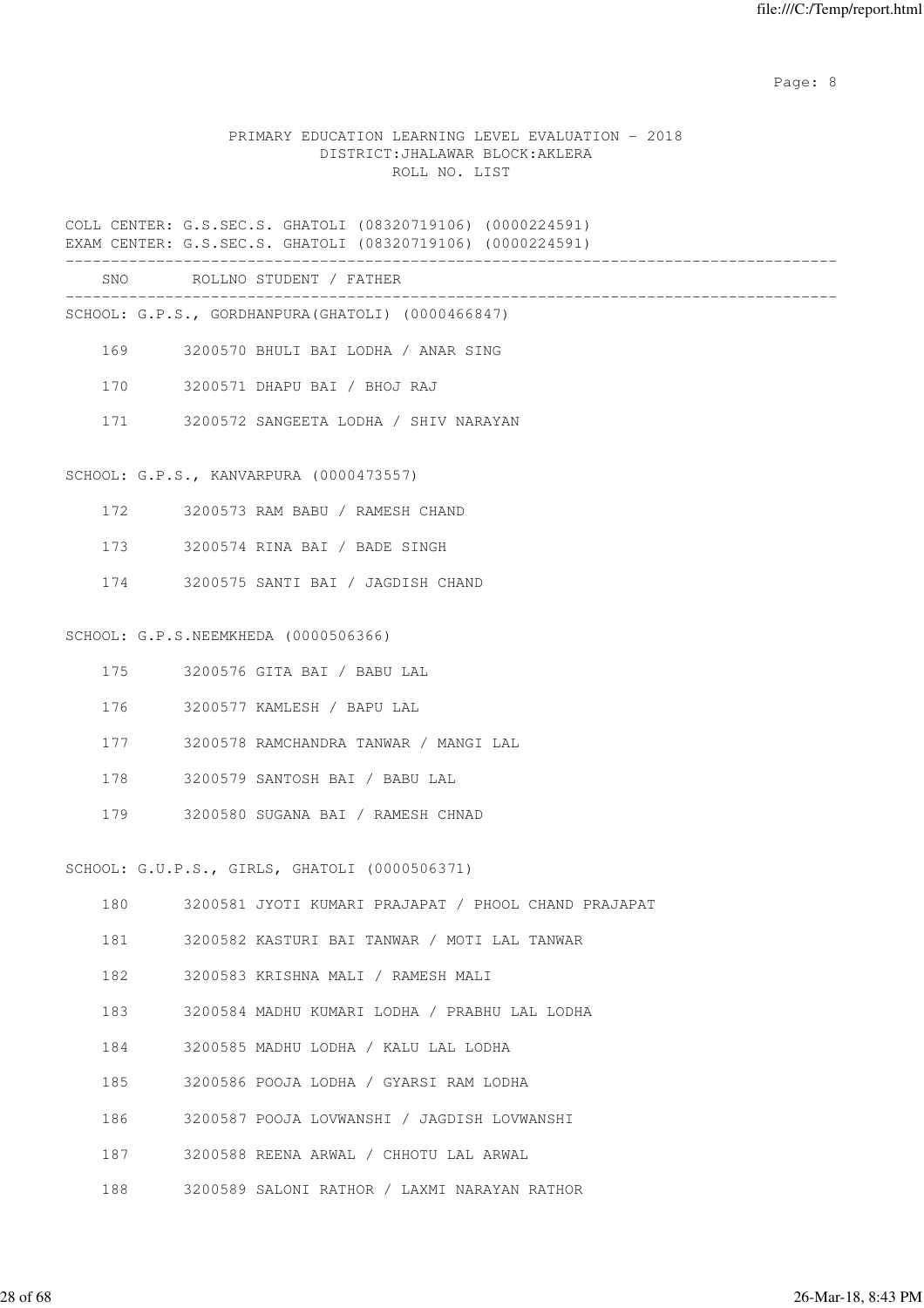en de la provincia de la provincia de la provincia de la provincia de la provincia de la provincia de la provi

# PRIMARY EDUCATION LEARNING LEVEL EVALUATION - 2018 DISTRICT:JHALAWAR BLOCK:AKLERA ROLL NO. LIST

COLL CENTER: G.S.SEC.S. GHATOLI (08320719106) (0000224591) EXAM CENTER: G.S.SEC.S. GHATOLI (08320719106) (0000224591) ------------------------------------------------------------------------------------- SNO ROLLNO STUDENT / FATHER ------------------------------------------------------------------------------------- 189 3200590 SANJU LODHA / MANGI LAL LODHA 190 3200591 SHAKSHI GURJAR / BAL MUKUND GURJAR SCHOOL: GUP SANSKRIT SCHOOL,GHATOLI (0000540004) 191 3200592 BHARTI KUMARI / NAVAL SINGH 192 3200593 DHARMRAJ LODHA / ROSHAN LAL 193 3200594 GHANSHYAM TANWAR / KANWAR LAL 194 3200595 GOVIND SINGH / RAMESH CHAND 195 3200596 KAILASHI BAI / NANU RAM 196 3200597 MANBAR KUMARI / SATAYNARAYAN 197 3200598 MEGHA SEN / DURGA SHANKAR 198 3200599 POOJA / RAM LAL 199 3200600 RANI KUMARI / RAJENDRA KUMAR 200 3200601 ROSHANI / MADAN LAL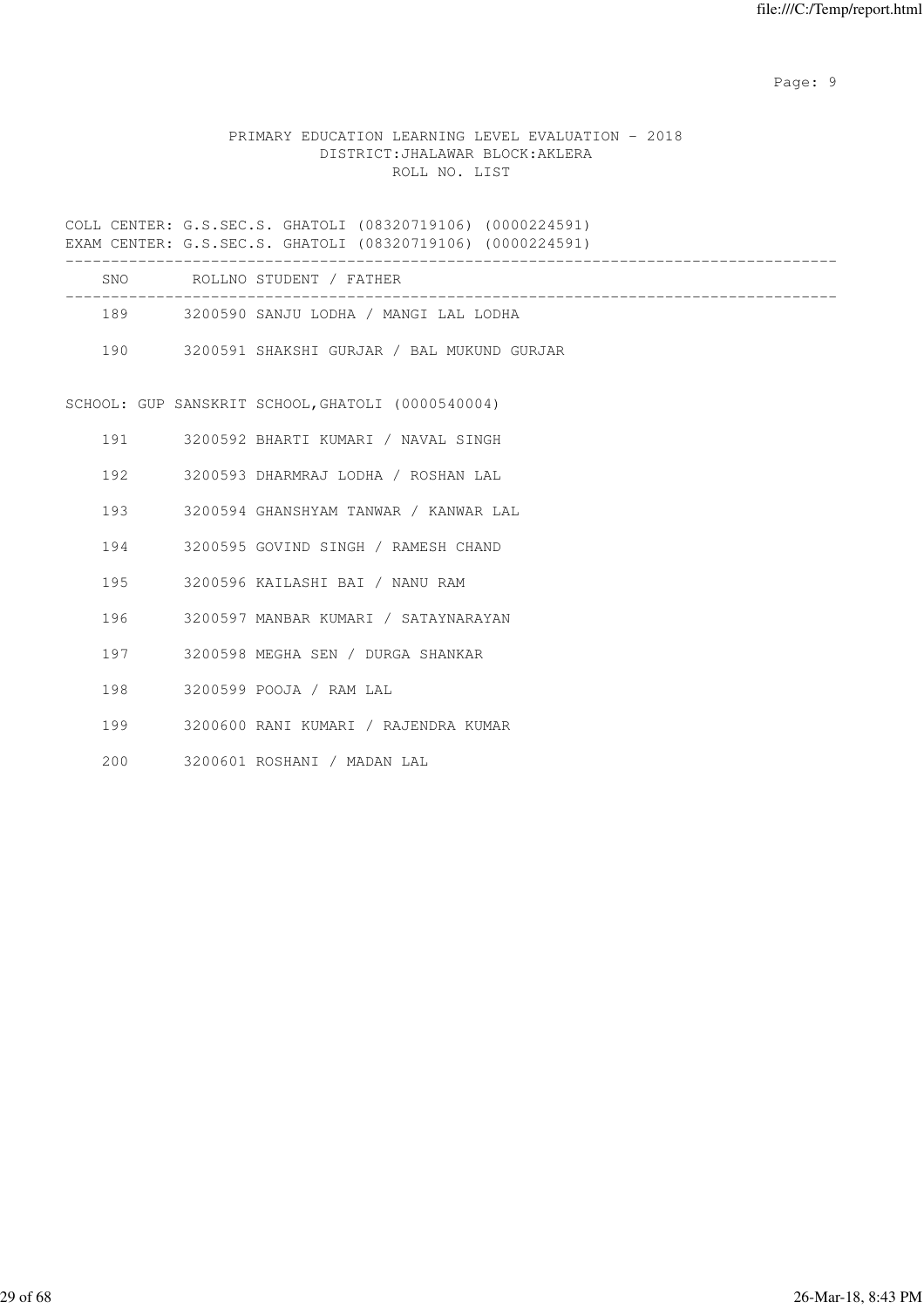#### PRIMARY EDUCATION LEARNING LEVEL EVALUATION - 2018 DISTRICT:JHALAWAR BLOCK:AKLERA ROLL NO. LIST

COLL CENTER: G.S.SEC.S. GHATOLI (08320719106) (0000224591) EXAM CENTER: GSSS BERAGARH (08320714303) (0000224595) ------------------------------------------------------------------------------------- SNO ROLLNO STUDENT / FATHER ------------------------------------------------------------------------------------- SCHOOL: SWAMI VIVEKANAD VIDHAYA NIKETAN UPS BERAGARH (0000056150) 1 3200602 ARVIND KUMAR LODHA / RAMESH CHAND 2 3200603 BHAGIRATH PRAJAPTI / SHIVDAYAL 3 3200604 DEVKARAN GURJAR / HEMRAJ 4 3200605 DHAPU BAI / MANGI LAL 5 3200606 MADHU KUMARI LODHA / RAYSINGH LODHA 6 3200607 MONIKA SHARMA / SHAMBHU DAYAL 7 3200608 MUKESH PRAJAPTI / SHAMBHU LAL 8 3200609 PRAVIN LODHA / SUJAN SINGH 9 3200610 RAJENDRA SINGH GURJAR / GYAN SINGH GURJAR 10 3200611 SANJU KUMARI GURJAR / BALSINGH 11 3200612 SNEHA SONI / KAILASH CHAND SONI 12 3200613 TEENA LODHA / SHOBHAN SINGH LODHA 13 3200614 TEJMAL BHEEL / BANWAR LAL SCHOOL: GSSS BERAGARH (0000224595) 14 3200615 ARJUN KUMAR BHEEL / HEMRAJ 15 3200616 ASHA DHOBI / HUKAM CHAND DHOBI 16 3200617 BAJRANG LAL HARIJAN / MANGI LAL HARIJAN 17 3200618 BAL MUKUND BHEEL / GOPAL LAL 18 3200619 BHAWNA GOSWAMI / SHIVPURI 19 3200620 BHAWNA KANWAR RAJPUT / BABU SINGH 20 3200621 BHULI BAI LODHA / HEERA LAL 21 3200622 DHAPU BAI BHEEL / RANGLAL

22 3200623 DHARMRAJ BHEEL / PHOOL CHAND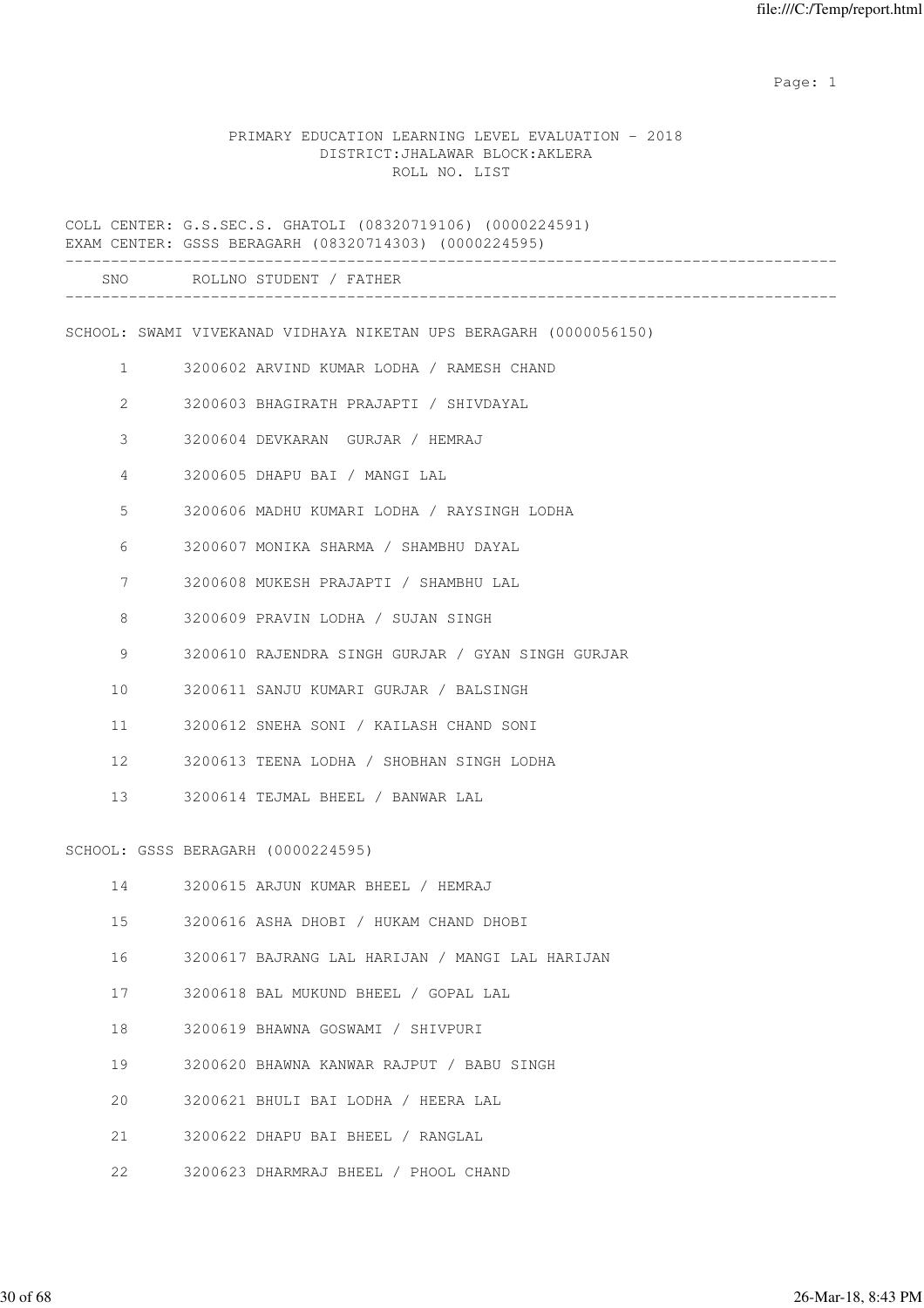# PRIMARY EDUCATION LEARNING LEVEL EVALUATION - 2018 DISTRICT:JHALAWAR BLOCK:AKLERA ROLL NO. LIST

COLL CENTER: G.S.SEC.S. GHATOLI (08320719106) (0000224591) EXAM CENTER: GSSS BERAGARH (08320714303) (0000224595)

|         | SNO ROLLNO STUDENT / FATHER<br>________________________ |
|---------|---------------------------------------------------------|
|         | 23 3200624 DINESH KUMAR BHEEL / MANPHOOL                |
|         | 24 3200625 DINESH KUMAR LODHA / SHIV SINGH              |
| 25      | 3200626 DINESH KUMAR TANWAR / LAL CHAND TANWAR          |
| 26      | 3200627 DINESH LAVVANSHI / HEERA LAL                    |
| 27 — 27 | 3200628 GAURAV SONI / RAJENDRA KUMAR                    |
| 28      | 3200629 HEMRAJ BHEEL / MANAK CHAND BHEEL                |
| 29      | 3200630 KAILASH CHAND BHEEL / RAM LAL                   |
| 30      | 3200631 KALPANA KUMARI LODHA / KALU LAL                 |
| 31      | 3200632 KALU PURI GOSWAMI / KAILASH PURI                |
| 32      | 3200633 KAMLESH KUMAR BHEEL / GHANSHYAM BHEEL           |
| 33      | 3200634 KAMLESH KUMAR MEGHWAL / NAND KISHOR             |
| 34      | 3200635 KAVITA KUMARI BHEEL / PREM CHAND                |
| 35      | 3200636 KAVITA KUMARI BHEEL / RATAN LAL                 |
| 36      | 3200637 KAVITA KUMARI LODHA / MOHAN LAL                 |
| 37      | 3200638 KISHAN PURI GOSWAMI / OM PURI                   |
| 38      | 3200639 LAKSHMI KUMARI / PURI LAL                       |
| 39      | 3200640 LALCHAND MALI / MANGI LAL                       |
| 40      | 3200641 LALTA BAI BHEEL / PREM CHAND                    |
| 41      | 3200642 MALLIKA KUMARI LODHA / BARDI CHAND              |
| 42      | 3200643 MANBHAR BAI LODHA / ROSHAN LAL                  |
| 43      | 3200644 MUSKAN LODHA / RAM CHANDRA                      |
| 44      | 3200645 NEELU KUMARI MALI / SAMPAT RAJ                  |
| 45      | 3200646 NILESH KUMAR LODHA / ROSHAN SINGH LODHA         |
| 46      | 3200647 NISHA KAHAR / PURI LAL                          |
| 47      | 3200648 OM PRAKASH KAHAR / CHAUTH MAL                   |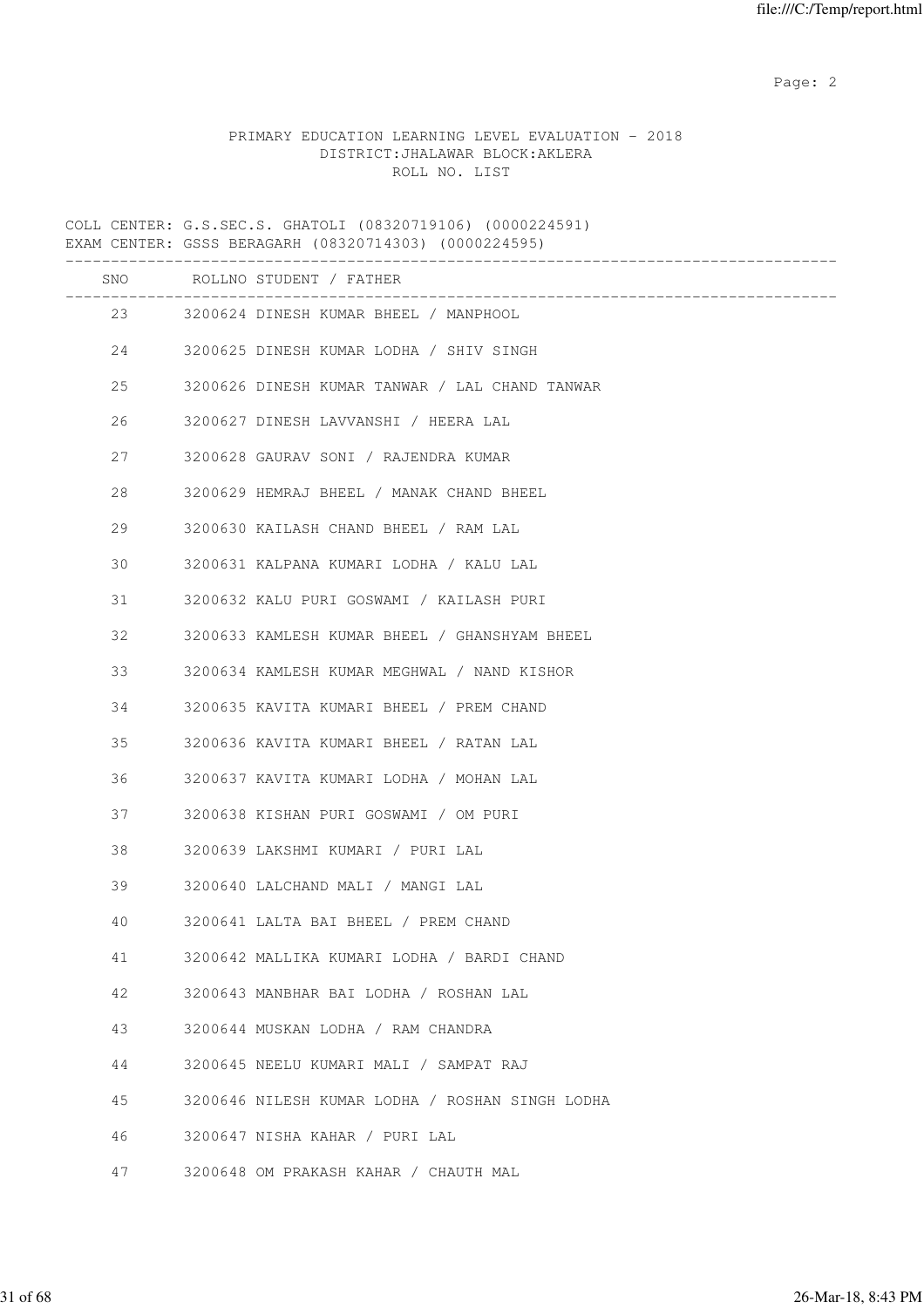# PRIMARY EDUCATION LEARNING LEVEL EVALUATION - 2018 DISTRICT:JHALAWAR BLOCK:AKLERA ROLL NO. LIST

COLL CENTER: G.S.SEC.S. GHATOLI (08320719106) (0000224591) EXAM CENTER: GSSS BERAGARH (08320714303) (0000224595)

|    | SNO ROLLNO STUDENT / FATHER                 |
|----|---------------------------------------------|
| 48 | 3200649 PAHALWANBHEEL / DEVI LAL            |
|    | 49 3200650 PAVAN KUMAR ERWAL / KANWAR LAL   |
| 50 | 3200651 POOJA KUMARI LODHA / RADHESHYAM     |
| 51 | 3200652 RADHIKA LODHA / NARAYAN LAL         |
| 52 | 3200653 RAHUL BHEEL / BHANWAR LAL           |
| 53 | 3200654 RAHUL KAHAR / NAGGA RAM             |
| 54 | 3200655 RANI KUMARI GURJAR / VIJAY SINGH    |
| 55 | 3200656 RANI MALI / PHOOL CHAND             |
| 56 | 3200657 RASEELA KANWAR / PRAMOD SINGH       |
| 57 | 3200658 REKHA KUMARI LODHA / BHANWAR LAL    |
| 58 | 3200659 SANGEETA KUMARI BHEEL / MUNIM BHEEL |
| 59 | 3200660 SANGEETA KUMARI LODHA / MOHAN LAL   |
| 60 | 3200661 SANJU KUMARI MALI / KARAN SINGH     |
| 61 | 3200662 SANTOSH KUMARI TANWAR / RAM LAL     |
| 62 | 3200663 SAURAM BAI LODHA / MANGI LAL        |
| 63 | 3200664 SHARDA BAI BHEEL / PHOOLCHAND       |
| 64 | 3200665 SHOBHAN SINGH BHEEL / BHAIRU LAL    |
| 65 | 3200666 SONU KUMAR MALI / ONKAR LAL         |
| 66 | 3200667 SONU KUMARI MEGHWAL / BAPU LAL      |
| 67 | 3200668 SUNITA KUMARI GURJAR / SANTRAM      |
|    |                                             |

# SCHOOL: G.P.S., KELOOKHEDA (0000404988)

| 68 -    | 3200669 AISHANA KUMARI BHEEL / SHIV LAL BHEEL |
|---------|-----------------------------------------------|
| 69 - 10 | 3200670 ARJUN SINGH BHEEL / DEBI LAL BHEEL    |
|         |                                               |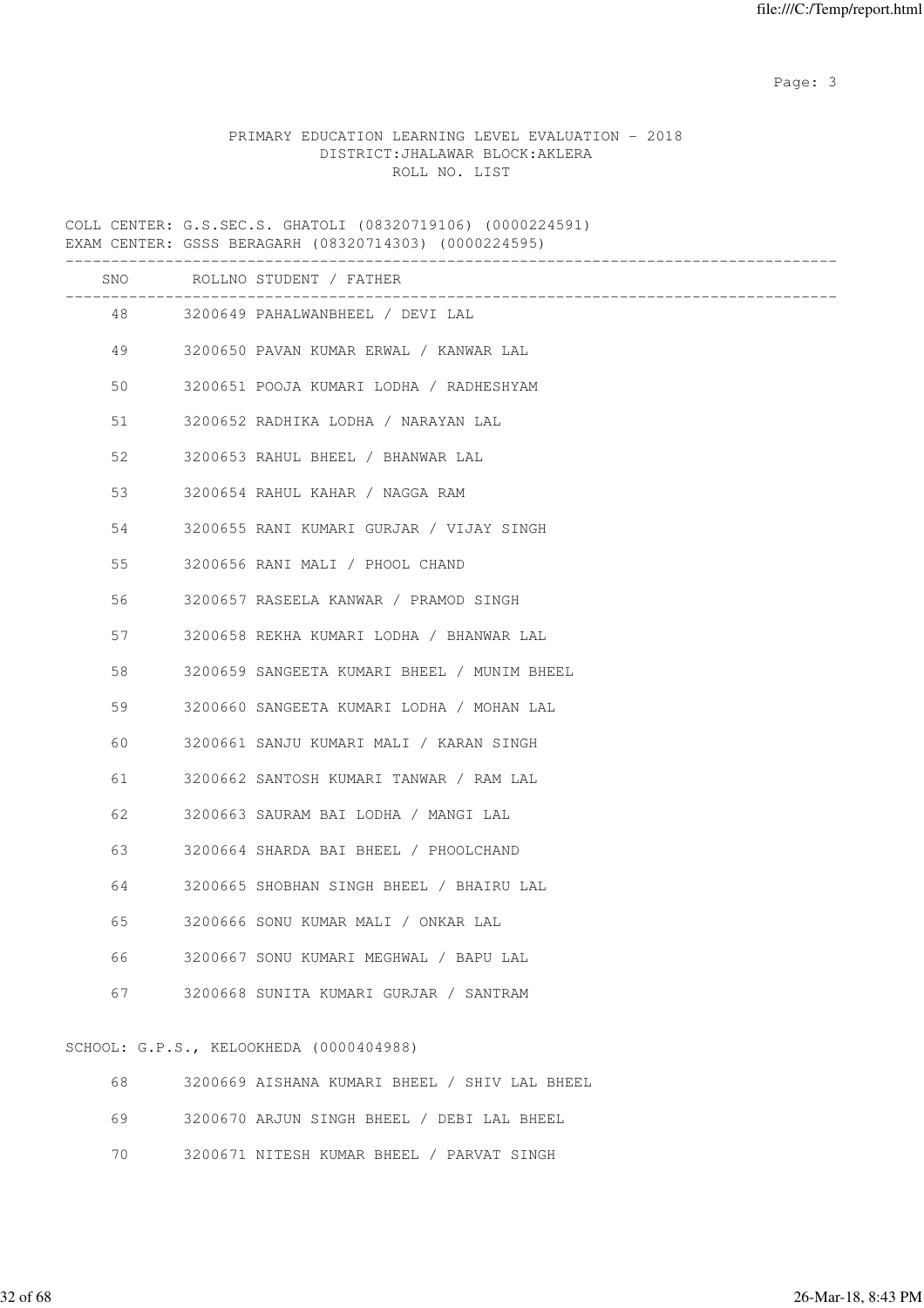Page: 4  $P$ 

# PRIMARY EDUCATION LEARNING LEVEL EVALUATION - 2018 DISTRICT:JHALAWAR BLOCK:AKLERA ROLL NO. LIST

COLL CENTER: G.S.SEC.S. GHATOLI (08320719106) (0000224591) EXAM CENTER: GSSS BERAGARH (08320714303) (0000224595) ------------------------------------------------------------------------------------- SNO ROLLNO STUDENT / FATHER ------------------------------------------------------------------------------------- 71 3200672 DEVESH KUMAR POSWAL / PARAMANAND GURJAR 72 3200673 GIRAJ AIRWAL / KESAR SINGH AIRWAL 73 3200674 KANHAIYA LAL GURJAR / NARAYAN SINGH 74 3200675 KIRAN KUMARI BHEEL / RAMPRASAD 75 3200676 MANISHA KUMARI GURJAR / DAYANAND GURJAR 76 3200677 NISHA KUMARI AIRWAL / SANWALIYA AIRWAL SCHOOL: G.P.S.KHEDLA JAGEER (0000405057) 77 3200678 NISHA KUMARI BHEEL / MOHAN LAL BHEEL 78 3200679 POONAM CHAND BHEEL / TARACHAND BHEEL 79 3200680 SONI KUMARI BHEEL / BAPULAL BHEEL SCHOOL: G.P.S., GADIYA (0000406080) 80 3200681 ARJUN SINGH / KARAN SINGH 81 3200682 DHIRAJ KAHAR / BHAGWAN SINGH 82 3200683 RAHUL KAHAR / KARAN SINGH 83 3200684 RAMRAJ GURJAR / INDRA SINGH SCHOOL: G.P.S.,MAHUA KHEDA (0000467199) 84 3200685 BANWARI / JAGANNATH 85 3200686 BHAGWAN SINGH / PANNA LAL TANWAR SCHOOL: G.P.S., MOTIPURA (0000474260) 86 3200687 ARVIND KUMAR LODHA / MADAN LAL 87 3200688 DEVRAJ GURJAR / NARAYAN SINGH

SCHOOL: G.U.P.S., GANESHPURA (0000483287)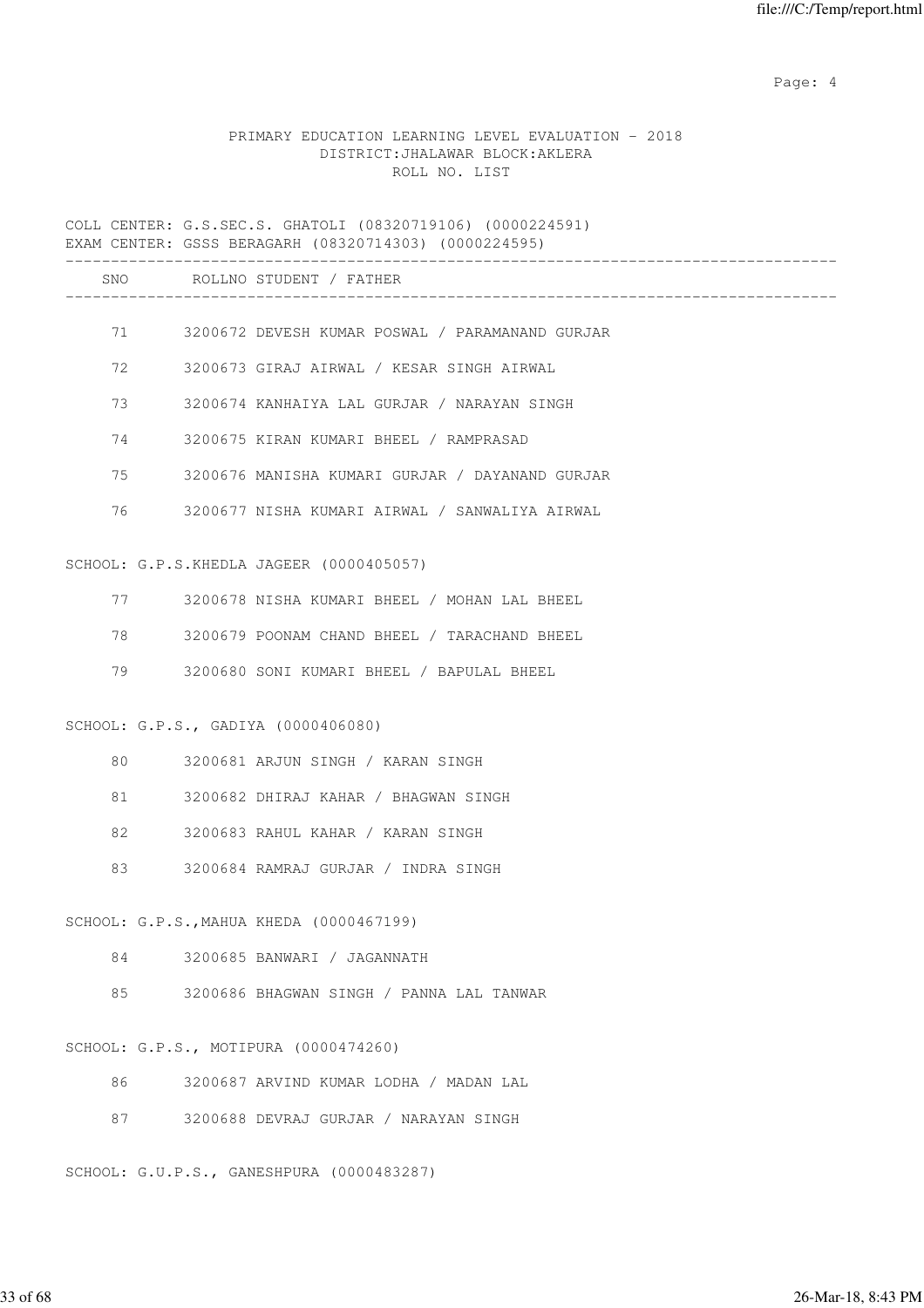Page: 5  $P$  and  $P$  and  $P$  and  $P$  and  $P$  and  $P$  and  $P$  and  $P$  and  $P$  and  $P$  and  $P$  and  $P$  and  $P$  and  $P$  and  $P$  and  $P$  and  $P$  and  $P$  and  $P$  and  $P$  and  $P$  and  $P$  and  $P$  and  $P$  and  $P$  and  $P$  and  $P$  an

# PRIMARY EDUCATION LEARNING LEVEL EVALUATION - 2018 DISTRICT:JHALAWAR BLOCK:AKLERA ROLL NO. LIST

COLL CENTER: G.S.SEC.S. GHATOLI (08320719106) (0000224591) EXAM CENTER: GSSS BERAGARH (08320714303) (0000224595)

|    |         | SNO ROLLNO STUDENT / FATHER                |
|----|---------|--------------------------------------------|
|    |         | 88 3200689 DEVILAL GURJAR / MANSINGH       |
|    |         | 89 3200690 DINESH BHEEL / RAMPRATAP        |
| 90 |         | 3200691 DURGA BAI / RAMESH CHAND           |
|    | 91 — 10 | 3200692 KANHIRAM AIRWAL / RADHESHYAM       |
| 92 |         | 3200693 LAKHAN SINGH / ANAR SINGH          |
|    | 93 — 1  | 3200694 MAKHAN SINGH / ANAR SINGH          |
|    | 94 — 10 | 3200695 MANISHA KUMARI / PHOOL SINGH       |
| 95 |         | 3200696 NISHA KUMARI GURJAR / SULTAN SINGH |
| 96 |         | 3200697 REENA BAI GURJAR / BHAIRULAL       |
| 97 |         | 3200698 SUMITRA BAI / BHAIRULAL            |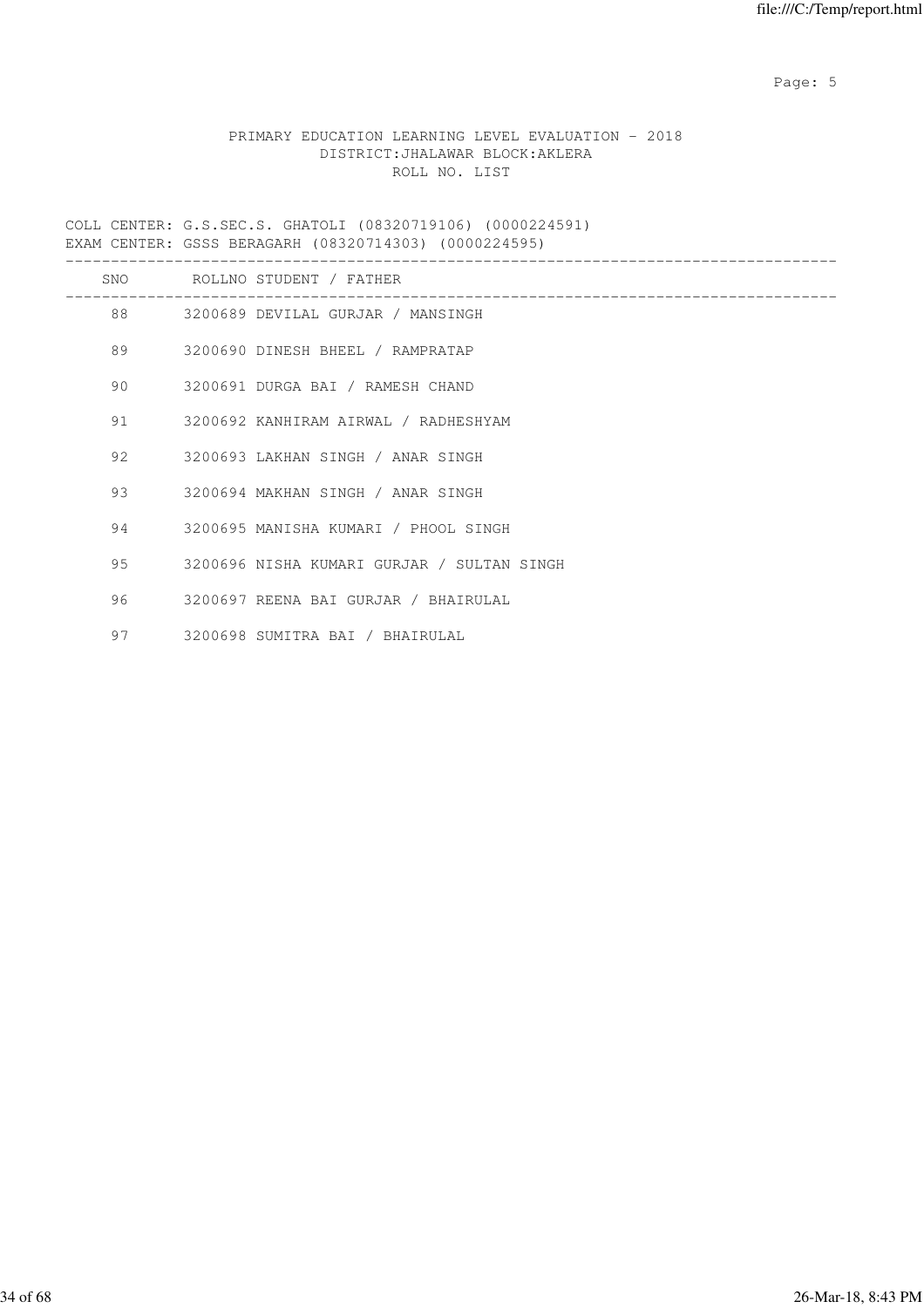#### PRIMARY EDUCATION LEARNING LEVEL EVALUATION - 2018 DISTRICT:JHALAWAR BLOCK:AKLERA ROLL NO. LIST

COLL CENTER: G.S.SEC.S. GHATOLI (08320719106) (0000224591) EXAM CENTER: GSSS GEHUNKHEDI (08320718606) (0000224596) ------------------------------------------------------------------------------------- SNO ROLLNO STUDENT / FATHER ------------------------------------------------------------------------------------- SCHOOL: MAA BHARATI VIDHA MANDIR SIKSHA SAMEETI GEHUKHERI (0000019414) 1 3200699 ARMAN MOHAMMAD / ESHAK MOHAMMAD 2 3200700 BHERU SINGH / RAMLAL 3 3200701 BULBUL KUMARI / SUJANI SINGH 4 3200702 HARIOM / RAJENDRA SINGH 5 3200703 KUSHAL KUMAR / RAMESH CHAND 6 3200704 MAKHAN / RAJENDRA 7 3200705 NIKLESH / BALCHAND 8 3200706 PRIYA KUMARI / RAJULAL 9 3200707 SANDEEP KUMAR / DINESH KUMAR 10 3200708 SHIVRAJ / MUKESH KUMAR SCHOOL: VIVEKANAND CHILDREN SCHOOL (0000021399) 11 3200709 KUNDAN KIRAD / PAPPU LAL 12 3200710 LALIT ARWAL / RAMNARAYAN 13 3200711 NARENDRA KIRAD / RAMCHANDRA KIRAD 14 3200712 NEERAJ KIRAD / RAMESH CHAND KIRAD 15 3200713 NITESH KIRAD / ANTAR SINGH KIRAD 16 3200714 SHIVANI ARWAL / PRAHALAD ARWAL SCHOOL: Bhagat Singh Shikshan Sansthan (0000038082) 17 3200715 HARSHIT KUMAR PRAJAPAT / RAM LAL PRAJAPAT 18 3200716 ISHWAR KUMAR GURJAR / KISHANLAL 19 3200717 KANKA KUMARI BAIRAGI / ASHOK BAIRAGI 20 3200718 MAKHAN SINGH KIRAD / BADUR SINGH 21 3200719 MANISHA KHATI / KALU LAL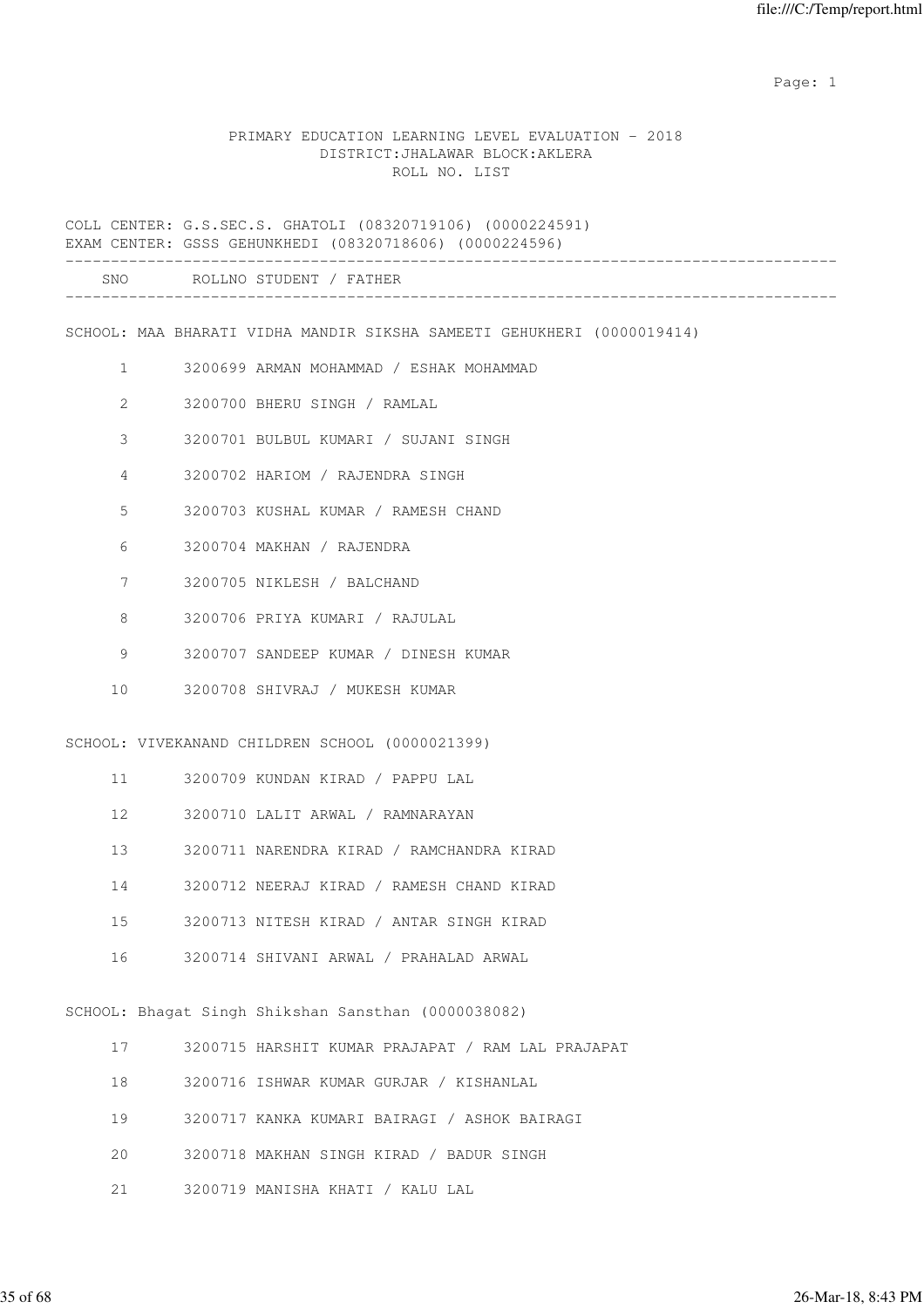# PRIMARY EDUCATION LEARNING LEVEL EVALUATION - 2018 DISTRICT:JHALAWAR BLOCK:AKLERA ROLL NO. LIST

COLL CENTER: G.S.SEC.S. GHATOLI (08320719106) (0000224591) EXAM CENTER: GSSS GEHUNKHEDI (08320718606) (0000224596)

|    | SNO ROLLNO STUDENT / FATHER                         |
|----|-----------------------------------------------------|
|    | 22 3200720 MUSKAN BEE / LIYAKAT BHAI                |
| 23 | 3200721 MUSKAN KIRAD / DEVISHANKAR                  |
| 24 | 3200722 PRIYA MEHAR / KANWAR LAL                    |
| 25 | 3200723 RADHA KUMARI KIRAD / HINDU SINGH            |
| 26 | 3200724 RAHUL KUMAR CHAMAR / BADRI LAL              |
| 27 | 3200725 ROHIT KUMAR PRAJAPAT / KALU LAL             |
| 28 | 3200726 SAPNA KUMARI KIRAD / DURGA LAL              |
| 29 | 3200727 SHIVANI KUMARI KIRAD / MANSINGH             |
| 30 | 3200728 SUNIL KUMAR PRAJAPAT / PREM CHAND           |
|    | SCHOOL: GSSS GEHUNKHEDI (0000224596)                |
| 31 | 3200729 DURGA BAI AERWAL / BADRI LAL AERWAL         |
| 32 | 3200730 MANISH BHEEL / LAL CHAND                    |
| 33 | 3200731 MANJU AERWAL / PAPPU LAL                    |
| 34 | 3200732 MEENAKSHI AERWAL / BADRI LAL                |
| 35 | 3200733 NISHA AERWAL / SHIVNARAYAN                  |
| 36 | 3200734 RADHA BAI PRAJAPATI / PHOOL CHAND           |
| 37 | 3200735 RAHUL PRAJAPATI / MANGI LAL                 |
| 38 | 3200736 RAVINA SEN / RAMPRASAD                      |
| 39 | 3200737 SURESH AERWAL / BHERU LAL                   |
|    | SCHOOL: G.P.S., KALYA KHEDI (0000412293)            |
| 40 | 3200738 ANUSUIYA KUMARI LODHA / BHAGWAN SINGH LODHA |

- 41 3200739 DURGA LAL LODHA / PHOOL CHAND LODHA
- 42 3200740 KAVITA KUMARI LODHA / BIRAM CHAND LODHA
- 43 3200741 MAKHAN SINGH LODHA / ANDAR SINGH LODHA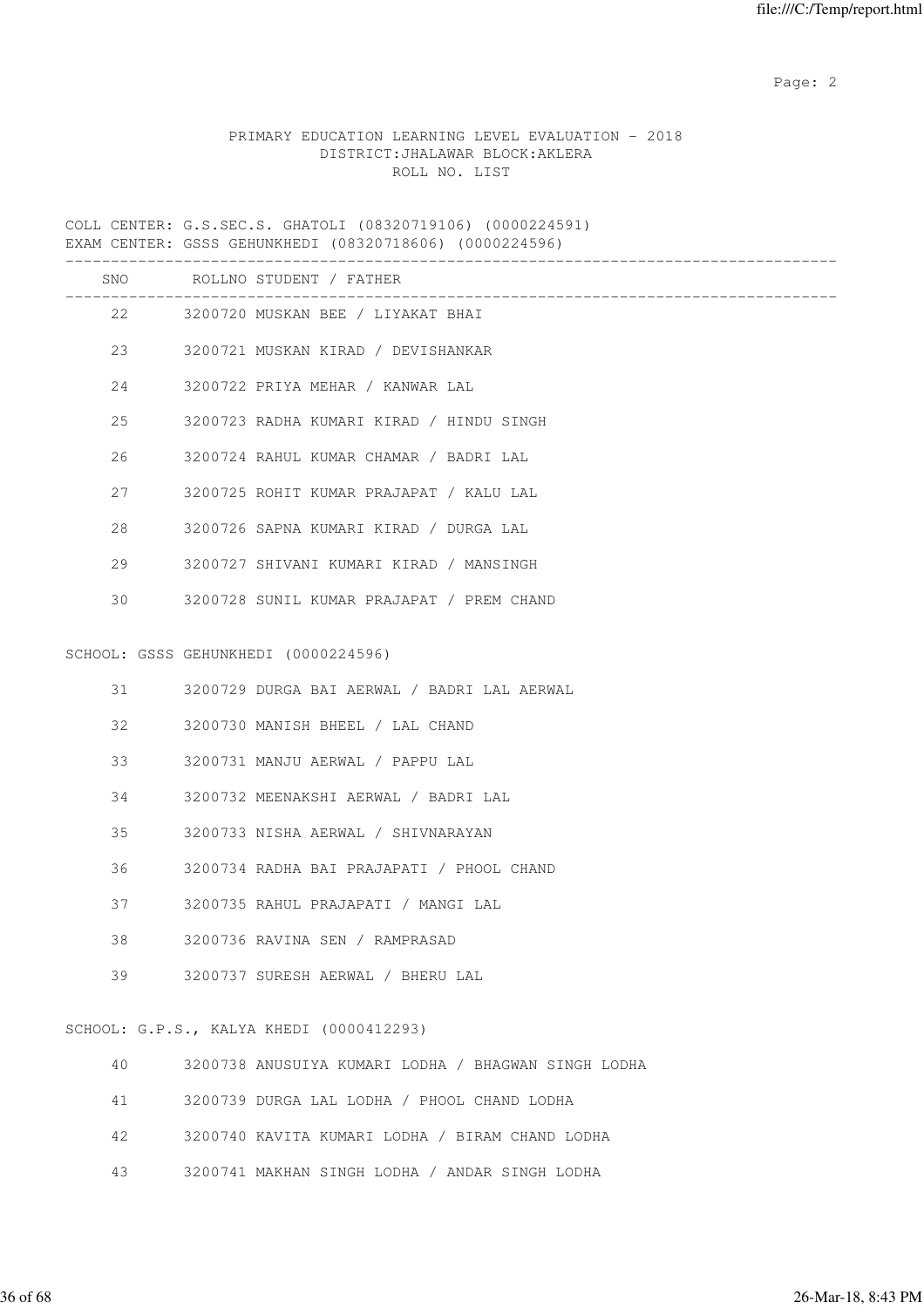# PRIMARY EDUCATION LEARNING LEVEL EVALUATION - 2018 DISTRICT:JHALAWAR BLOCK:AKLERA ROLL NO. LIST

COLL CENTER: G.S.SEC.S. GHATOLI (08320719106) (0000224591) EXAM CENTER: GSSS GEHUNKHEDI (08320718606) (0000224596)

| SNO | ROLLNO STUDENT / FATHER                        |
|-----|------------------------------------------------|
| 44  | 3200742 POOJA KUMARI LODHA / SUJAN SINGH LODHA |
| 45  | 3200743 POOJA KUMARI LODHA / RADHE SHYAM LODHA |
| 46  | 3200744 RAMKANYA LODHA / BIRAM LAL LODHA       |
| 47  | 3200745 SONA KUMARI LODHA / DURGA LAL LODHA    |
|     |                                                |

# SCHOOL: G.P.S.,PIPALDI (0000471238)

| 48 | 3200746 DEV KARAN MALI / POORI LAL              |  |
|----|-------------------------------------------------|--|
| 49 | 3200747 DHERAJ KUMAR / BABU LAL                 |  |
| 50 | 3200748 JYOTI MALI / KANHEYA LAL                |  |
| 51 | 3200749 MAHAVEER PRASHAD MALI / BABLU LAL       |  |
| 52 | 3200750 MANISHA KUMARI / MANGI LAL              |  |
| 53 | 3200751 NEERAJ KUMAR MALI / BABU LAL            |  |
| 54 | 3200752 PINKY KUMARI / POORI LAL                |  |
| 55 | 3200753 POOJA KUMARI / NAND LAL                 |  |
| 56 | 3200754 RAMSWAROOP MALI / BABU LAL              |  |
|    | 57 3200755 SATYA NARAYAN MALI / POONAM CHAND    |  |
| 58 | 3200756 VIJAYA KUMARI / AMAR LAL                |  |
|    |                                                 |  |
|    | $SCHOOL$ : $G.U.P.S.$ , BHARATPURA (0000471241) |  |
|    | 59 3200757 DESHRAJ BHEEL / GOKUL LAL BHEEL      |  |
| 60 | 3200758 MADHU KUMARI / KAILASH CHAND            |  |
| 61 | 3200759 RAMKESH BHEEL / PHOOL CHAND BHEEL       |  |
|    |                                                 |  |

- 62 3200760 REKHA KUMARI / ROSHAN SINGH
- 63 3200761 SUNIL KUMAR BHEEL / PURANMAL
- 64 3200762 TANISHA BAI / CHAIN SINGH BHEEL
- 65 3200763 VIKRAM KUMAR BHEEL / DURGA LAL BHEEL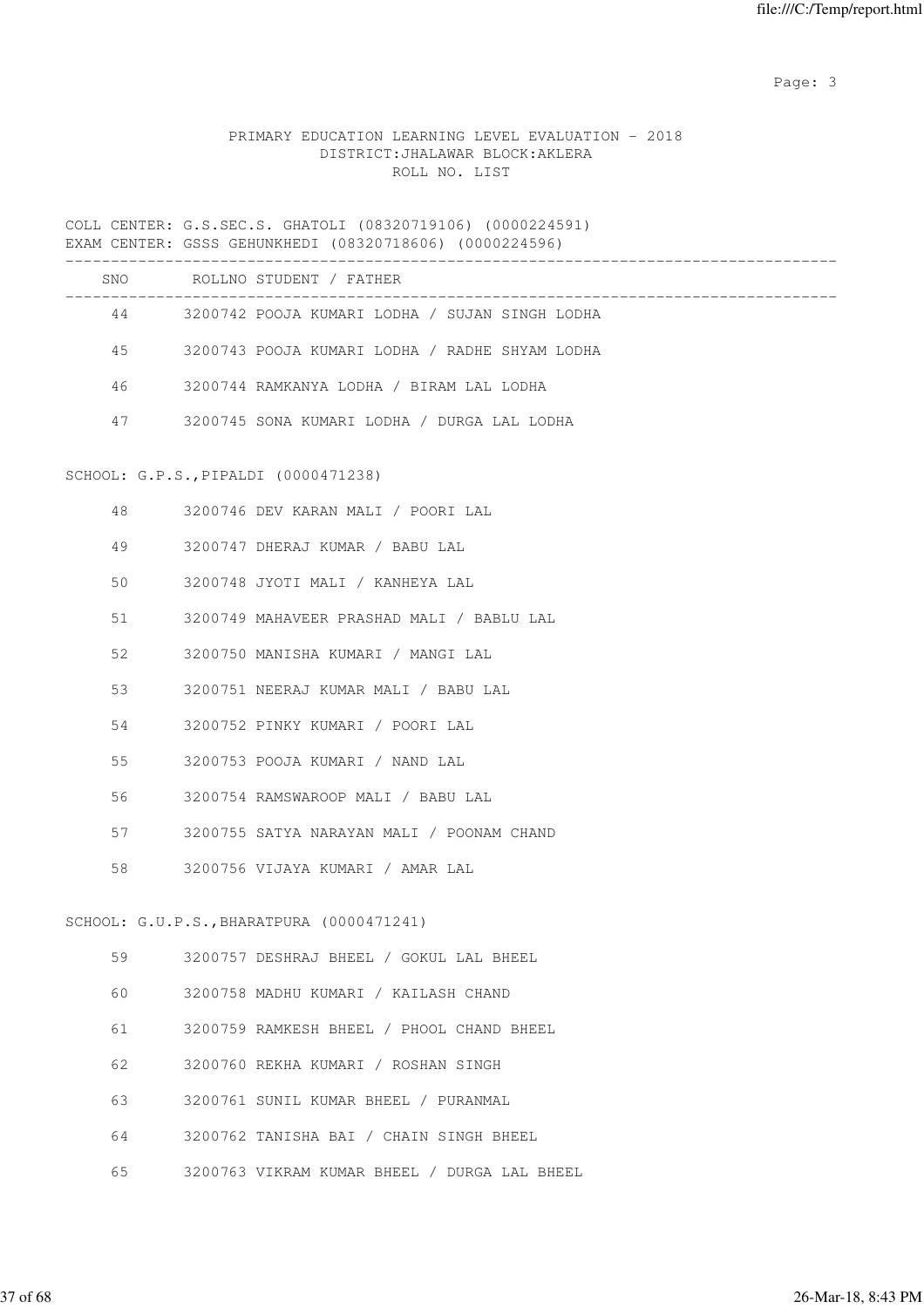Page: 4  $P$ 

#### PRIMARY EDUCATION LEARNING LEVEL EVALUATION - 2018 DISTRICT:JHALAWAR BLOCK:AKLERA ROLL NO. LIST

COLL CENTER: G.S.SEC.S. GHATOLI (08320719106) (0000224591) EXAM CENTER: GSSS GEHUNKHEDI (08320718606) (0000224596) ------------------------------------------------------------------------------------- SNO ROLLNO STUDENT / FATHER ------------------------------------------------------------------------------------- SCHOOL: G.P.S., MADAN PURIYA (0000473666) 66 3200764 NEERAJ KUMAR / ROSHAN SINGH 67 3200765 PINKY KUMARI / GANPAT 68 3200766 POOJA KUMARI / RADHESYAM 69 3200767 RAKESH KUMAR / PHOOL CHAND 70 3200768 RAKESH KUMAR / RADHESYAM 71 3200769 SHIVANI KUMARI / JAGDISH 72 3200770 SURAJ KUMAR / KALYAN SCHOOL: GUP SANSKRIT S GEHUNKHEDI (0000540003) 73 3200771 ALI HUSEN PINJARA / AKBAR HUSEN 74 3200772 ARMAN MOHAMMAD PINJARA / PIRU MOHAMMAD 75 3200773 ARVIND KUMAR PRAJAPATI / KANHAIYA LAL PRAJAPATI 76 3200774 BHAWANA KUMARI RATHOR / JAGDISH CHAND RATHOR 77 3200775 BHULI BAI SUMAN / BHERU LAL 78 3200776 HANSRAJ MALI / HEMRAJ MALI 79 3200777 KAMLESH AERWAL / MAN SINGH 80 3200778 KAMLESH BHEEL / PAPPU LAL BHEEL 81 3200779 MANBHAR PRAJAPATI / LAL CHAND PRAJAPATI 82 3200780 NANU RAM MALI / DOLAT RAM 83 3200781 PRIYA KUMARI PRAJAPATI / NAND KISHOR 84 3200782 PRIYANKA KUMARI PRAJAPATI / HARI SINGH PRAJAPATI 85 3200783 RAMBABU AERWAL / BALCHAND AERWAL 86 3200784 RANU AIRWAL / LAL CHAND 87 3200785 RAVI KUMAR RATHOR / KANHAIYA LAL 88 3200786 VARSHA KUMARI KIRAD / RAMCHARAN KIRAD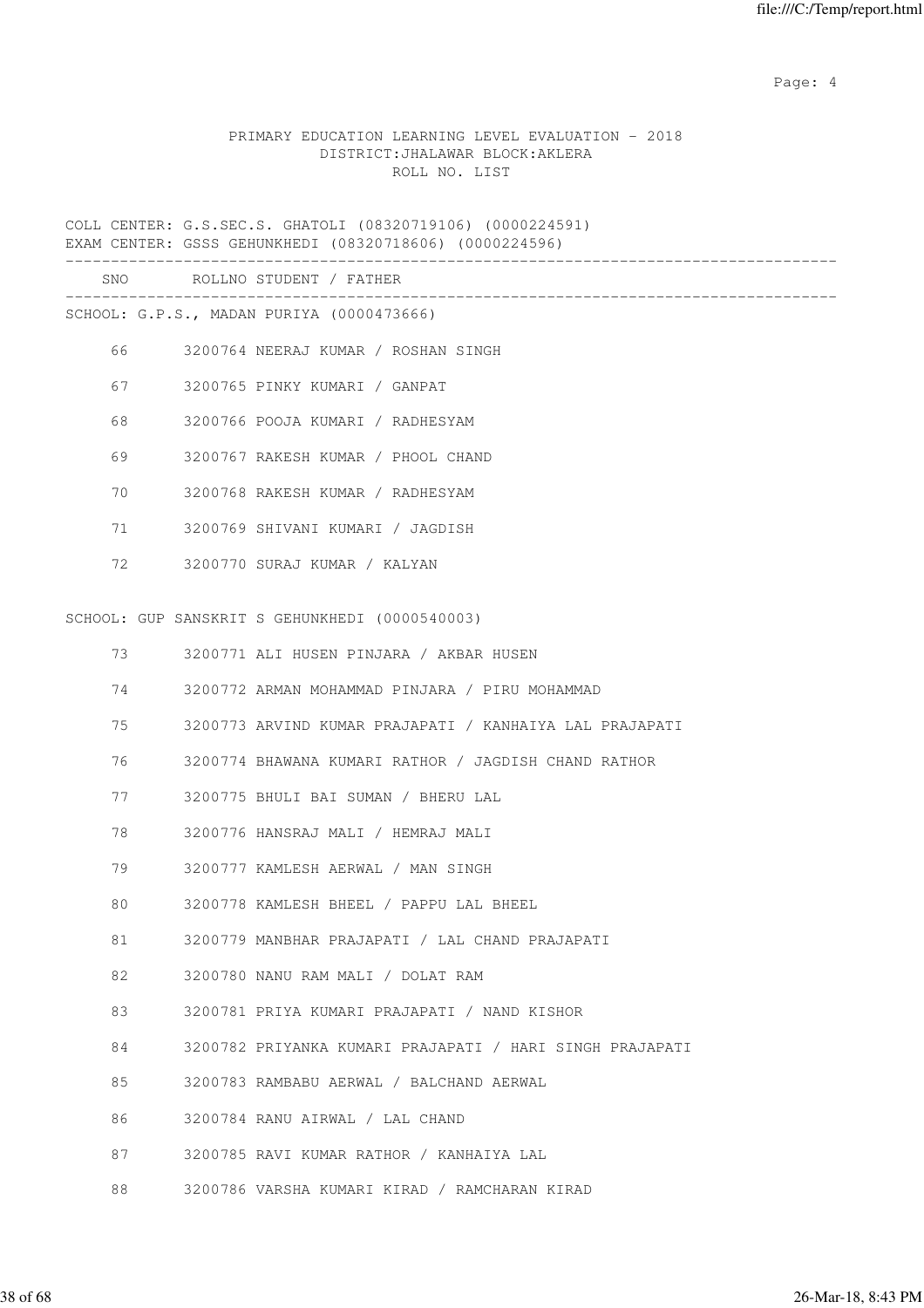Page: 5  $P$  and  $P$  and  $P$  and  $P$  and  $P$  and  $P$  and  $P$  and  $P$  and  $P$  and  $P$  and  $P$  and  $P$  and  $P$  and  $P$  and  $P$  and  $P$  and  $P$  and  $P$  and  $P$  and  $P$  and  $P$  and  $P$  and  $P$  and  $P$  and  $P$  and  $P$  and  $P$  an

#### PRIMARY EDUCATION LEARNING LEVEL EVALUATION - 2018 DISTRICT:JHALAWAR BLOCK:AKLERA ROLL NO. LIST

|      | COLL CENTER: G.S.SEC.S. GHATOLI (08320719106) (0000224591)<br>EXAM CENTER: GSSS GEHUNKHEDI (08320718606) (0000224596) |  |
|------|-----------------------------------------------------------------------------------------------------------------------|--|
| SNO. | ROLLNO STUDENT / FATHER                                                                                               |  |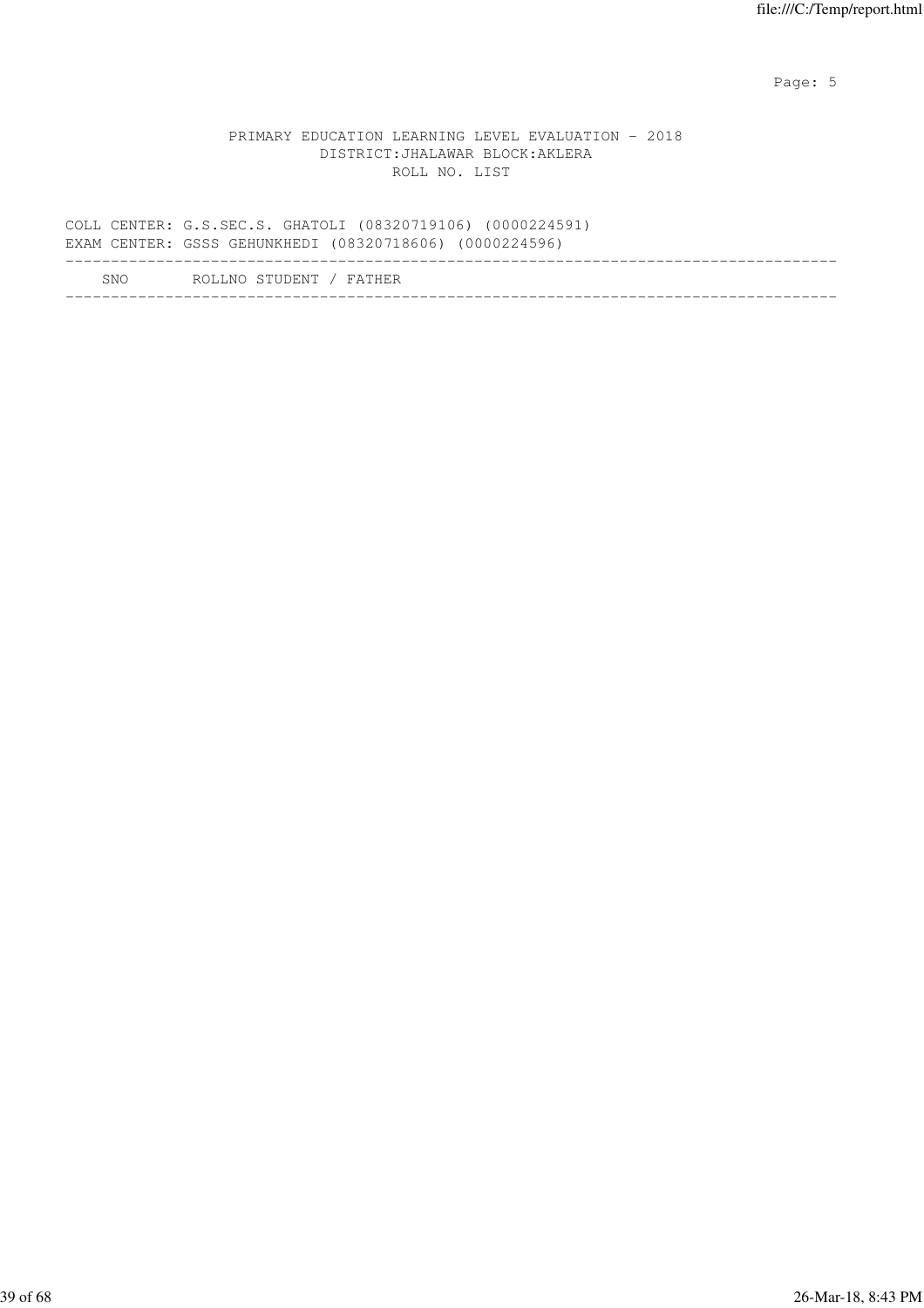#### PRIMARY EDUCATION LEARNING LEVEL EVALUATION - 2018 DISTRICT:JHALAWAR BLOCK:AKLERA ROLL NO. LIST

COLL CENTER: G.S.SEC.S. GHATOLI (08320719106) (0000224591) EXAM CENTER: GSSS, AMRITKHERI (08320712402) (0000224601) ------------------------------------------------------------------------------------- SNO ROLLNO STUDENT / FATHER ------------------------------------------------------------------------------------- SCHOOL: GSSS, AMRITKHERI (0000224601) 1 3200787 ANKINA MEENA / HIRA LAL 2 3200788 BHURI BAI MEENA / HEMRAJ 3 3200789 DILBHAR MEENA / MANGI LAL 4 3200790 GOLI BAI MEENA / PREM CHAND 5 3200791 GOVIND BAIRAGI / RAM BILAS 6 3200792 JAY PRAKASH MEENA / MOHAN LAL 7 3200793 JYOTI KANWAR RAJPOOT / BHUPENDRA SINGH 8 3200794 JYOTI KUMARI MEENA / HEMRAJ 9 3200795 KRISHNA BAI / PRABHU LAL 10 3200796 MAN BHAR MEENA / PHOOL CHAND 11 3200797 MUSKAN MEENA / PRAKASH CHAND 12 3200798 NITESH KUMAR / MADAN LAL MEENA 13 3200799 POOJA RAJPUT / NAND SINGH 14 3200800 PRIYANKA MEENA / BABU LAL 15 3200801 RADHA MEENA / MOHAN LAL 16 3200802 RADHA RATHOR / DANMAL 17 3200803 RAKESH BAIRAGI / BHAIRU LAL 18 3200804 SHIMLA BAI MEENA / DHAN ROOP 19 3200805 SONU KUMAR MEENA / PRABHU LAL 20 3200806 TEENA KUMARI MEENA / SATYA NARAYAN 21 3200807 TEENA MEENA / RAM NATH 22 3200808 VIKRAM MEENA / KAMLESH MEENA

SCHOOL: G,P.S PADLIYA(AMRITKHERI) (0000403884)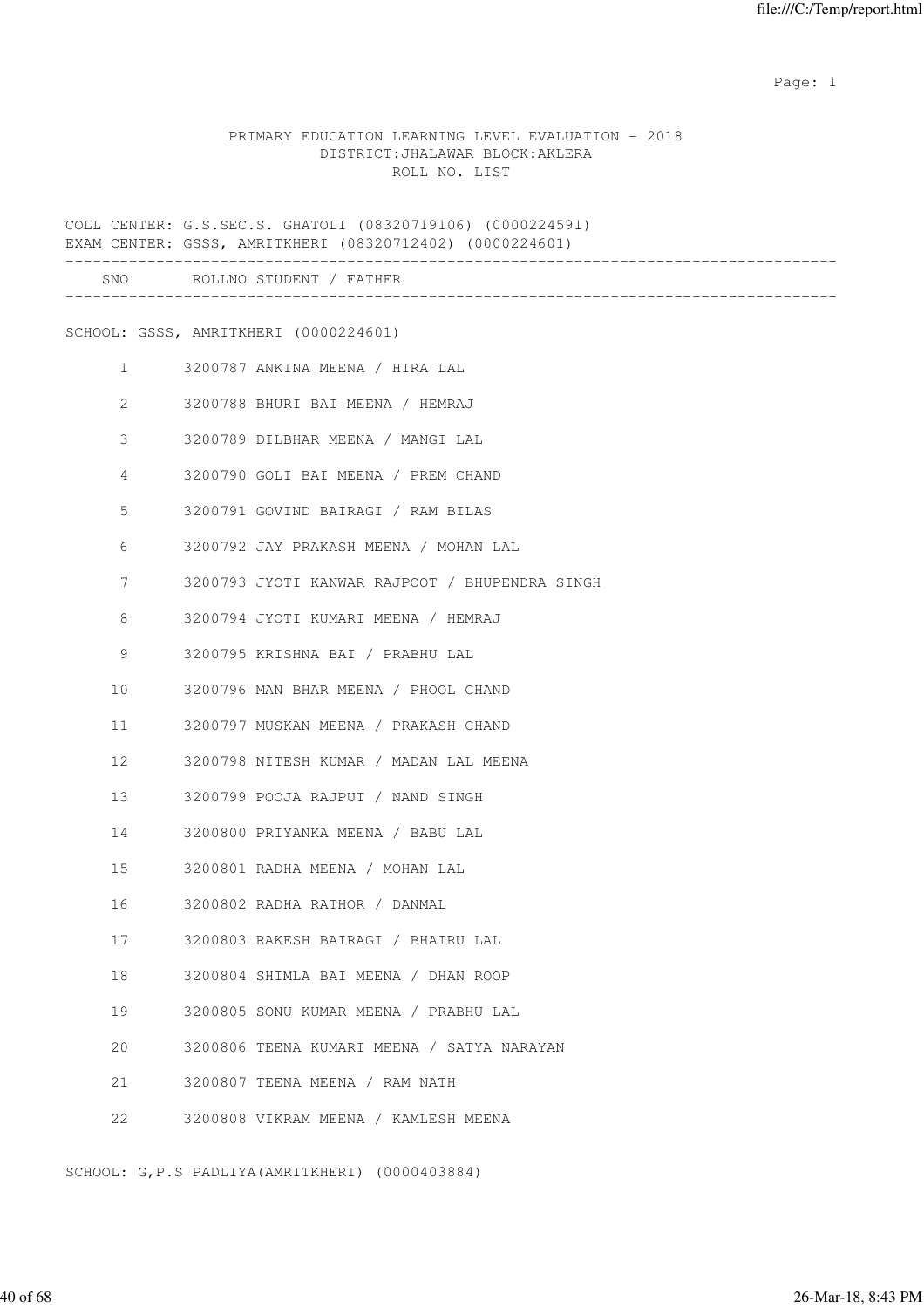# PRIMARY EDUCATION LEARNING LEVEL EVALUATION - 2018 DISTRICT:JHALAWAR BLOCK:AKLERA ROLL NO. LIST

COLL CENTER: G.S.SEC.S. GHATOLI (08320719106) (0000224591) EXAM CENTER: GSSS, AMRITKHERI (08320712402) (0000224601)

|    | SNO ROLLNO STUDENT / FATHER<br>_____________________ |
|----|------------------------------------------------------|
|    | 23 3200809 ANJALI MEENA / RAJU KLAL                  |
| 24 | 3200810 ARJUN BERAVA / BABALU                        |
| 25 | 3200811 BIRAM CHAND / ROOGNATH                       |
| 26 | 3200812 PIRYA MEENA / KALU LAL                       |
| 27 | 3200813 RADHA BAI / KAILASH CHAND                    |
| 28 | 3200814 SIYA RAM / POORI LAL                         |
| 29 | 3200815 SUJAN SINGH / RAMSWROOP                      |
|    | SCHOOL: G.P.S. SANKHEDI (0000403922)                 |
|    | 30 3200816 HARI OM / GORI LAL                        |
| 31 | 3200817 SAKHINA / GULAB CHAND                        |
|    |                                                      |
|    | SCHOOL: G.P.S., BILONIYA (0000466746)                |
| 32 | 3200818 ANKIT KUMAR / GIRRAJ                         |
| 33 | 3200819 BHURI BAI / RATN LAL MALI                    |
| 34 | 3200820 HARI RAM MEENA / UNKAR LAL MEENA             |
| 35 | 3200821 JYOTI MALI / RAMESH CHAND MEENA              |
| 36 | 3200822 JYOTI MEENA / JAGDISH MEENA                  |
| 37 | 3200823 KALU LAL MALI / RAM BILASH MALI              |
| 38 | 3200824 MONIKA MEENA / PAPPU LAL LODHA               |
| 39 | 3200825 PRIYANKA MEENA / INDAR MAL MEENA             |
| 40 | 3200826 RAVI KUMAR BAIRAWA / BABU LAL BAIRAWA        |
| 41 | 3200827 SALOCHANA MEENA / RANGH LAL MEENA            |
| 42 | 3200828 SEEMA BAI / JAYB LAL MEENA                   |
|    |                                                      |

SCHOOL: G.P.S., SEDARI (0000467819)

43 3200829 AKASH / OM PRAKSH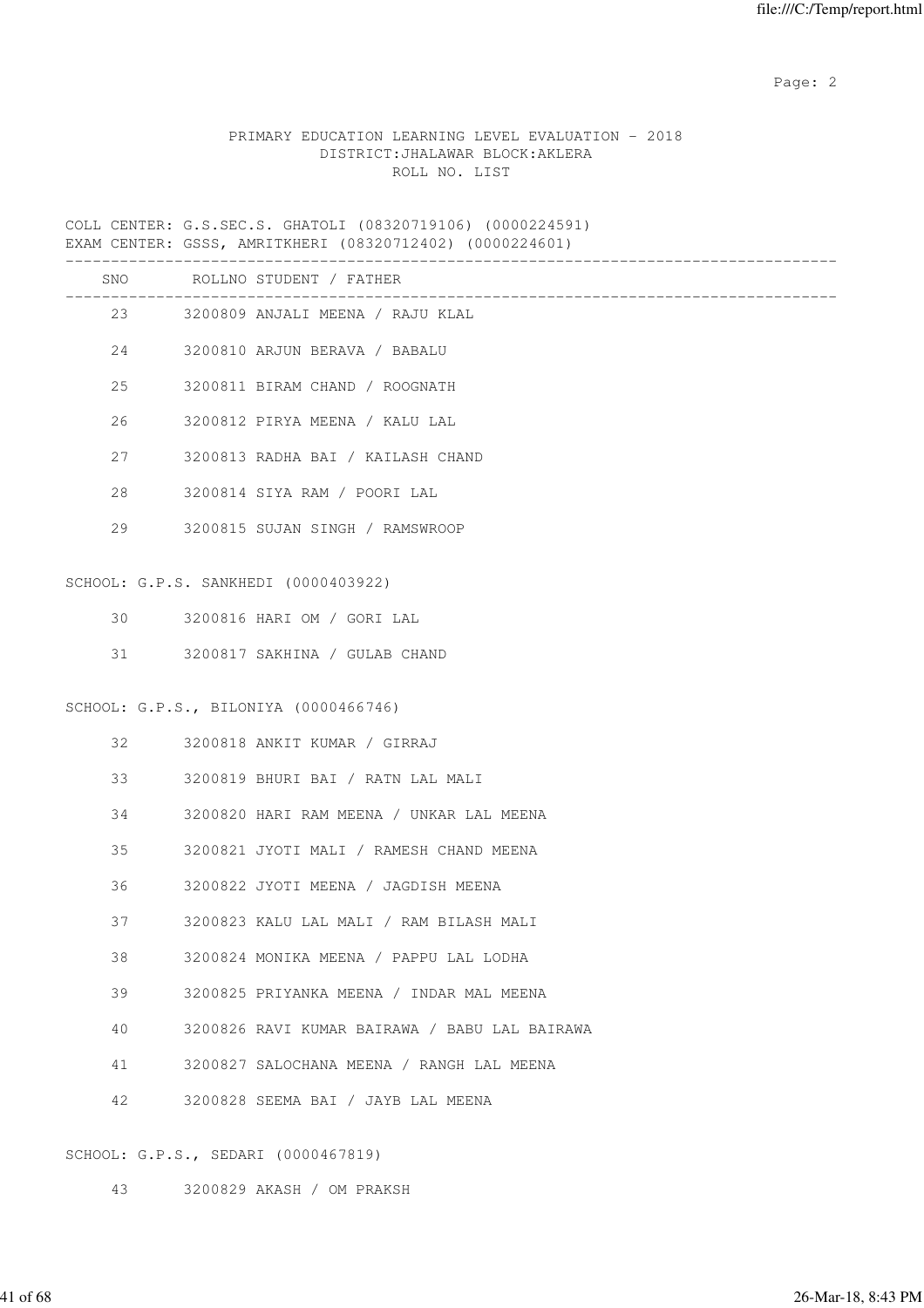# PRIMARY EDUCATION LEARNING LEVEL EVALUATION - 2018 DISTRICT:JHALAWAR BLOCK:AKLERA ROLL NO. LIST

COLL CENTER: G.S.SEC.S. GHATOLI (08320719106) (0000224591) EXAM CENTER: GSSS, AMRITKHERI (08320712402) (0000224601)

|    | SNO ROLLNO STUDENT / FATHER                                      |
|----|------------------------------------------------------------------|
|    | __________________________________<br>44 3200830 SHIKSHA / BABLU |
|    | SCHOOL: G.P.S., HARIPURA (AMRITKHEDI) (0000471827)               |
|    |                                                                  |
| 45 | 3200831 AKSHAY LODHA / GORI LAL                                  |
| 46 | 3200832 ANKIT MALI / BIRAM CHAND                                 |
| 47 | 3200833 BHURI BAI LODHA / GIRDHARI LAL                           |
| 48 | 3200834 CHINTU LODHA / ROODU LAL                                 |
| 49 | 3200835 DEEP CHAND LODHA / NANU RAM                              |
| 50 | 3200836 DHAPU BAI MALI / CHHOTU LAL                              |
| 51 | 3200837 GOVIND MALI / RAM GOPAL                                  |
| 52 | 3200838 JITENDRA MALI / BHERU LAL                                |
| 53 | 3200839 KAVITA LODHA / RAI SINGH                                 |
| 54 | 3200840 MANGI BAI LODHA / PHOOL CHNAD                            |
| 55 | 3200841 MANISHA KUMRAI LODHA / BHERU LAL                         |
| 56 | 3200842 MONIKA MEENA / JEETMAL                                   |
| 57 | 3200843 MUSKAN MEENA / RAM SWAROOP                               |
| 58 | 3200844 PINKY LODHA / RAM CHANDRA                                |
| 59 | 3200845 POOJA LODHA / RAJMAL                                     |
| 60 | 3200846 RAMDAYAL MALI / RADHE SHYAM                              |
| 61 | 3200847 SAGAR LODHA / BHERU LAL                                  |
| 62 | 3200848 SALOCHANA MALI / RAM RATAN                               |
| 63 | 3200849 SAPNA MALI / MANNA LAL                                   |
| 64 | 3200850 SHIVANI LODHA / MANGI LAL                                |
| 65 | 3200851 VISHNU MALI / RAM LAL                                    |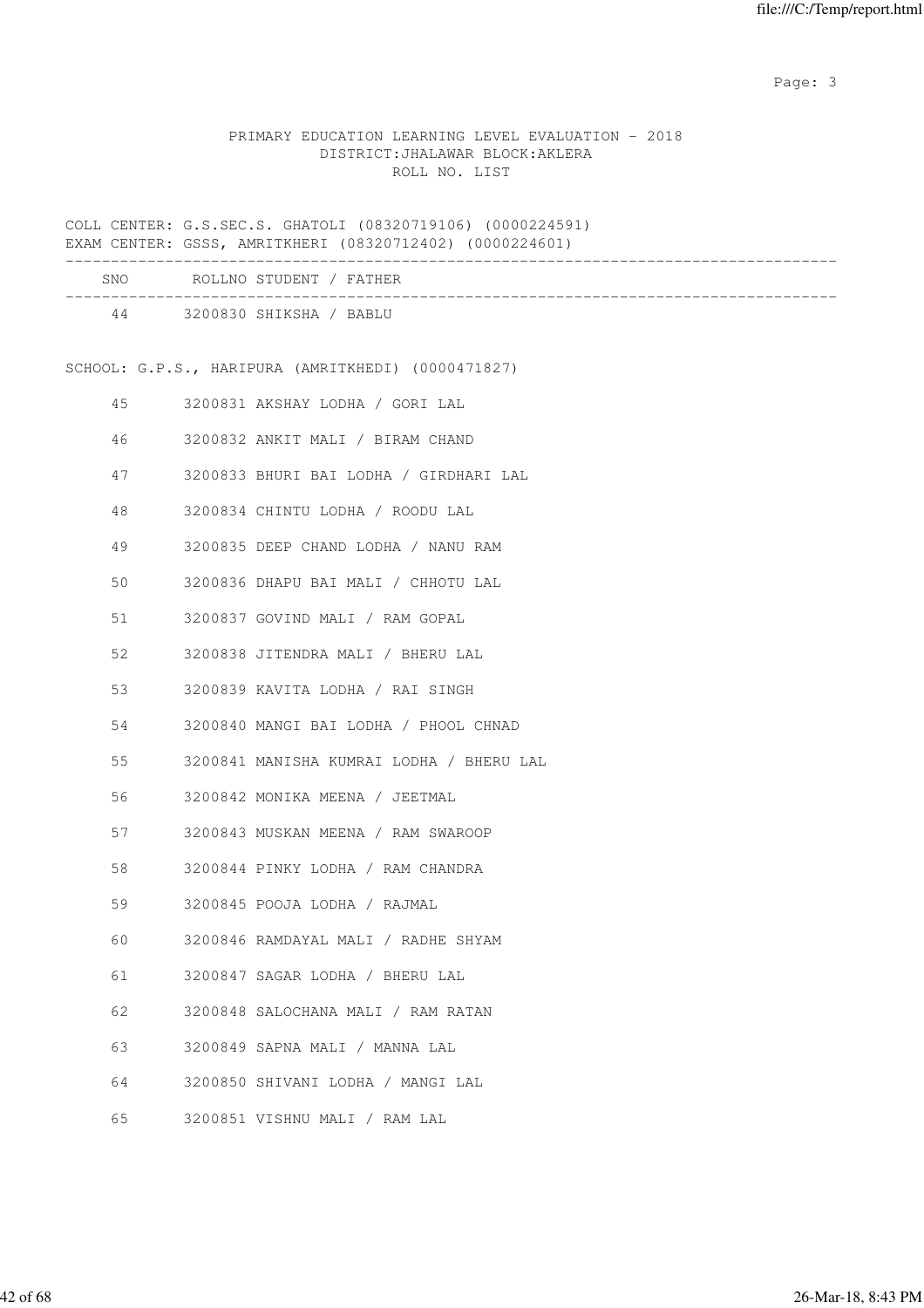# PRIMARY EDUCATION LEARNING LEVEL EVALUATION - 2018 DISTRICT:JHALAWAR BLOCK:AKLERA ROLL NO. LIST

|              | COLL CENTER: G.S.SEC.S. GHATOLI (08320719106) (0000224591)<br>EXAM CENTER: GOVT ADARSH SENIOR SECONDARY SCHOOL, GULKHEDI (08320721104) (0000224602) |
|--------------|-----------------------------------------------------------------------------------------------------------------------------------------------------|
|              | SNO ROLLNO STUDENT / FATHER                                                                                                                         |
|              | SCHOOL: MAHATMA GHANDI SHIKSHA SAMITI GULKHEDI (0000021400)                                                                                         |
| $\mathbf{1}$ | 3200852 ABHISHEK KUMAR MEENA / RANG LAL MEENA                                                                                                       |
| 2            | 3200853 AJAY KUMAR MEHAR / CHHAGAN LAL MEHAR                                                                                                        |
| 3            | 3200854 AKBAR SINGH GURJAR / SHIV NARAYAN                                                                                                           |
| 4            | 3200855 ANJALI KUMARI MEHAR / RAMBILAS MEHAR                                                                                                        |
| 5            | 3200856 ARUN KUMAR SUMAN / OM PRAKASH SUMAN                                                                                                         |
| 6            | 3200857 ARVIND KUMAR MEENA / GHANSHYAM MEENA                                                                                                        |
| 7            | 3200858 ASHISH KUMAR DHOBI / MANGI LAL DHOBI                                                                                                        |
| 8            | 3200859 BHAGWAN SINGH LODHA / MOHAN LAL LODHA                                                                                                       |
| 9            | 3200860 DANESH KUMAR DHOBI / RADHESYAM DHOBI                                                                                                        |
| 10           | 3200861 HARISHA KUMARI MEHAR / PHOOL SINGH MEHAR                                                                                                    |
| 11           | 3200862 HEEMANSHU KUMARI MEHAR / RAJU MEHAR                                                                                                         |
| 12           | 3200863 HEMLATA BHEEL / PHOOL CHAND BHEEL                                                                                                           |
| 13           | 3200864 HITESH KUMAR MEENA / GHANSHYAM MEENA                                                                                                        |
| 14           | 3200865 KAVITA KUMARI DHOBI / AMAR LAL DHOBI                                                                                                        |
| 15           | 3200866 KHUSHI KUMARI MEHAR / BABU LAL MEHAR                                                                                                        |
| 16           | 3200867 LAKHAN SINGH MEHAR / BHAGWAN SINGH MEHAR                                                                                                    |
| 17           | 3200868 LALIT KUMAR LODHA / KANWAR LAL LODHA                                                                                                        |
| 18           | 3200869 MITHLESH MEENA / HARISHANKAR MEENA                                                                                                          |
| 19           | 3200870 MONIKA KUMARI DHOBI / RAMSWAROOP DHOBI                                                                                                      |
| 20           | 3200871 MONU KUMAR LODHA / GOKUL PRASAD LODHA                                                                                                       |
| 21           | 3200872 NIKITA KUMARI MEENA / GHANSHYAM MEENA                                                                                                       |
| 22           | 3200873 NIKITA KUMARI SEN / LAXMI NARAYAN SEN                                                                                                       |
| 23           | 3200874 NITESH KUMAR DHOBI / BERU LAL DHOBI                                                                                                         |
| 24           | 3200875 PAYAL KUMARI DHOBI / DALCHAND                                                                                                               |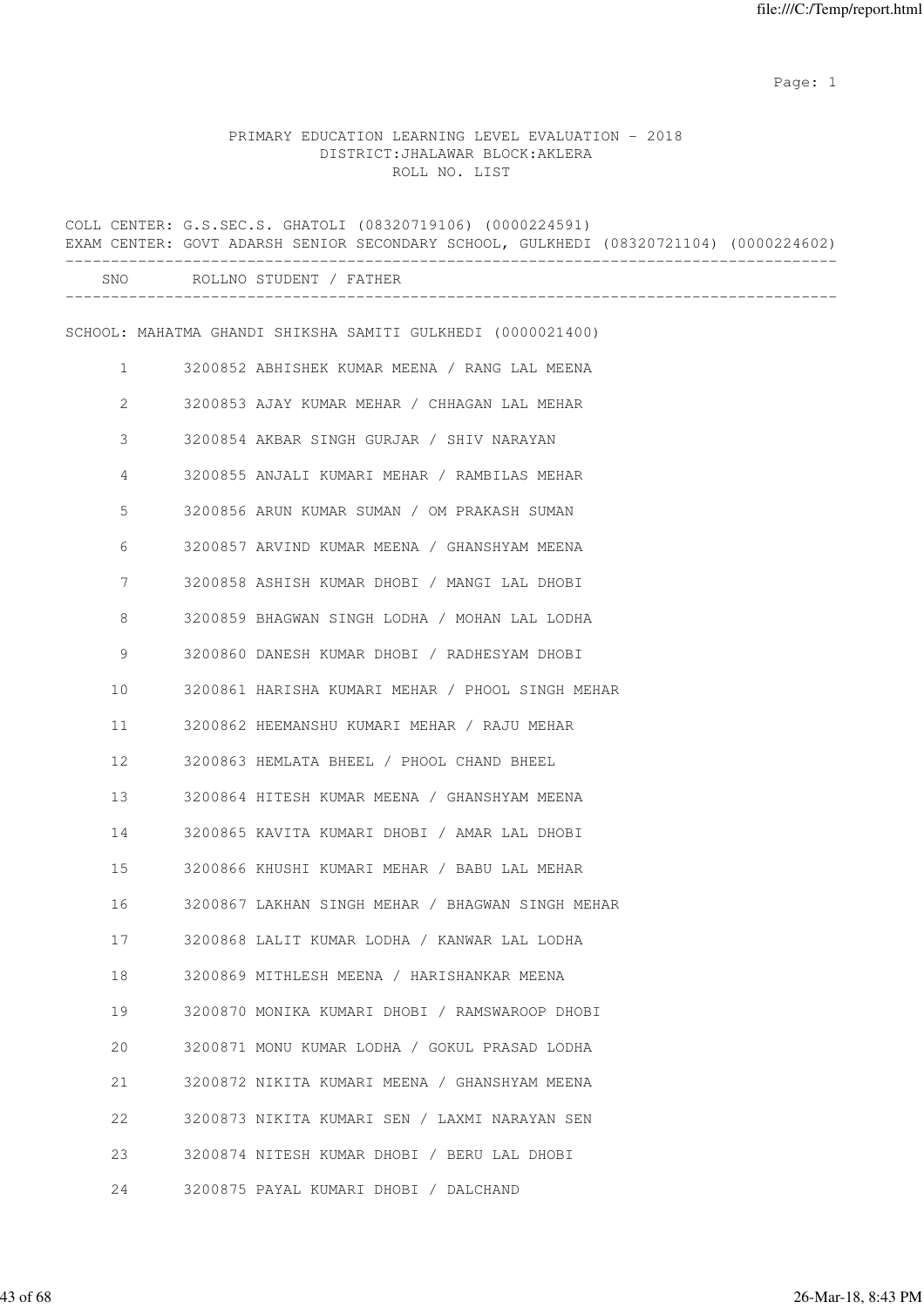# PRIMARY EDUCATION LEARNING LEVEL EVALUATION - 2018 DISTRICT:JHALAWAR BLOCK:AKLERA ROLL NO. LIST

COLL CENTER: G.S.SEC.S. GHATOLI (08320719106) (0000224591) EXAM CENTER: GOVT ADARSH SENIOR SECONDARY SCHOOL, GULKHEDI (08320721104) (0000224602) ------------------------------------------------------------------------------------- SNO ROLLNO STUDENT / FATHER ------------------------------------------------------------------------------------- 25 3200876 POOJA KUMARI LODHA / LAL SINGH 26 3200877 POOJA KUMARI MEENA / PRAKASH CHAND 27 3200878 PRIYANSHU KUMARI BAIRAGI / SATYA NARAYAN 28 3200879 RADHA KUMARI MEENA / INDRA SINGH MEENA 29 3200880 RAVI CHANDRAN ASHVIN / RAJENRA SUMAN 30 3200881 RAVI KUMAR MEHAR / BAJRANG LAL MEHAR 31 3200882 RAVINDARA MEENA / JAGDHISH CHAND 32 3200883 SONU KUMAR MEHAR / KALU LAL MEHAR 33 3200884 SUMIT KUMAR MEENA / SUJAN SINGH MEENA 34 3200885 SUNIL KUMAR MALI / PREM CHAND MALI 35 3200886 SUNITA KUMARI GURJAR / MADAN LAL GURJAR 36 3200887 VARSHA KUMARI SEN / BALCHAND SEN 37 3200888 VIKRAM SINGH MEENA / SUBHKARAN 38 3200889 VISHAL SINGH GURJAR / ANAR SINGH GURJAR SCHOOL: GOVT ADARSH SENIOR SECONDARY SCHOOL, GULKHEDI (0000224602) 39 3200890 AKBAR SINGH GURJAR / SHIV NARAYAN GURJAR 40 3200891 RAMRAJ GURJAR / MADAN LAL GURJAR 41 3200892 SHIVANI NAI / SURESH KUMAR 42 3200893 SUSHILA BAI GURJAR / MATHURA LAL GURJAR SCHOOL: G.P.S., GORDHANPURA (GULKHEDI) (0000471254) 43 3200894 BANTI LODHA / ROSHAN SING LODHA 44 3200895 DURGI BAI LODHA / UANKARLAL LODHA 45 3200896 GIRIRAJ BAI LODHA / RAYSING LODHA 46 3200897 JEETMAL LODHA / NANURAM LODHA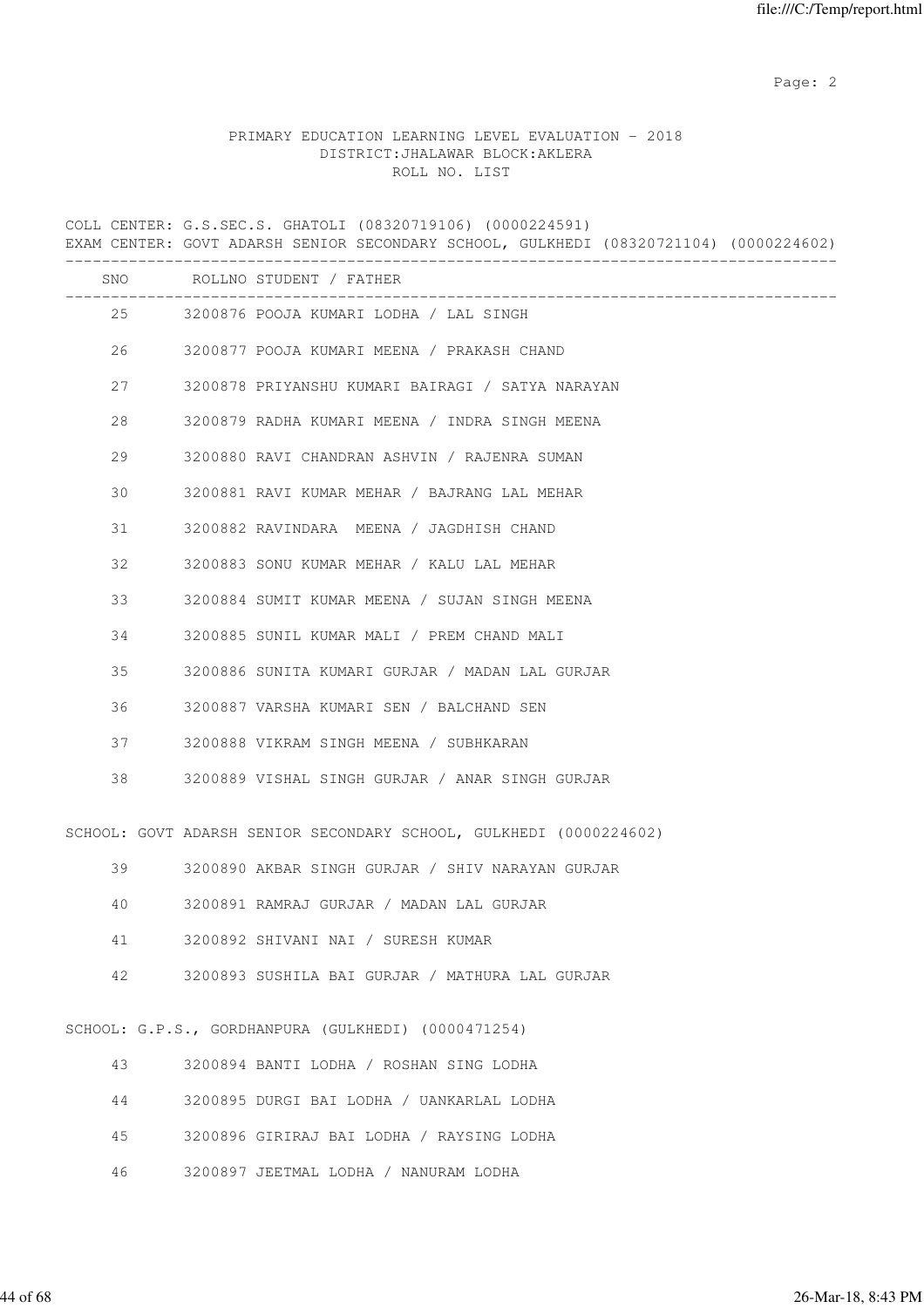# PRIMARY EDUCATION LEARNING LEVEL EVALUATION - 2018 DISTRICT:JHALAWAR BLOCK:AKLERA ROLL NO. LIST

COLL CENTER: G.S.SEC.S. GHATOLI (08320719106) (0000224591) EXAM CENTER: GOVT ADARSH SENIOR SECONDARY SCHOOL, GULKHEDI (08320721104) (0000224602) -------------------------------------------------------------------------------------

| <b>SNO</b> | ROLLNO STUDENT / FATHER                        |
|------------|------------------------------------------------|
| 47         | 3200898 KANYA LODHA / RAMESH CHAND LODHA       |
| 48         | 3200899 MINAKSHI LODHA / JAMNA LAL LODHA       |
| 49         | 3200900 POOJA LODHA / RAMESH CHAND LODHA       |
| 50         | 3200901 SANGITA LODHA / SUJAN SING LODHA       |
| 51         | 3200902 SANGITA LODHA / BADRI LAL LODHA        |
| 52         | 3200903 SHEELA KUMARI LODHA / PRABHU LAL LODHA |
| 53         | 3200904 SUNITA LODHA / DEV LAL LODHA           |

#### SCHOOL: G.U.P.S., KHOLI (0000471285)

| 54 | 3200905 AAJAD BAI LODHA / LALCHAND LODHA     |
|----|----------------------------------------------|
| 55 | 3200906 ARJUN MEENA / JAMANA LAL MEENA       |
| 56 | 3200907 BHAGWAN SINGH LODHA / BALCHAND LODHA |
| 57 | 3200908 BHARAT RAJ MEENA / SHANKAR LAL MEENA |
| 58 | 3200909 BHAVANA LODHA / BIRAM CHAND LODHA    |
| 59 | 3200910 CHINTU LODHA / CHHAGAN LAL LODHA     |
| 60 | 3200911 DHAPU BAI LODHA / PHOOL CHAND LODHA  |
| 61 | 3200912 GAYATRI LODHA / RANG LAL LODHA       |
| 62 | 3200913 HARI SINGH LODHA / PURI LAL LODHA    |
| 63 | 3200914 JASWANT MEENA / SHANKAR LAL MEENA    |
| 64 | 3200915 KOMAL BAI LODHA / PHOOL CHAND LODHA  |
| 65 | 3200916 MAMTA LODHA / DEVI LAL LODHA         |
| 66 | 3200917 MANBHAR LODHA / HEMRAJ LODHA         |
| 67 | 3200918 NAVARANG LODHA / HEERA LAL LODHA     |
| 68 | 3200919 PINKY LODHA / RAMLAL LODHA           |
| 69 | 3200920 POOJA LODHA / GHANSHYAM LODHA        |
| 70 | 3200921 SAKINA / RAFIO MOHMMAD               |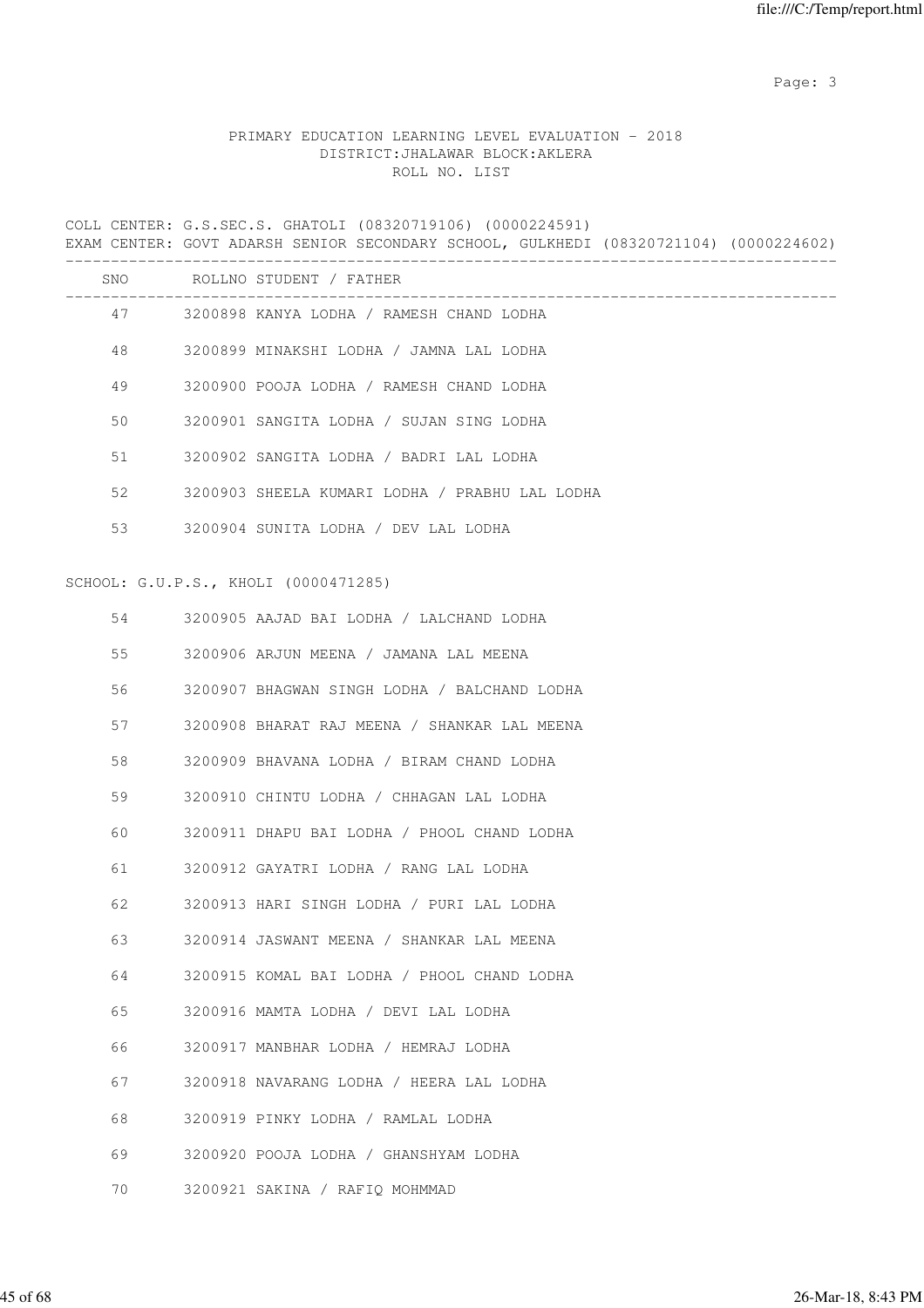Page: 4  $P$ 

# PRIMARY EDUCATION LEARNING LEVEL EVALUATION - 2018 DISTRICT:JHALAWAR BLOCK:AKLERA ROLL NO. LIST

COLL CENTER: G.S.SEC.S. GHATOLI (08320719106) (0000224591) EXAM CENTER: GOVT ADARSH SENIOR SECONDARY SCHOOL, GULKHEDI (08320721104) (0000224602) ------------------------------------------------------------------------------------- SNO ROLLNO STUDENT / FATHER ------------------------------------------------------------------------------------- 71 3200922 SAMEER MOHMMAD / FIDA HUSSAIN 72 3200923 SHIVANI LODHA / GOPAL LAL LODHA

SCHOOL: G.P.S., KHERKHEDA (0000471287)

| 73 | 3200924 ANNU MEENA / GORDHAN MEENA               |
|----|--------------------------------------------------|
| 74 | 3200925 HARIRAM MEENA / RAMESH CHAND MEENA       |
| 75 | 3200926 KALI BAI MEENA / RAMESH CHAND MEENA      |
| 76 | 3200927 KALPANA MEENA / KALU LAL MEENA           |
| 77 | 3200928 KHUSHI SHARMA / RADHEYSHAM SHARMA        |
| 78 | 3200929 MUSKAAN MEENA / RANJEET MEENA            |
| 79 | 3200930 PRIYADARSHINI MEENA / RAMESH CHAND MEENA |
| 80 | 3200931 RADHIKA MEENA / KAILASH CHAND MEENA      |
| 81 | 3200932 ROHIT KUMAR SEN / GHANSHYAM SEN          |
| 82 | 3200933 TEENA MEENA / BABU LAL MEENA             |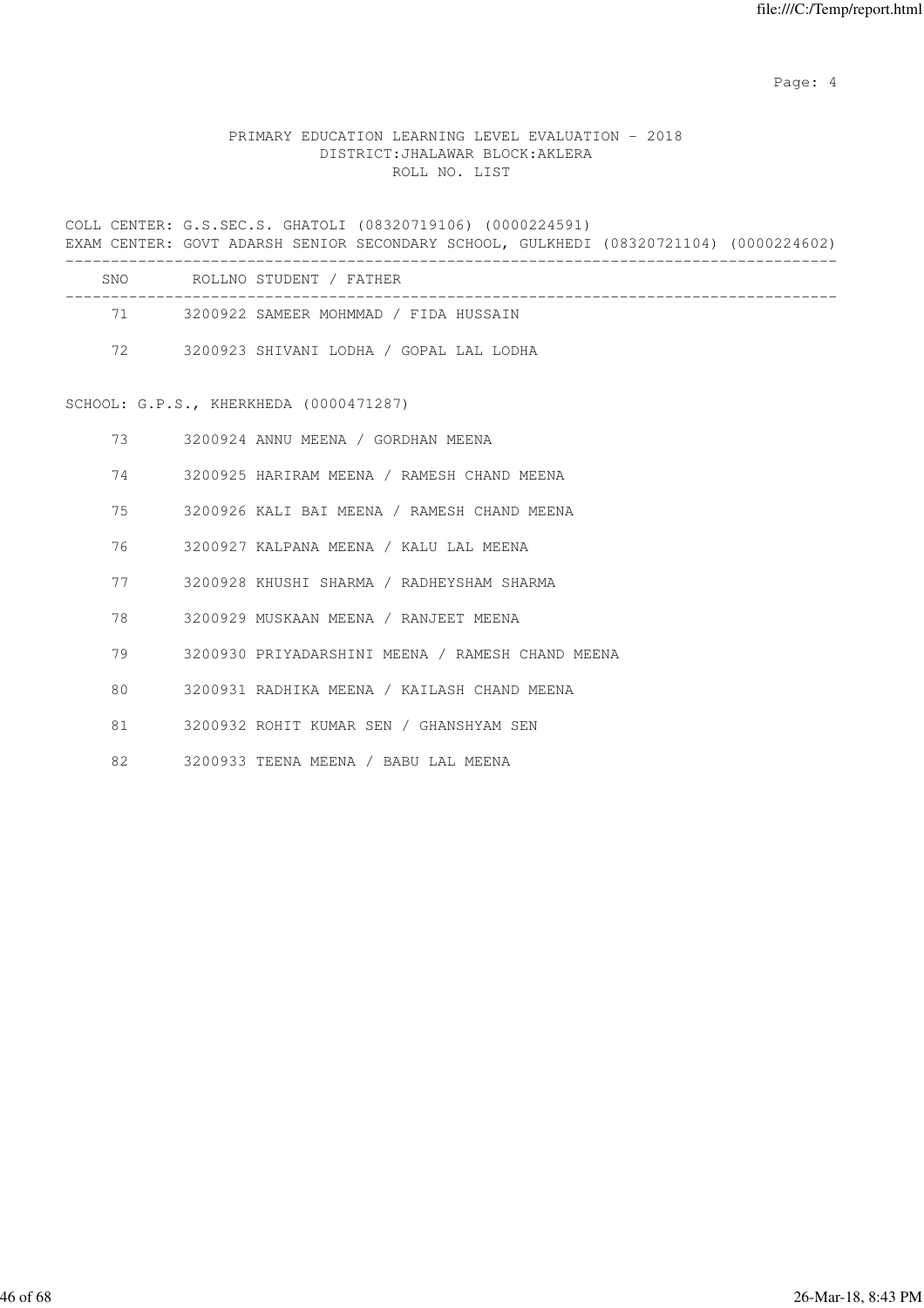#### PRIMARY EDUCATION LEARNING LEVEL EVALUATION - 2018 DISTRICT:JHALAWAR BLOCK:AKLERA ROLL NO. LIST

COLL CENTER: G.S.SEC.S. GHATOLI (08320719106) (0000224591) EXAM CENTER: G.A.S.S.S. PACHOLA (08320722601) (0000224613) ------------------------------------------------------------------------------------- SNO ROLLNO STUDENT / FATHER ------------------------------------------------------------------------------------- SCHOOL: BHAGWATI S.S. PACHOLA (0000019826) 1 3200934 AMAR SINGH RAJPOOT / BHAVAR SINGH RAJPOOT 2 3200935 ANKIT MEENA / DHANNA LAL MEENA 3 3200936 ANKIT MEENA / PINKU MEENA 4 3200937 ANURAG SINGH / JAGDISH SINGH 5 3200938 ARJUN MEENA / HUKAM CHAND MEENA 6 3200939 BEERAM CHAND / MANGI LAL 7 3200940 HARI OM TANVAR / DHANNA LAL 8 3200941 HARIOM / PANACHAND MEENA 9 3200942 HEMANT MEENA / RAMESH CHAND MEENA 10 3200943 INDRAMAL MEENA / BABU LAL MEENA 11 3200944 KIRAN MEENA / ASHARAM MEENA 12 3200945 MANISH KUMAR MEENA / SONU LAL 13 3200946 MANISHA MEENA / SANTRAJ MEENA 14 3200947 NIKITA VAISHNAV / SITA RAM 15 3200948 PAVAN CARPENTER / BABU LAL 16 3200949 POOJA CARPENTER / MANGI LAL CARPENTER 17 3200950 POOJA KUMARI MEENA / PRAKASH CHAND MEENA 18 3200951 PRIYATA MEENA / CHOTHMAL MEENA 19 3200952 PURI LAL MEENA / PAPPU LAL 20 3200953 RAMSAHAI MEENA / BHANVAR LAL MEENA 21 3200954 RAVIKANT MEENA / JAGDISH PRASAD MEENA 22 3200955 RESHMA MEENA / PRAKASH CHAND 23 3200956 SANDEEP MEENA / KAMLESH MEENA 24 3200957 YOGESH MEENA / MOHAN LAL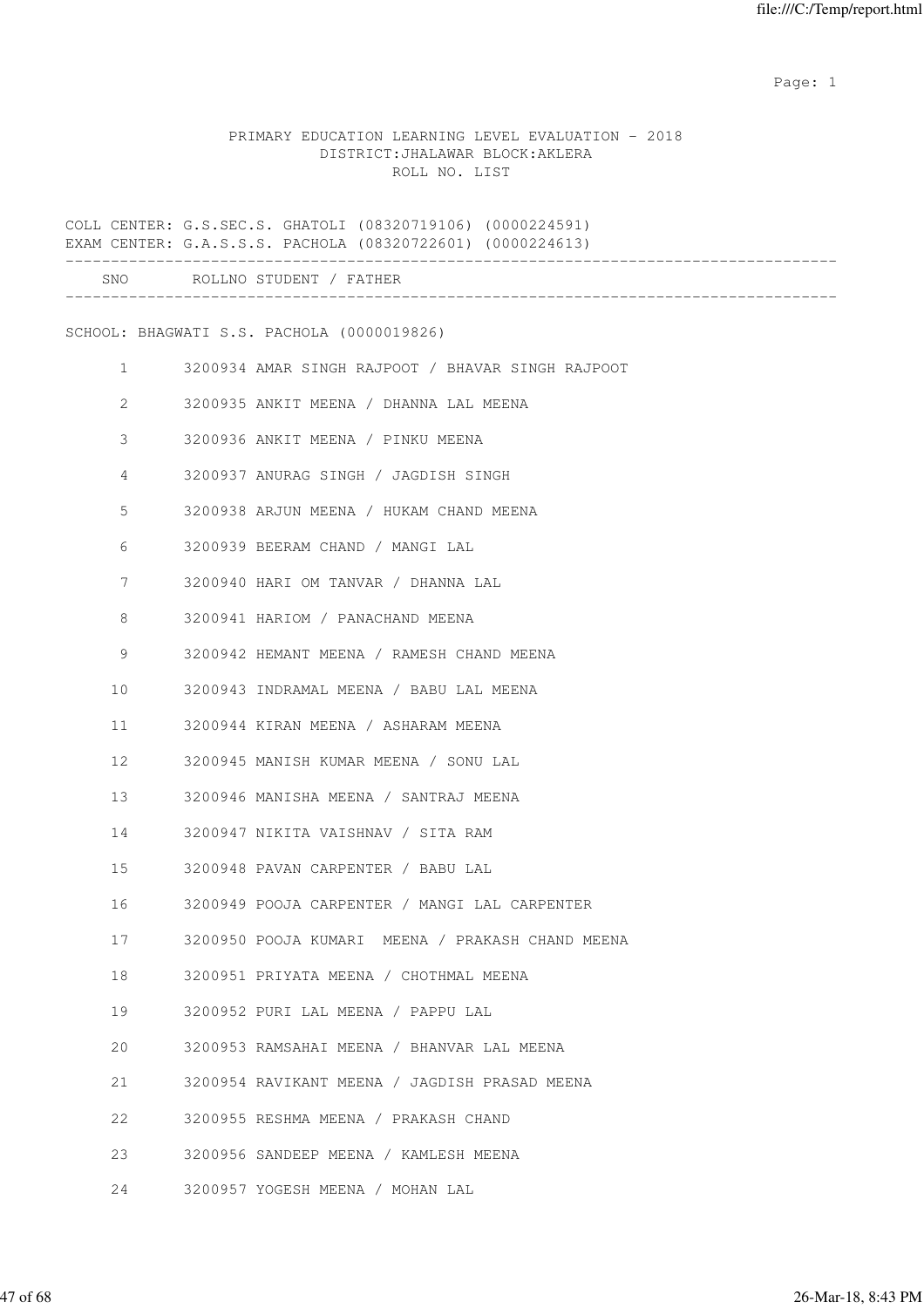# PRIMARY EDUCATION LEARNING LEVEL EVALUATION - 2018 DISTRICT:JHALAWAR BLOCK:AKLERA ROLL NO. LIST

COLL CENTER: G.S.SEC.S. GHATOLI (08320719106) (0000224591) EXAM CENTER: G.A.S.S.S. PACHOLA (08320722601) (0000224613)

|    |        | SNO ROLLNO STUDENT / FATHER                     |
|----|--------|-------------------------------------------------|
|    |        | 25 3200958 YOUVRAJ MEENA / MOOL CHAND MEENA     |
|    |        | SCHOOL: G.A.S.S.S. PACHOLA (0000224613)         |
|    | 26     | 3200959 ANKITA MEENA / RAM LAL                  |
|    | 27     | 3200960 ARCHANA KUMARI MEENA / HARI SHANKAR     |
| 28 |        | 3200961 ARJUN KUMAR MEENA / SATYA NARAYAN MEENA |
| 29 |        | 3200962 BHARATRAJ MEENA / RAJENDRA KUMAR        |
| 30 |        | 3200963 CHINTU KUMAR / BHERU LAL                |
|    | 31 — 1 | 3200964 DINESH KUMAR MEENA / KAILASH CHAND      |
| 32 |        | 3200965 HARIOM / RAMESH CHAND                   |
|    |        | 3200966 HARIOM MEENA / SATYA NARAYAN            |
| 34 |        | 3200967 KAJAL JATAV / CHANDMAL                  |
| 35 |        | 3200968 KAJAL MEENA / RANG LAL                  |
| 36 |        | 3200969 KAJAL MEENA / BABU LAL                  |
|    | 37     | 3200970 KULDEEP DHOLI / MANOHAR LAL             |
| 38 |        | 3200971 MANOJ KUMAR MEENA / JAMNA LAL           |
| 39 |        | 3200972 MAYA KUMARI BAIRWA / KANHAIYA LAL       |
| 40 |        | 3200973 MONIKA JATAV / JAGDISH PRASAD           |
| 41 |        | 3200974 MONU / BAJRANG LAL                      |
| 42 |        | 3200975 NEELU KUMARI MEENA / GULAB CHAND        |
| 43 |        | 3200976 NITIN MEENA / KAMLESH                   |
| 44 |        | 3200977 PALAK MEENA / YOGENDRA KUMAR            |
| 45 |        | 3200978 RAM LAKHAN MEENA / RAJMAL               |
| 46 |        | 3200979 RAM SUMAN MEENA / PANA CHAND            |
| 47 |        | 3200980 RAVINA MEENA / RAMESH CHAND             |
| 48 |        | 3200981 RAVINDRA KUMAR MEENA / RANG LAL         |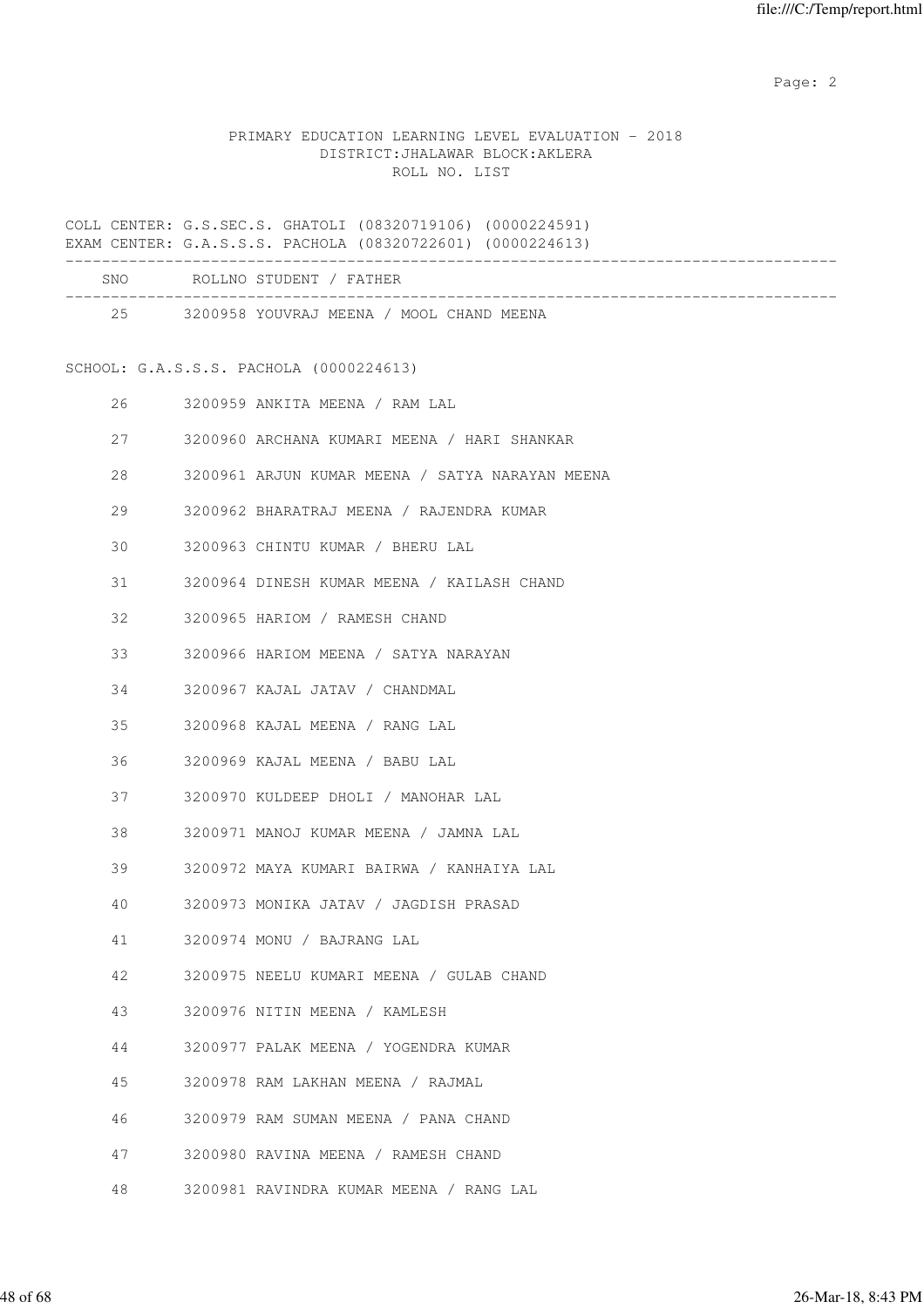# PRIMARY EDUCATION LEARNING LEVEL EVALUATION - 2018 DISTRICT:JHALAWAR BLOCK:AKLERA ROLL NO. LIST

COLL CENTER: G.S.SEC.S. GHATOLI (08320719106) (0000224591) EXAM CENTER: G.A.S.S.S. PACHOLA (08320722601) (0000224613)

|    | SNO ROLLNO STUDENT / FATHER                    |
|----|------------------------------------------------|
|    | 49 3200982 ROHIT KUMAR MEENA / PAPPU LAL       |
| 50 | 3200983 SEENA KUMARI MEENA / JAGDISH PRASAD    |
| 51 | 3200984 SOMYA PARETA / SURENDRA PARETA         |
| 52 | 3200985 SUNITA KUMARI CARPENTER / RAJU LAL     |
|    | SCHOOL: G.U.P.S., II, SEMLI KALAN (0000467826) |
| 53 | 3200986 ANAND PANCHAL / KALYAN                 |
| 54 | 3200987 BHUPENDRA RATHOR / RAMESH CHAND        |
| 55 | 3200988 HARIOM SEN / MURLIDHAR                 |
| 56 | 3200989 JONI KUMARI / DAN MAL MEENA            |
| 57 | 3200990 JYOTI MEGHWAL / PARMANAND              |
| 58 | 3200991 KIRAN KUMARI BHEEL / PAPPU LAL         |
| 59 | 3200992 MANISH MEENA / RAGHU NATH              |
| 60 | 3200993 PAYAL PANCHAL / BABU LAL               |
| 61 | 3200994 PRAVEEN KUMAR MEENA / LALIT MEENA      |
| 62 | 3200995 ROHIT MEENA / PANCHU LAL MEENA         |
| 63 | 3200996 SANGEETA KUMARI LODHA / BHURA LAL      |
| 64 | 3200997 SHIVANI MEENA / JANKI LAL              |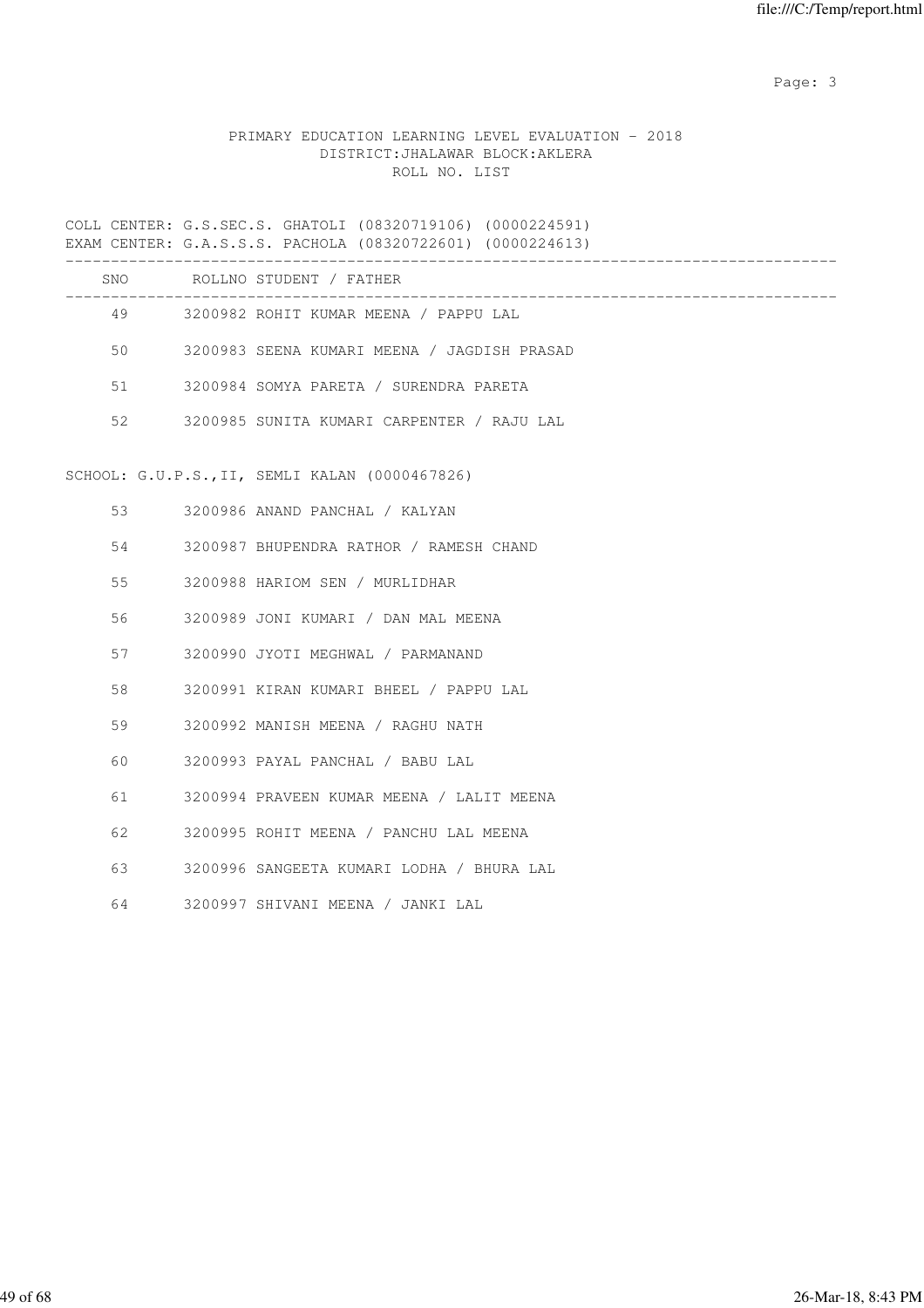#### PRIMARY EDUCATION LEARNING LEVEL EVALUATION - 2018 DISTRICT:JHALAWAR BLOCK:AKLERA ROLL NO. LIST

COLL CENTER: G.S.SEC.S. GHATOLI (08320719106) (0000224591) EXAM CENTER: G.U.P.S., KHURI (08320720101) (0000406811)

|     | --------------------------------- |  |
|-----|-----------------------------------|--|
| SNC | RC<br>، N<br>. н.                 |  |
|     | ____________________________      |  |

SCHOOL: G.U.P.S., KHURI (0000406811)

- 1 3200998 BHIMRAJ MEENA / MOHAN LAL 2 3200999 INDRA KUMARI MEENA / CHOTULAL 3 3201000 MANBHAR MEENA / DANMAL 4 3201001 PRAVEEN MEENA / LAXMI NARAYAN 5 3201002 RINKU KUMARI MEENA / JAGDISH 6 3201003 SONU MEENA / RAMLAL
- 7 3201004 UMESH MEENA / DANMAL

SCHOOL: G.P.S., BARADI KALAN (NEW) (0000466623)

 8 3201005 ANKIT MEENA / BHURALAL MEENA 9 3201006 ARJUN MEENA / BHURA LAL 10 3201007 ARJUN MEENA / PAPPULAL MEENA 11 3201008 DHANRAJ MEENA / NAND KISHOR MEENA 12 3201009 KIRAN MEENA / BHEEM RAJ MEENA 13 3201010 KOSHAL MEENA / JUGRAJ MEENA 14 3201011 RAHUL YOGI / SHIVLAL YOGI 15 3201012 RAMNIVASH MEENA / PAPPU LAL MEENA 16 3201013 SUMIT MEENA / RAMSWARUP MEENA 17 3201014 SUNITA YOGI / JAGDISH YOGI 18 3201015 SURESH MEENA / HEERA LAL MEENA 19 3201016 YASH KUMAR MEENA / MANOHAR LAL MEENA

SCHOOL: G.P.S.,GORYA KHEDA (0000466869)

- 20 3201017 BAHADUR / RAMSWAROOP MEENA
- 21 3201018 DILKHUSH MEENA / BHURALAL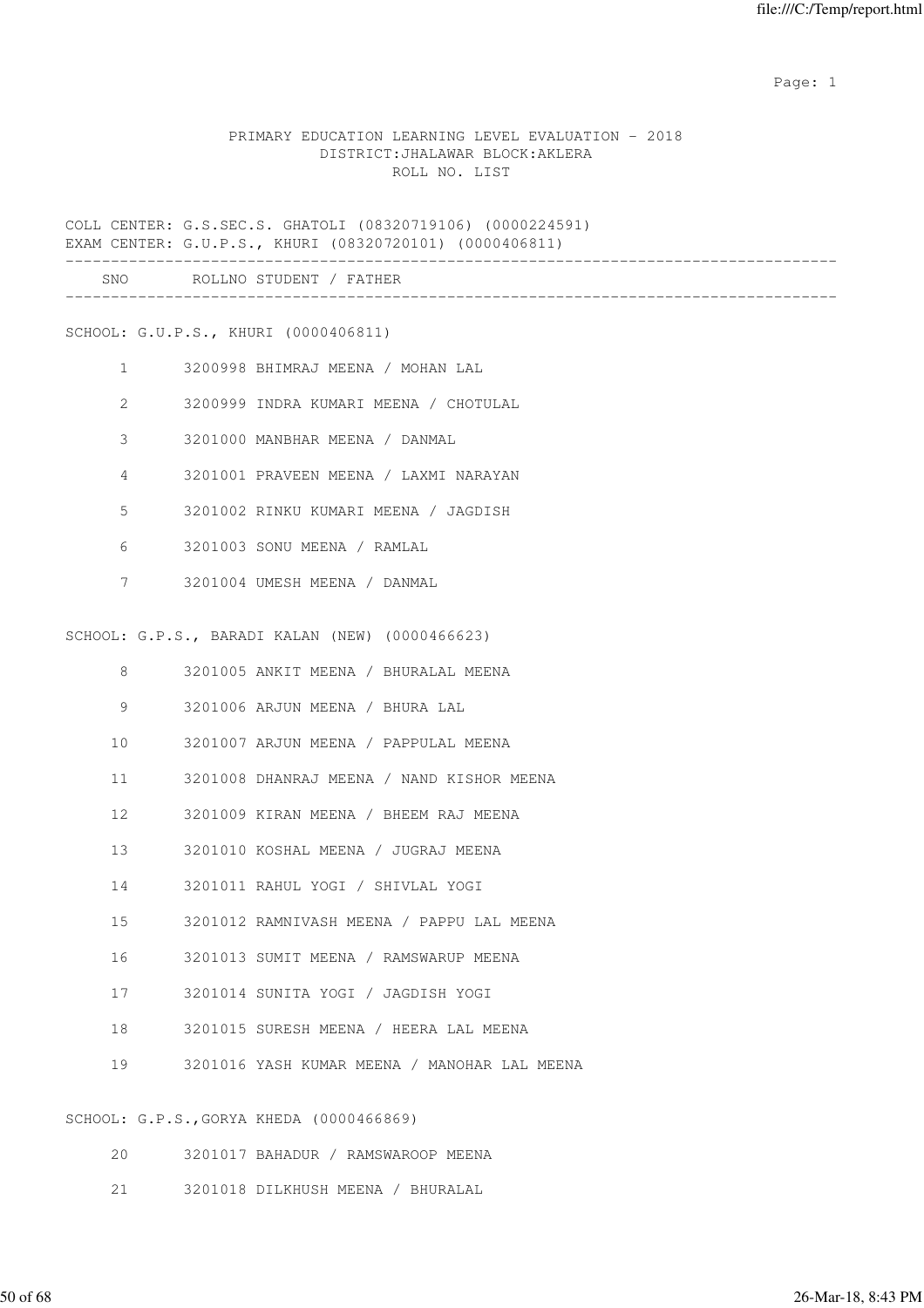## PRIMARY EDUCATION LEARNING LEVEL EVALUATION - 2018 DISTRICT:JHALAWAR BLOCK:AKLERA ROLL NO. LIST

COLL CENTER: G.S.SEC.S. GHATOLI (08320719106) (0000224591) EXAM CENTER: G.U.P.S., KHURI (08320720101) (0000406811)

|    | SNO ROLLNO STUDENT / FATHER                  |
|----|----------------------------------------------|
|    | 22 3201019 HEMRAJ MEENA / BIRDHI LAL         |
| 23 | 3201020 KAILASH MEENA / RAMESH CHAND         |
| 24 | 3201021 MONA KUMARI / GHANSHYAM              |
| 25 | 3201022 MUSKAN MEENA / MUKESH                |
| 26 | 3201023 POOJA KUMARI / BALCHAND              |
|    | 27 3201024 YUVRAJ / RADHESHYAM               |
|    |                                              |
|    | SCHOOL: GPS GORIYA KHEDA (0000467104)        |
|    | 28 3201025 POOJA LODHA / RAMESH CHAND        |
|    |                                              |
|    | SCHOOL: G.U.P.S., DAHIKHERA (0000500631)     |
|    | 29 3201026 ALOK KUMAR LODHA / MOTI LAL LODHA |
| 30 | 3201027 ANITA BAIRWA / BIRAM CHAND           |

31 3201028 ANKIT MEENA / RAMSWAROOP MEENA

32 3201029 ARJUN MEHAR / BADRI LAL MEHAR

33 3201030 BHOLA RAM MEENA / GHANSHYAM MEENA

34 3201031 DHANRAJ MEENA / NAVAL KISHOR MEENA

35 3201032 JEETURAJ MEENA / LAL CHAND MEENA

36 3201033 JYOTI BAI MEENA / DWARKA LAL

37 3201034 KESHAV MEENA / DULICHAND MEENA

38 3201035 KISHMAT BAI MEENA / KAMLESH MEENA

39 3201036 NEERAJ YOGI / MUKESH KUMAR YOGI

40 3201037 NEETU KUMARI MEENA / RAJMAL MEENA

41 3201038 POOJA KUMARI MEENA / DANMAL MEENA

42 3201039 SWATI MEENA / HEERA LAL MEENA

SCHOOL: G.P.S. CHANDIPUR (0000500639)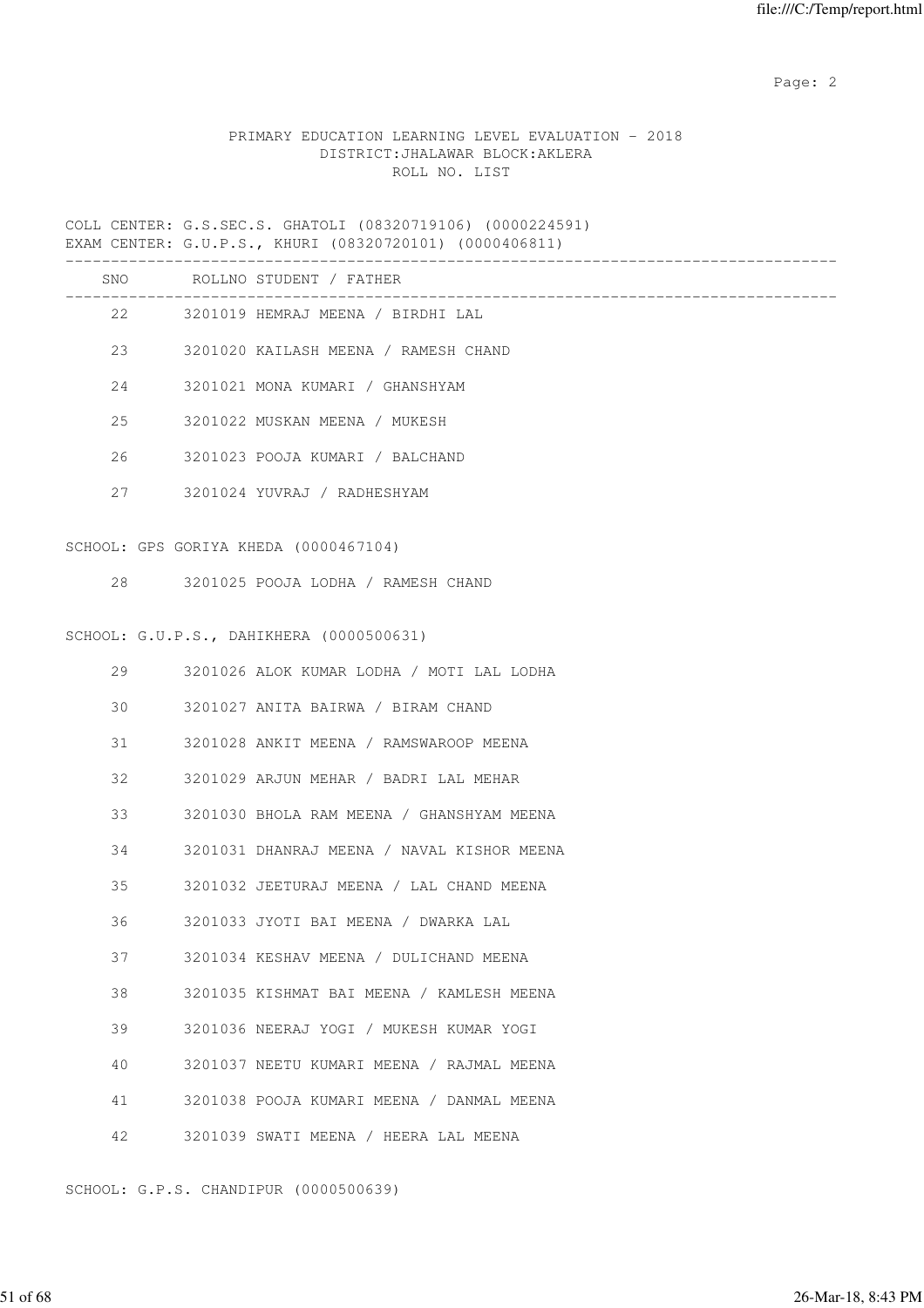# PRIMARY EDUCATION LEARNING LEVEL EVALUATION - 2018 DISTRICT:JHALAWAR BLOCK:AKLERA ROLL NO. LIST

COLL CENTER: G.S.SEC.S. GHATOLI (08320719106) (0000224591) EXAM CENTER: G.U.P.S., KHURI (08320720101) (0000406811)

|    | SNO ROLLNO STUDENT / FATHER               |
|----|-------------------------------------------|
|    | 43 3201040 ABHISHEK / KALU LAL            |
| 44 | 3201041 ANIL MINA / MADAN LAL             |
| 45 | 3201042 ANJALI GADRI / PAPPU LAL          |
| 46 | 3201043 JUGRAJ / KALU LAL                 |
| 47 | 3201044 MINAKSHI / PURI LAL               |
| 48 | 3201045 MUSKAN MEENA / LEKHRAJ            |
|    |                                           |
|    | SCHOOL: G.P.S., BARADI KALAN (0000506102) |
|    | 49 3201046 KULENDRA MINA / DHULEE LAL     |
| 50 | 3201047 MANBHAR MINA / PURI LAL MINA      |
| 51 | 3201048 MOHIT MINA / SANWRIYA MINA        |
| 52 | 3201049 PRIYANKA MINA / TEJ RAJ MINA      |

- 53 3201050 RAHUL MINA / JAMANA LAL
- 54 3201051 RAVINA MINA / MANSING MINA
- 55 3201052 ROHIT MINA / RAMESH MINA
- 56 3201053 SAPNA BAIRWA / GHASI LAL
- 57 3201054 SHIVANI MINA / BABU LAL MINA
- 58 3201055 SHIVANI MINA / KANHAIYA LAL
- 59 3201056 SONIYA MEENA / BHURA LAL MINA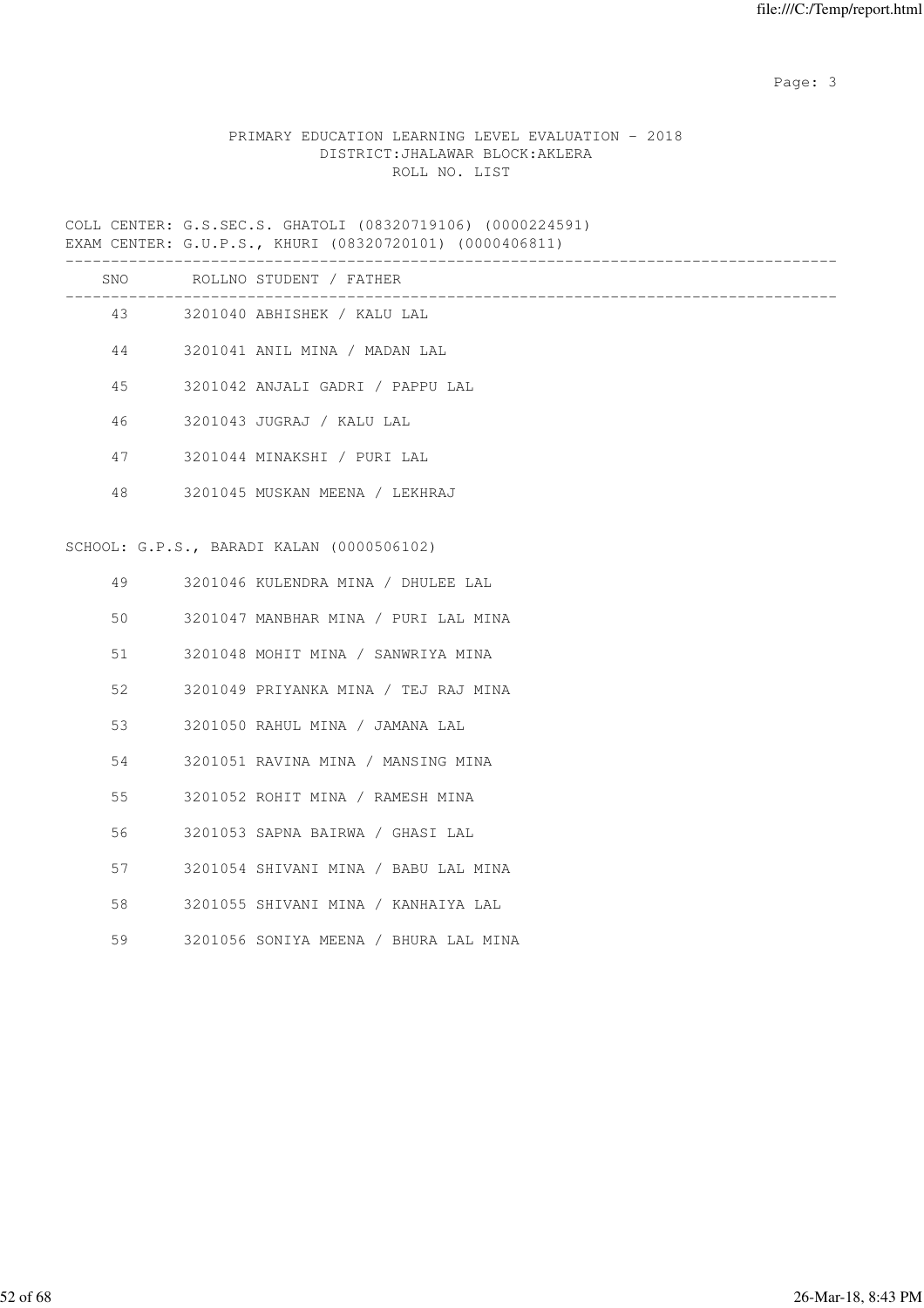#### PRIMARY EDUCATION LEARNING LEVEL EVALUATION - 2018 DISTRICT:JHALAWAR BLOCK:AKLERA ROLL NO. LIST

COLL CENTER: G.S.SEC.S. GHATOLI (08320719106) (0000224591) EXAM CENTER: GUPS,DEVKADAR (08320701401) (0000466989)

|                |                                  | SNO ROLLNO STUDENT / FATHER          |
|----------------|----------------------------------|--------------------------------------|
|                |                                  | SCHOOL: GUPS, DEVKADAR (0000466989)  |
|                | $1 \qquad \qquad$                | 3201057 ANIL KUMAR / RAMPARSAD       |
| $\overline{2}$ |                                  | 3201058 BAJRANG LAL / KASHIRAM       |
| 3              |                                  | 3201059 DHANRAJ / BADRI LAL          |
| $\overline{4}$ |                                  | 3201060 DHAPU BAI / BADRI LAL        |
| 5              |                                  | 3201061 HARI OM / GULAB CHAND        |
| 6              |                                  | 3201062 LAKSMINIVASH / RAMPRASAD     |
| 7              |                                  | 3201063 LOKESH KUMAR / BIRAM CHAND   |
| 8              |                                  | 3201064 MADHU / BIRADI CHAND         |
| 9              |                                  | 3201065 MAHAVEER / MANGI LAL         |
| 10             |                                  | 3201066 MAMTA KUMARI / DULI CHAND    |
| 11             |                                  | 3201067 MAYA KUMARI / PAPPU LAL      |
| 12             |                                  | 3201068 NIRAJ KUMAR / MANGLI LAL     |
| 13             |                                  | 3201069 PRIYA KUMARI / DINESH KUMAR  |
| 14             |                                  | 3201070 PRIYANKA KUMARI / GOKUL      |
| 15             |                                  | 3201071 RAMNARESH / KANVAR LAL       |
| 16             |                                  | 3201072 SHIVANI / RAMDAYAL           |
| 17             |                                  | 3201073 SUNIL KUMAR / KHEMCHAND      |
| 18             |                                  | 3201074 SUNITA KUMARI / LAKSMI CHAND |
| 19             |                                  | 3201075 SURENDRA KUMAR / RAMBILAS    |
| 20             |                                  | 3201076 VIJAY KUMAR / KAILASH CHAND  |
|                | SCHOOL: GPS, KOHADI (0000500573) |                                      |

- 21 3201077 BANWARI / GOPI LAL
- 22 3201078 DESHRAJ / MANGI LAL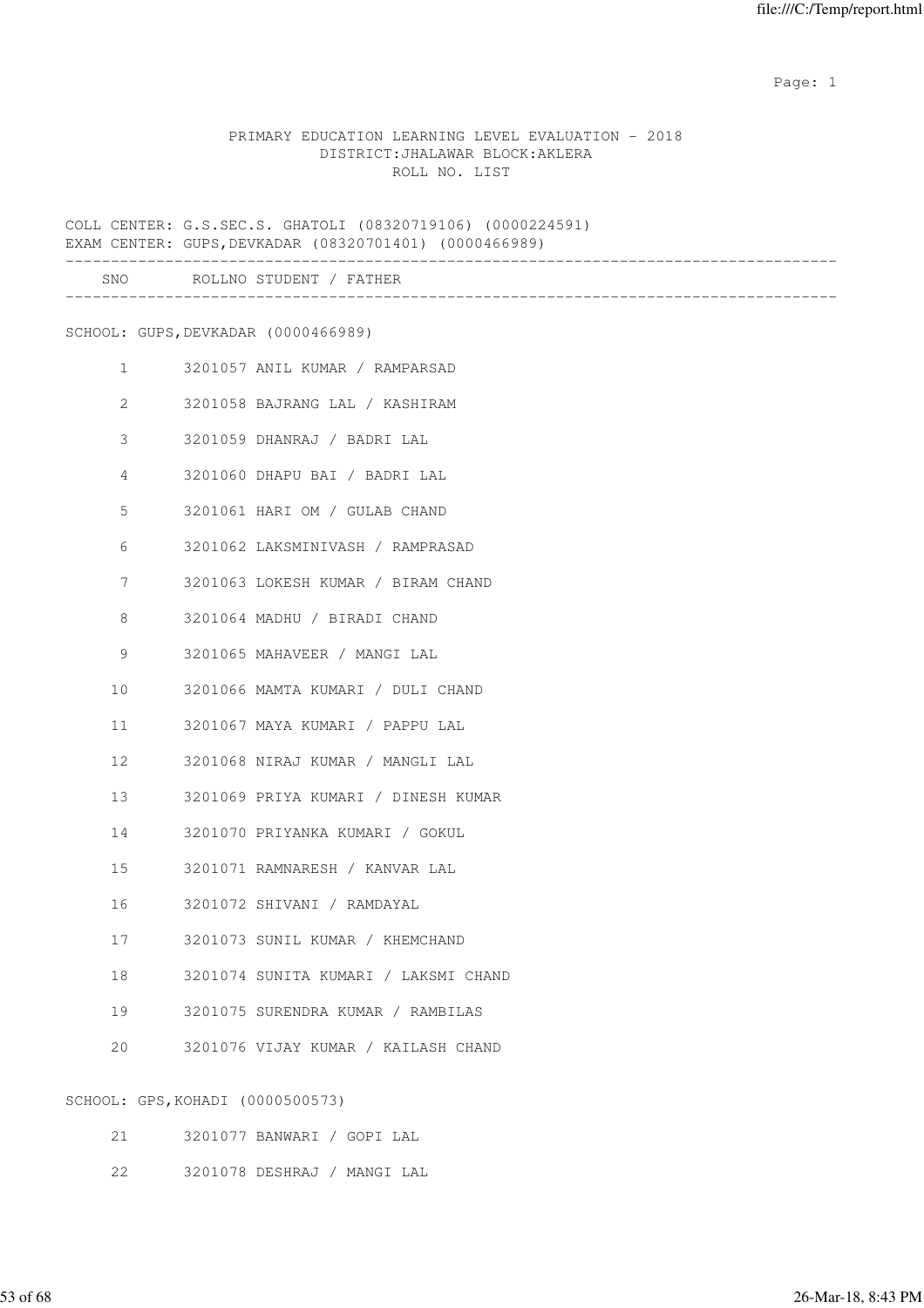# PRIMARY EDUCATION LEARNING LEVEL EVALUATION - 2018 DISTRICT:JHALAWAR BLOCK:AKLERA ROLL NO. LIST

COLL CENTER: G.S.SEC.S. GHATOLI (08320719106) (0000224591) EXAM CENTER: GUPS,DEVKADAR (08320701401) (0000466989)

| SNO | ROLLNO STUDENT / FATHER          |
|-----|----------------------------------|
| 23  | 3201079 KANHAIYA LAL / PARMANAND |
| 24  | 3201080 MINAKSHI / RAMPRASAD     |
| 2.5 | 3201081 SAPNA KUMARI / RAMDAYAL  |
|     |                                  |

# SCHOOL: GPS,DHABA (0000500574)

| 26  | 3201082 ANKIT KUMAR MEENA / TEJMAL MEENA             |
|-----|------------------------------------------------------|
| 27  | 3201083 BANTI KUMARI MEENA / KALU LAL MEENA          |
| 2.8 | 3201084 HARIOM MEENA / PRABHU LAL MEENA              |
| 29  | 3201085 MAYANK KUMAR MEENA / MOHAN LAL MEENA         |
| 30  | 3201086 PRAVEEN KUMAR JOGI / RAMKISHAN JOGI          |
| 31  | 3201087 PRIYANKA KUMARI LUHAR / JAGDISH PRASAD LUHAR |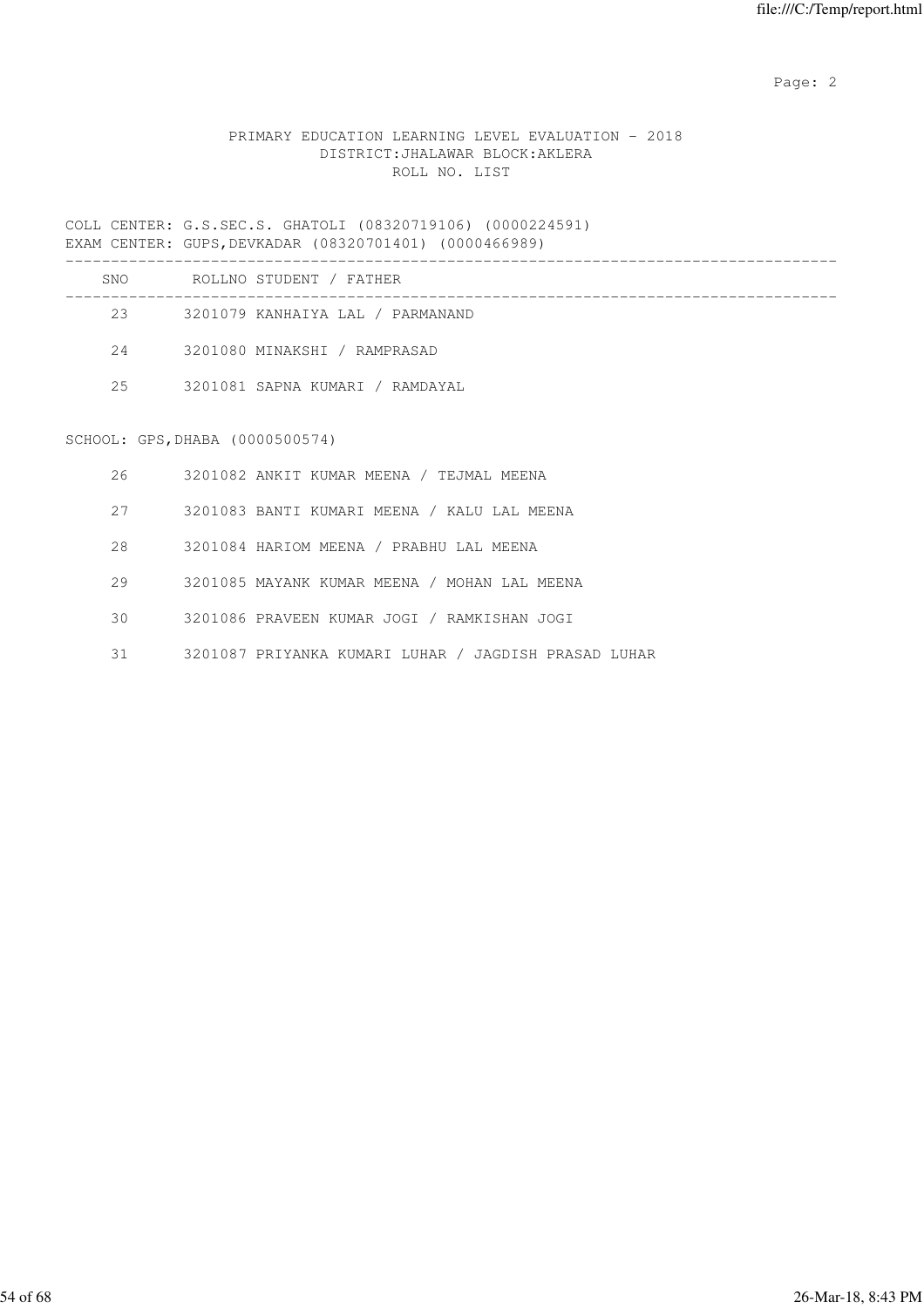#### PRIMARY EDUCATION LEARNING LEVEL EVALUATION - 2018 DISTRICT:JHALAWAR BLOCK:AKLERA ROLL NO. LIST

COLL CENTER: G.S.SEC.S. GHATOLI (08320719106) (0000224591) EXAM CENTER: G.U.P.S., MAHUAKHOH (08320720201) (0000467198)

|                   | SNO ROLLNO STUDENT / FATHER                  |
|-------------------|----------------------------------------------|
|                   | SCHOOL: GPS KOTDI LODHAN (0000408050)        |
|                   |                                              |
| $\mathbf{1}$      | 3201088 BIRAM CHAND LODHA / KISHAN LAL LODHA |
| $\overline{2}$    | 3201089 CHANDRA KALA BAI / MOTI LAL THANWAR  |
| 3                 | 3201090 DHAN SINGH / GHASI LAL THANWAR       |
| 4                 | 3201091 DILRAJ / UDHA LAL THANWAR            |
| 5                 | 3201092 ENDRA BAI / GOKUL CHAND              |
| 6                 | 3201093 GAYARSI BAI / UDA LAL                |
| 7                 | 3201094 GAYATRI BAI / MOTI LAL THANWAR       |
| 8                 | 3201095 HEMRAJ THANWAR / BIRAM LAL THANWAR   |
| 9                 | 3201096 KELASI BAI / GHASI LAL THANWAR       |
| 10                | 3201097 POOJA BAI / SHARMA LAL LODHA         |
| 11                | 3201098 RAHUL LODHA / KALYAN LAL             |
| $12 \overline{ }$ | 3201099 RINKU BAI / MANGHI LAL THANWAR       |
| 13                | 3201100 SONU LODHA / DULICHAND LODHA         |
|                   |                                              |

SCHOOL: G.P.S.,DURJANPURA (0000466801)

| 14 | 3201101 GOVIND / BAPU LAL    |  |
|----|------------------------------|--|
| 15 | 3201102 NIRMALA / PRABHU LAL |  |
| 16 | 3201103 NISHA / JAGDISH      |  |
| 17 | 3201104 SUSHILA / KESARI LAL |  |
|    |                              |  |

SCHOOL: G.U.P.S., MAHUAKHOH (0000467198)

| 18 |  | 3201105 BABLU / SUGAN LAL          |
|----|--|------------------------------------|
| 19 |  | 3201106 BABLU / BHOLU LAL          |
| 20 |  | 3201107 BANTI / RAMESH CHAND       |
| 21 |  | 3201108 BHAGWAN SINGH / BIRDHI LAL |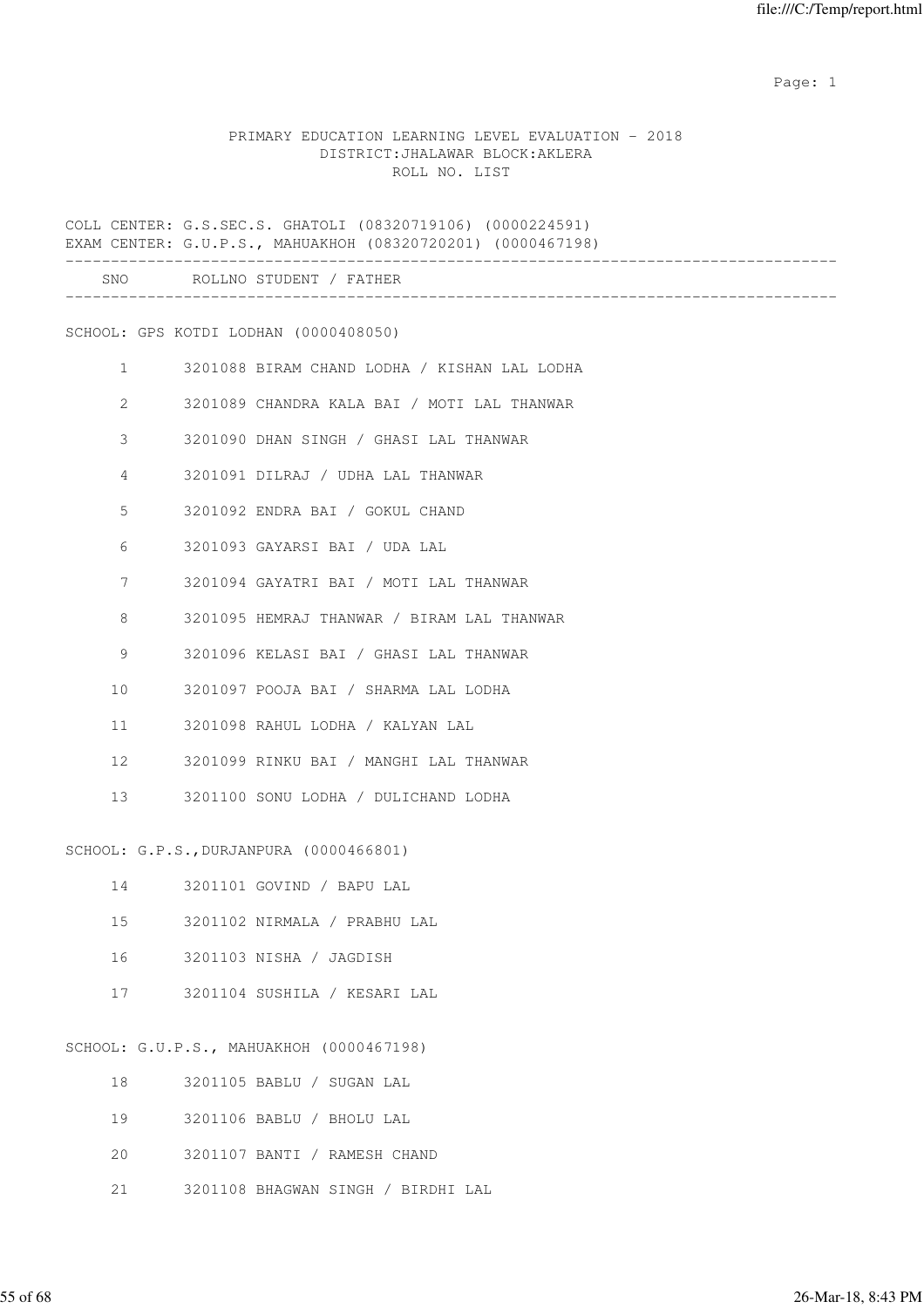# PRIMARY EDUCATION LEARNING LEVEL EVALUATION - 2018 DISTRICT:JHALAWAR BLOCK:AKLERA ROLL NO. LIST

COLL CENTER: G.S.SEC.S. GHATOLI (08320719106) (0000224591)

|     | EXAM CENTER: G.U.P.S., MAHUAKHOH (08320720201) (0000467198) |
|-----|-------------------------------------------------------------|
| SNO | ROLLNO STUDENT / FATHER<br>__________________________       |
| 22  | 3201109 DURGALAL / PURI LAL                                 |
| 23  | 3201110 GHANSHYAM / PANACHAND                               |
| 24  | 3201111 INDRA BAI / JAGDISH                                 |
| 25  | 3201112 KOMAL / SUGAN LAL                                   |
| 26  | 3201113 MANNI BAI / BHURA LAL                               |
| 27  | 3201114 MUKESH / LALCHAND                                   |
| 28  | 3201115 OMPRAKASH / UDALAL                                  |
| 29  | 3201116 PHILMI BAI / BADRILAL                               |
| 30  | 3201117 POOJA BAI / MANNA LAL                               |
| 31  | 3201118 POOJI BAI / ANAR SINGH                              |
| 32  | 3201119 PRAKASH / PURI LAL                                  |
| 33  | 3201120 PRAKASH / DEVI SINGH                                |
| 34  | 3201121 RAHUL / RAMESH CHAND                                |
| 35  | 3201122 RAJU BAI / AMARLAL                                  |
| 36  | 3201123 RAMNIWAS / RAY SINGH                                |
| 37  | 3201124 RINKU / RATAN LAL                                   |
| 38  | 3201125 SANJU BAI / MOOLCHAND                               |
| 39  | 3201126 SONU / CHENSINGH                                    |
| 40  | 3201127 VINOD KUMAR / NARAYAN                               |
|     | SCHOOL: G.P.S., KOTADI LODAN (0000471272)                   |
| 41  | 3201128 ANITA TANWAR / BAPULAL TANWAR                       |
| 42  | 3201129 DURGALAL TANWAR / RAMPRASAD TANWAR                  |

- 43 3201130 GAYATRI BAI / BAPU LAL
- 44 3201131 KAVITA KUMARI / JAGDISH
- 45 3201132 LEKH RAJ TANWAR / MADAN LAL TANWAR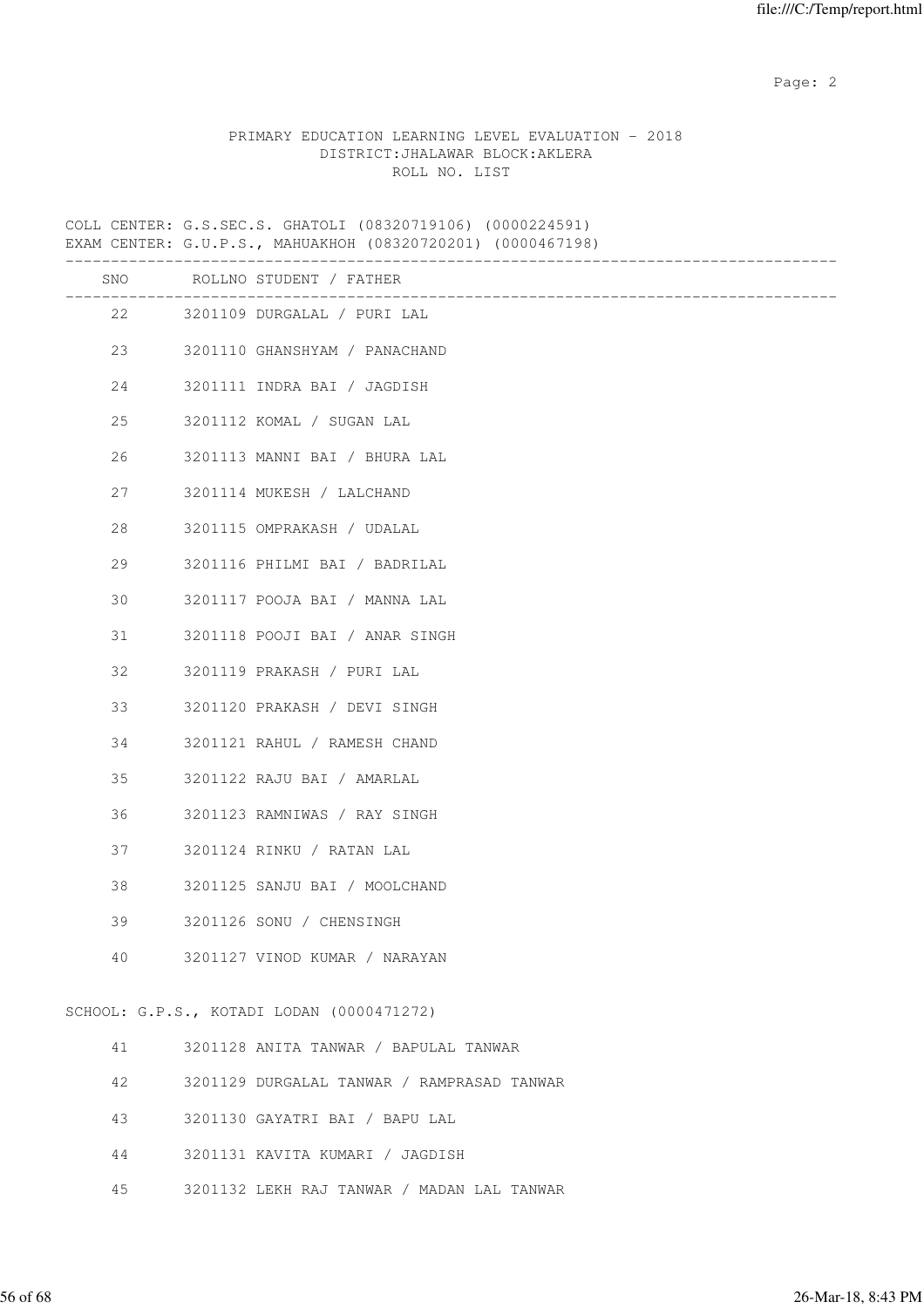## PRIMARY EDUCATION LEARNING LEVEL EVALUATION - 2018 DISTRICT:JHALAWAR BLOCK:AKLERA ROLL NO. LIST

COLL CENTER: G.S.SEC.S. GHATOLI (08320719106) (0000224591) EXAM CENTER: G.U.P.S., MAHUAKHOH (08320720201) (0000467198)

| SNO | ROLLNO STUDENT / FATHER              |  |
|-----|--------------------------------------|--|
| 46  | 3201133 TEJ MAL TANWAR / BIRAM CHAND |  |

SCHOOL: G.P.S., KOTADA JAGIR (0000474259)

- 47 3201134 BINNI LODHA / BABU LAL
- 48 3201135 GAYATRI BAI / PURI LAL
- 49 3201136 HARI OM MEENA / INDRA MAL
- 50 3201137 KHUSH KUMAR MEENA / GOVIND PRASAD
- 51 3201138 LOVE KUMAR MEENA / GOVIND PRASAD
- 52 3201139 POOJA TANWAR / MOHAN LAL
- 53 3201140 RAM NIWAS LODHA / DURGA LAL
- 54 3201141 SHIVANI MEENA / PRAKASH CHAND

SCHOOL: G.P.S., TAPARIYA (DURJANPURA) (0000506369)

- 55 3201142 ARVIND LODHA / ROSAN LAL
- 56 3201143 GIRRAJ KUMARI SEN / RAMESHCHAND SEN
- 57 3201144 MANOHAR SINGH TANWAR / GANGADHAR
- 58 3201145 MOHAN BAI LODHA / KALYAN LODHA
- 59 3201146 MUKESH KUMAR LODHA / MOHAN LAL LODHA
- 60 3201147 PAPPOO LAL / BAPOOLAL
- 61 3201148 POOJA LODHA / BALCHAND LODHA
- 62 3201149 SHEENA KUMARI TANWAR / RAMPRASAD TANWAR
- 63 3201150 SHETAN BAI TANWAR / MOTI LAL TANWAR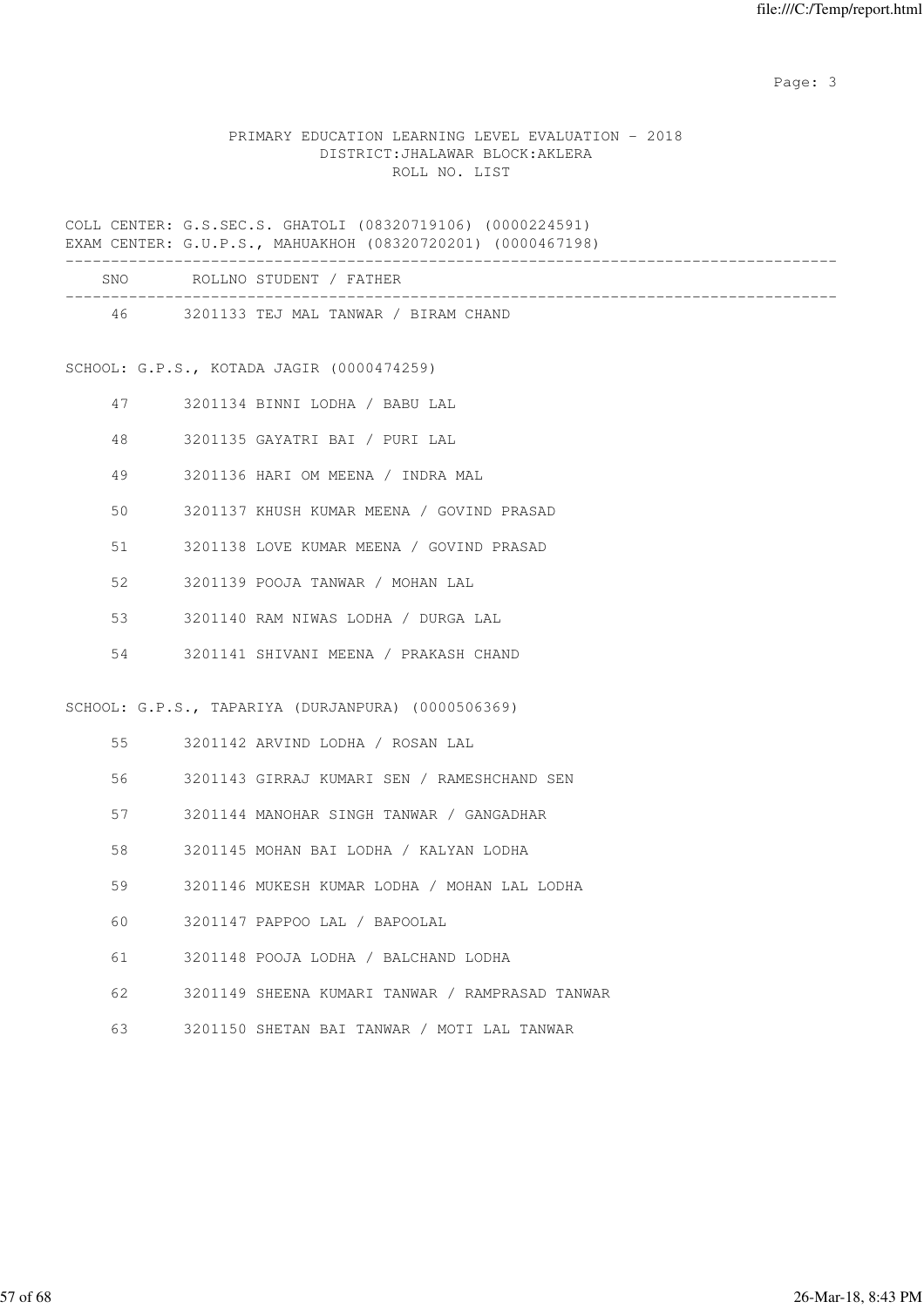#### PRIMARY EDUCATION LEARNING LEVEL EVALUATION - 2018 DISTRICT:JHALAWAR BLOCK:AKLERA ROLL NO. LIST

COLL CENTER: G.S.SEC.S. GHATOLI (08320719106) (0000224591) EXAM CENTER: G.U.P.S., UCHAVADA (08320721201) (0000471286) ------------------------------------------------------------------------------------- SNO ROLLNO STUDENT / FATHER ------------------------------------------------------------------------------------- SCHOOL: MAHA. AW. BAI.S.S.U.P.S.NAYAGAON BHANDERI (0000021459) 1 3201151 ANIL LODHA / LALSINGH 2 3201152 ARCHNA LODHA / HARIRAM 3 3201153 BHAWANA BHEEL / RAY SINGH 4 3201154 BHURI BAI LODHA / CHAGAN LAL LODHA 5 3201155 BIRMA LAL / BHAGCHAND 6 3201156 DHAPU BAI / BANVRILAL 7 3201157 DHAPU BAI / JAMNA LAL LODHA 8 3201158 GAJAND MEENA / RAYSINGH 9 3201159 GANSHYAM / DAYARAM 10 3201160 HEMANT KUMAR MEENA / RAMESH CHAND 11 3201161 JYOTI BHEEL / BAJRANG LAL 12 3201162 KAMLESH LODHA / BIRAM LAL 13 3201163 KIRAN KUMARI / BARDI LAL BHEEL 14 3201164 KULDEEP MEENA / RAMGOPAL 15 3201165 MAMTA LODHA / GARSHIRAM 16 3201166 MAMTA LODHA / GYARSI RAM 17 3201167 MANESH KUMAR LODHA / DEVILAL 18 3201168 MANGLESH KUMAR HARIJAN / RAJESH KUMAR 19 3201169 MEENA KUMARI BERWA / RAMLAL 20 3201170 NARENDR LODHA / SUJANSINGH 21 3201171 PAPPU LALLODHA / DARIYAV SINGH 22 3201172 PRIYANKA BHEEL / NANDLAL 23 3201173 PRMANANAD LODHA / GAYANSINGH 24 3201174 RACANA BHEEL / PURI LAL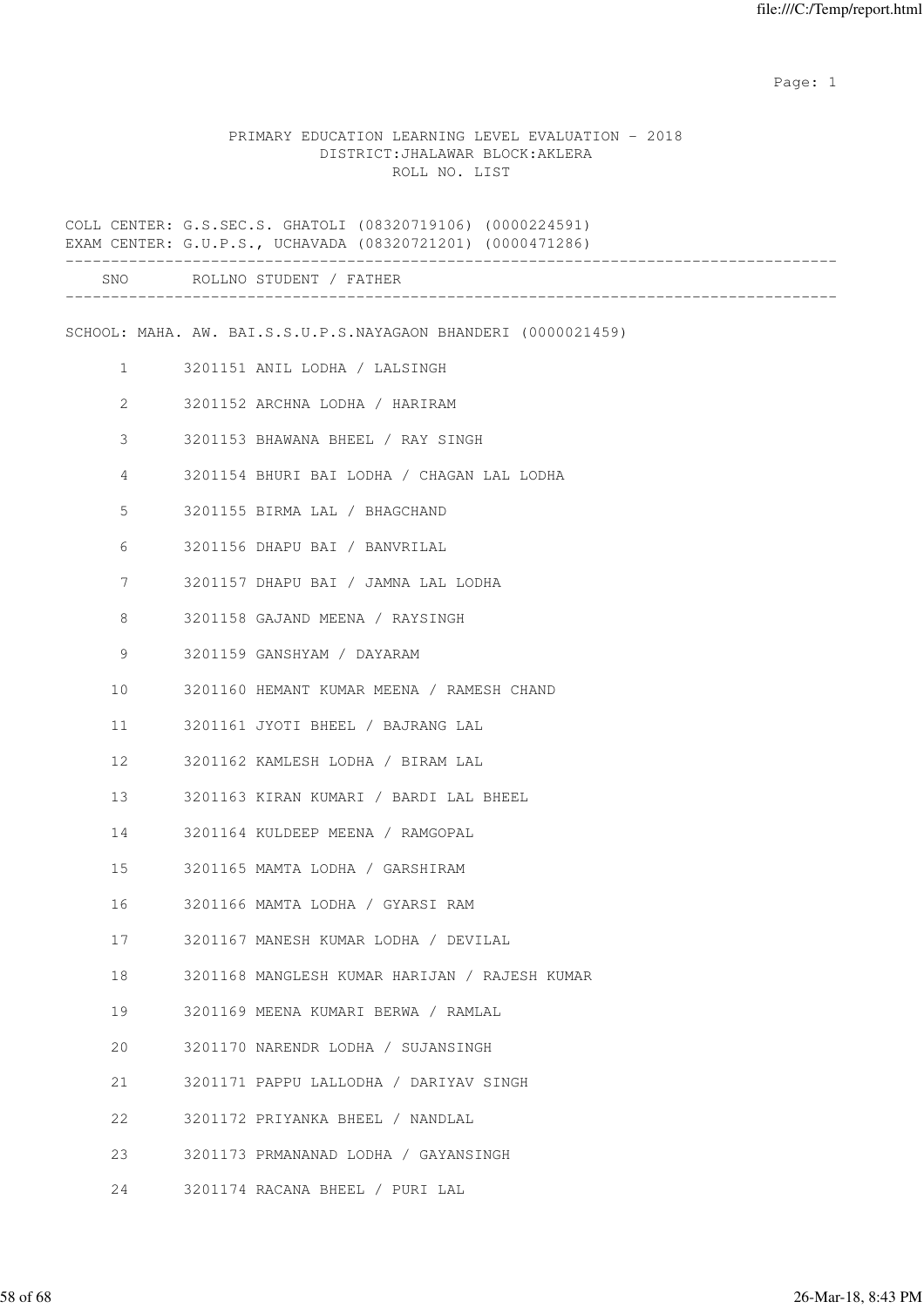# PRIMARY EDUCATION LEARNING LEVEL EVALUATION - 2018 DISTRICT:JHALAWAR BLOCK:AKLERA ROLL NO. LIST

COLL CENTER: G.S.SEC.S. GHATOLI (08320719106) (0000224591) EXAM CENTER: G.U.P.S., UCHAVADA (08320721201) (0000471286)

|                                 | SNO ROLLNO STUDENT / FATHER              |
|---------------------------------|------------------------------------------|
|                                 | 25 3201175 RAKESH KUMAR / KALIYAN        |
|                                 | 26 3201176 RAMSHEELAMEENA / DARMRAJ      |
| 27                              | 3201177 TEENA KUMARI BERWA / DHANNA LAL  |
|                                 | 28 3201178 TEENA LODHA / GOPAL LAL LODHA |
| SCHOOL: GPS MALIYA (0000406849) |                                          |
|                                 | 29 3201179 BANTI BAI / RAMLAL            |
|                                 | 30 3201180 DURGI BAI / RAMLAL            |
| 31                              | 3201181 KAJAL BAI / MOR SINGH            |

- 32 3201182 MITHOON BHEEL / MOHAN LAL
- 33 3201183 NITESH BHEEL / RAJU LAL
- 34 3201184 PARVATI BAI / MOR SINGH
- 35 3201185 PINKY BAI / BANSHI LAL
- 36 3201186 POOJA BAI / DEVI LAL
- 37 3201187 RAHUL BHEEL / BANSHI LAL
- 38 3201188 RAVI KUMAR / DURGA LAL
- 39 3201189 RAVINDRA BHEEL / BHERU LAL
- 40 3201190 REENA BAI / PANACHAND
- 41 3201191 REKHA BAI / MOHAN LAL
- 42 3201192 SAPANA BAI / AMAR LAL
- 43 3201193 TEJRAM BHEEL / PAPPU LAL

SCHOOL: G.P.S.,KISHORPURA (0000406919)

| 44      | 3201194 BAJARANGI BAI / RADHESHYAM BHEEL |
|---------|------------------------------------------|
|         | 45 3201195 RAVI KUMAR / RAMESH CHAND     |
| 46 - 16 | 3201196 SAPANA KUMARI / NANU RAM         |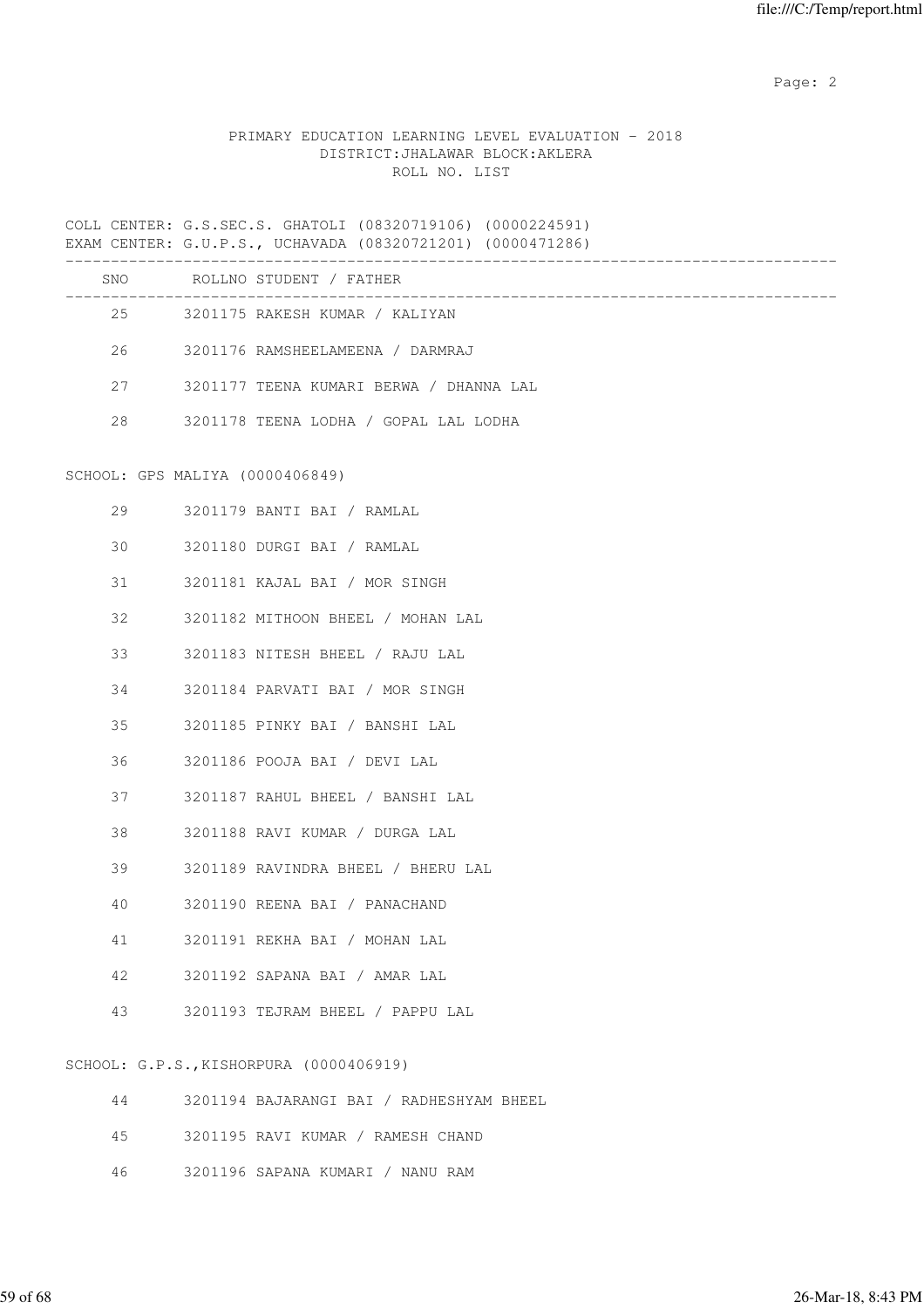#### PRIMARY EDUCATION LEARNING LEVEL EVALUATION - 2018 DISTRICT:JHALAWAR BLOCK:AKLERA ROLL NO. LIST

COLL CENTER: G.S.SEC.S. GHATOLI (08320719106) (0000224591) EXAM CENTER: G.U.P.S., UCHAVADA (08320721201) (0000471286)

 SNO ROLLNO STUDENT / FATHER -------------------------------------------------------------------------------------

SCHOOL: G.P.S., CHANDRAPURA (0000466775)

- 47 3201197 ANURAG GURJAR / HANSRAJ GURJAR
- 48 3201198 JAGDISH CHANDRA LODHA / MATHURA LAL LODHA
- 49 3201199 PRIYANKA LODHA / PURILAL LODHA
- 50 3201200 REENA LODHA / DANMAL LODHA
- 51 3201201 SANJANA GURJAR / INDRA SINGH GURJAR
- 52 3201202 SANJANA KUMARI MALI / DEBI LAL MALI
- 53 3201203 URMILA LODHA / DHULI LAL LODHA

#### SCHOOL: G.P.S., DAHALANPUR (0000466777)

|  | 54 3201204 KALI BAI / RAMGOPAL LODHA       |
|--|--------------------------------------------|
|  | 55 3201205 LAXMEE KUMARI / BALKISHAN LODHA |
|  |                                            |

- 57 3201207 SONA KUMARI / NARAYAN SINGH LODHA
- 58 3201208 SUNITA KUMARI / BIRAM CHAND LODHA

#### SCHOOL: G.U.P.S., NAYAGANV BHA (0000467290)

| 59 | 3201209 BABALU LODHA / RAM CHANDRA        |
|----|-------------------------------------------|
| 60 | 3201210 BHARAT SINGH LODHA / GENDI LAL    |
| 61 | 3201211 DEEPU KUMAR BHEEL / LAL SINGH     |
| 62 | 3201212 GAYATRI BAI KAHAR / HARAK CHAND   |
| 63 | 3201213 HARI SINGH LODHA / HEMRAJ         |
| 64 | 3201214 ISHVAR SINGH BHEEL / GHEESA LAL   |
| 65 | 3201215 ISHVAR SINGH LODHA / RATAN LAL    |
| 66 | 3201216 JYOTI SINGH LODHA / RAMBABU LODHA |
| 67 | 3201217 KALU LAL MALI / RAM BILAS         |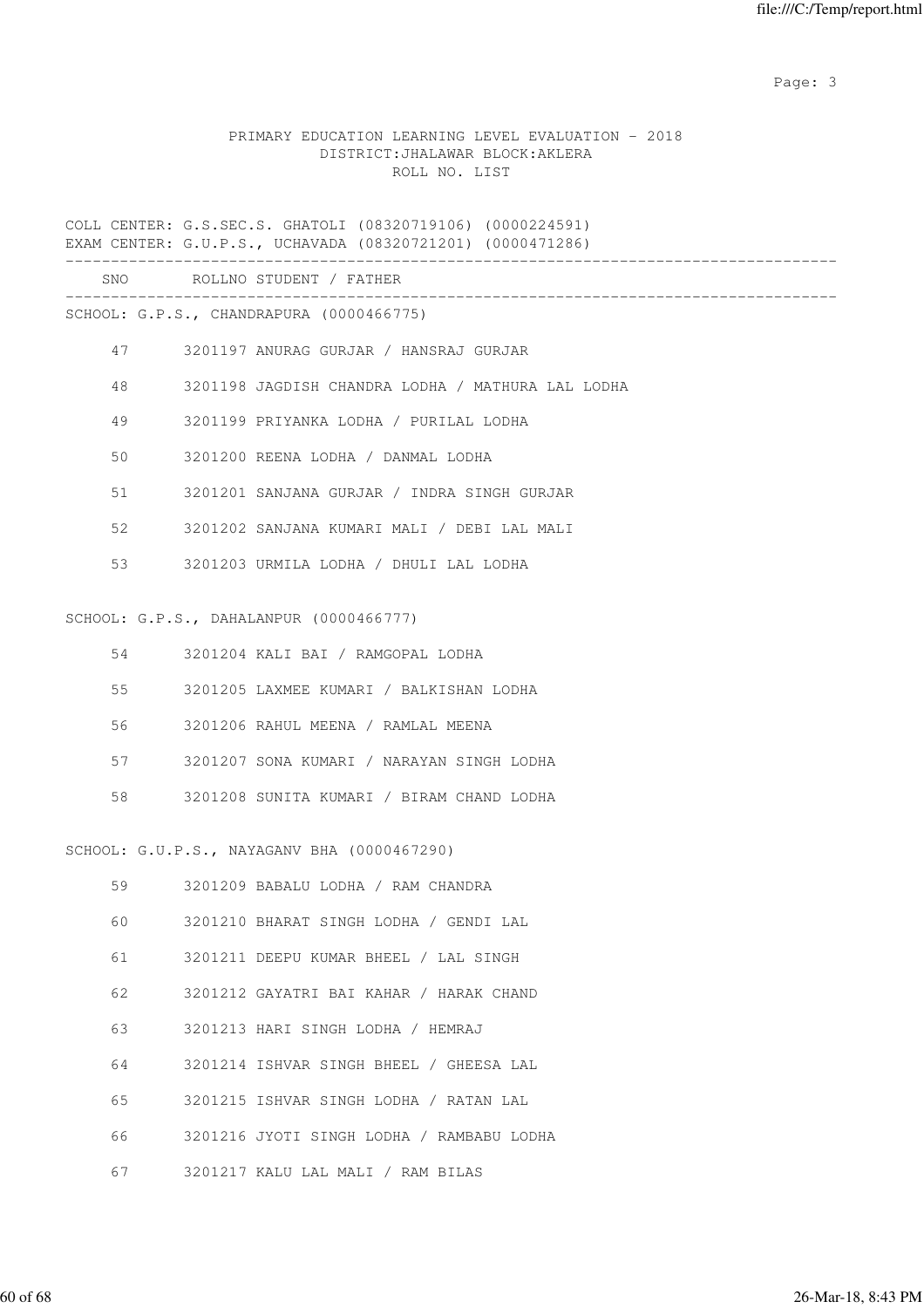Page: 4  $P$ 

# PRIMARY EDUCATION LEARNING LEVEL EVALUATION - 2018 DISTRICT:JHALAWAR BLOCK:AKLERA ROLL NO. LIST

COLL CENTER: G.S.SEC.S. GHATOLI (08320719106) (0000224591) EXAM CENTER: G.U.P.S., UCHAVADA (08320721201) (0000471286)

|    |         | SNO ROLLNO STUDENT / FATHER                                            |
|----|---------|------------------------------------------------------------------------|
|    |         | ________________________<br>68 3201218 KAMLESH KUMAR LODHA / SHYAM LAL |
|    | 69      | 3201219 MAMATA BAI LODHA / NAND LAL                                    |
| 70 |         | 3201220 MANISH KUMAR LODHA / RAMGOPAL                                  |
| 71 |         | 3201221 NISHA KUMARI KAHAR / PRABHU LAL                                |
| 72 |         | 3201222 RACHNA KUMARI LODHA / DHANRAJ LODHA                            |
| 73 |         | 3201223 RAM LODHA / RAKESH KUMAR                                       |
| 74 |         | 3201224 RAVINA KUMARI BHEEL / PHOOL SINGH                              |
| 75 |         | 3201225 SALONI LODHA / RAMSWAROOP                                      |
| 76 |         | 3201226 SUNIL KUMAR MALI / PREM NARAYAN                                |
|    | 77 — 20 | 3201227 SURENDRA KUMAR BHEEL / BHAGWAN SINGH                           |
| 78 |         | 3201228 TEENA LODHA / NAND RAM                                         |
|    |         |                                                                        |
|    |         | SCHOOL: G.P.S., MOTIPURA (GULKHEDI) (0000471169)                       |
|    | 79      | 3201229 HIRALAL LODHA / KALYAN LODHA                                   |
| 80 |         | 3201230 MAMATA BAI / TEJKARAN                                          |
| 81 |         | 3201231 SANJANA MALI / BABU LAL                                        |
| 82 |         | 3201232 SHIVANI MALI / MANGI LAL                                       |
|    |         |                                                                        |
|    |         | SCHOOL: G.P.S., DUDHIYAKHERI (0000471253)                              |
| 83 |         | 3201233 ANITA KUMARI LODHA / BADE SINGH                                |
| 84 |         | 3201234 PINKI KUMARI LODHA / SHIVLAL                                   |
| 85 |         | 3201235 REENA KUMARI LODHA / BIRAM LAL                                 |
| 86 |         | 3201236 REENA KUMARI LODHA / KANWAR LAL                                |
| 87 |         | 3201237 SAPANA KUMARI CHAMAR / SHIVLAL                                 |
| 88 |         | 3201238 VIKRAM SINGH BHEEL / RAMESH CHAND                              |
|    |         | SCHOOL: G.U.P.S., UCHAVADA (0000471286)                                |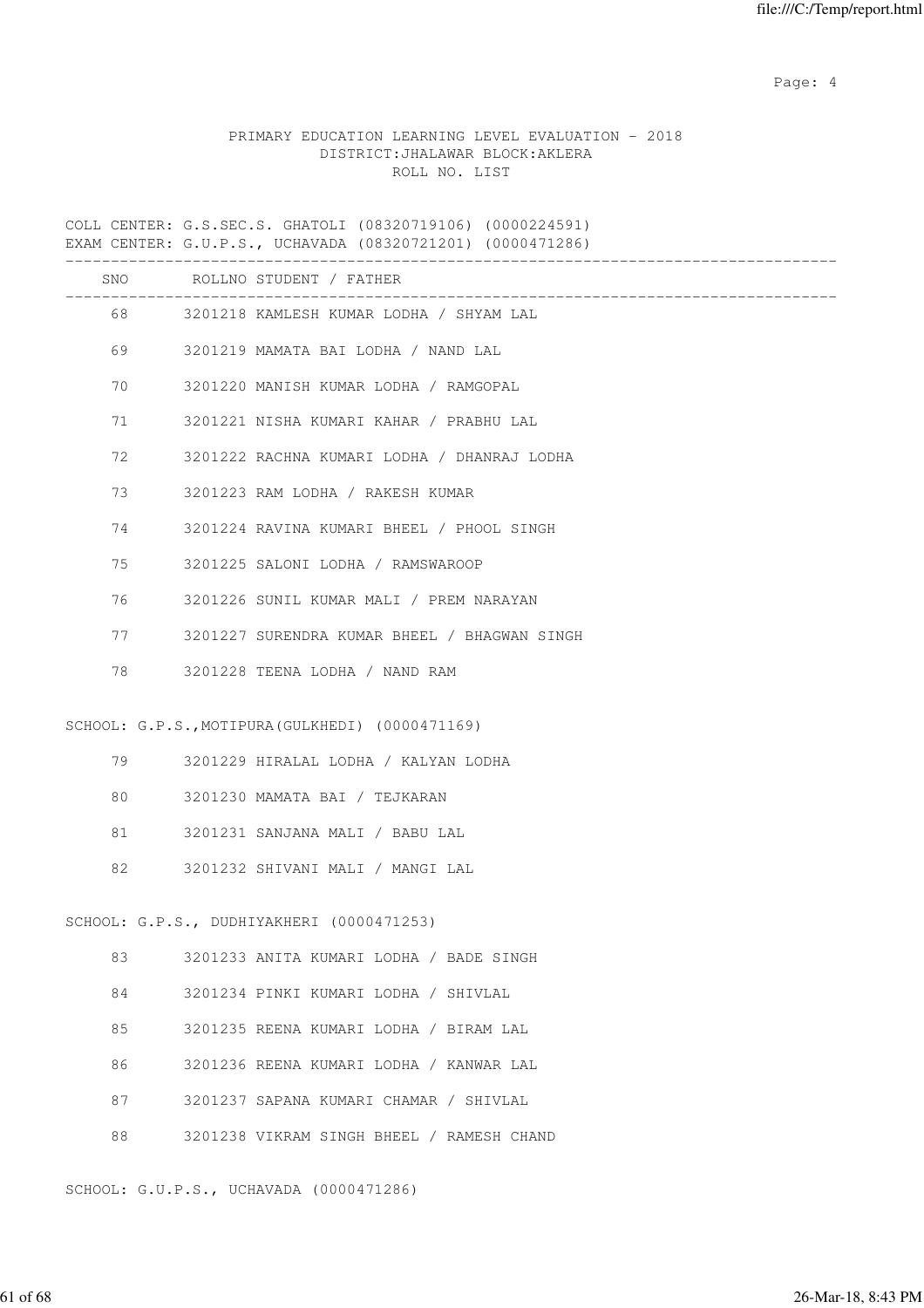Page: 5  $P$  and  $P$  and  $P$  and  $P$  and  $P$  and  $P$  and  $P$  and  $P$  and  $P$  and  $P$  and  $P$  and  $P$  and  $P$  and  $P$  and  $P$  and  $P$  and  $P$  and  $P$  and  $P$  and  $P$  and  $P$  and  $P$  and  $P$  and  $P$  and  $P$  and  $P$  and  $P$  an

# PRIMARY EDUCATION LEARNING LEVEL EVALUATION - 2018 DISTRICT:JHALAWAR BLOCK:AKLERA ROLL NO. LIST

COLL CENTER: G.S.SEC.S. GHATOLI (08320719106) (0000224591) EXAM CENTER: G.U.P.S., UCHAVADA (08320721201) (0000471286)

|     |                                    | SNO ROLLNO STUDENT / FATHER<br>_________________________________ |
|-----|------------------------------------|------------------------------------------------------------------|
|     |                                    | 89 3201239 ANIL KAHAR / JAGANNATH                                |
|     | 90                                 | 3201240 ARTI KUMARI BHEEL / BABU LAL                             |
|     | 91 — 10                            | 3201241 ASHA KUMARI GURJAR / SUJAN SINGH                         |
| 92  |                                    | 3201242 DEVRAJ GURJAR / POORI LAL                                |
| 93  |                                    | 3201243 JUGRAJ MALI / RAMESH CHAND                               |
| 94  |                                    | 3201244 KHUSHI BEE / ALTAF KHAN                                  |
| 95  |                                    | 3201245 MANISH KUMAR MEHAR / PURI LAL MEHAR                      |
| 96  |                                    | 3201246 NADIRA KHANAM / ABDUL RASUL                              |
|     | 97 — 10                            | 3201247 PAVAN KUMAR / SHYAM LAL                                  |
| 98  |                                    | 3201248 PAVAN MEENA / RAMGOPAL                                   |
| 99  |                                    | 3201249 RAKESH KUMAR MEENA / MANSHARAM MEENA                     |
| 100 |                                    | 3201250 RAMLAKHAN MALI / NANDLAL                                 |
|     | 101                                | 3201251 ROHIT MEHAR / RATTIRAM                                   |
|     | 102                                | 3201252 ROMA KUMARI RAIDAS / RADHESHYAM                          |
|     | 103                                | 3201253 SACHIN GURJAR / BALCHAND                                 |
|     | 104                                | 3201254 SANDEEP BAIRAVA / PREM CHAND                             |
|     |                                    | 105 3201255 YUVRAJ MEHAR / RAMBILAS                              |
|     | SCHOOL: GUPS, SALAWAD (0000485580) |                                                                  |
| 106 |                                    | 3201256 ARUN KUMAR DHOLI / KALU LAL DHOLI                        |
|     |                                    |                                                                  |
| 107 |                                    | 3201257 ASHARAM MEENA / RAMESH CHAND                             |
| 108 |                                    | 3201258 DEVENDRA MEENA / RAM BILAS                               |
| 109 |                                    | 3201259 DILKHUSH MEENA / CHATARA LAL                             |
| 110 |                                    | 3201260 FORANTA MEENA / RAMESH CHAND                             |
| 111 |                                    | 3201261 GOVIND MEENA / RANG LAL                                  |
| 112 |                                    | 3201262 MOHIT MEENA / BALRAM                                     |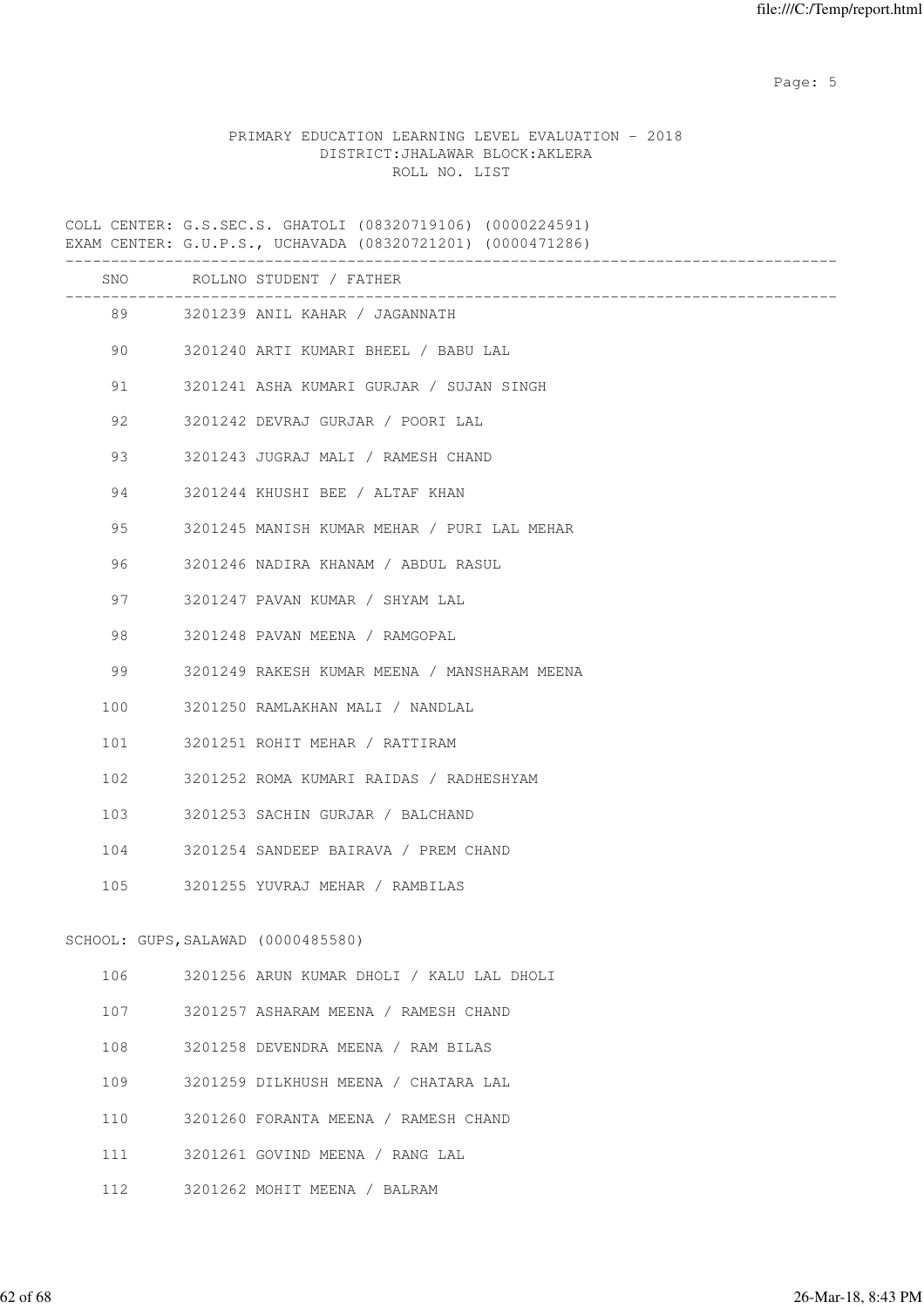Page: 6  $P$  and  $P$  and  $P$  and  $P$  and  $P$  and  $P$  and  $P$  and  $P$  and  $P$  and  $P$  and  $P$  and  $P$  and  $P$  and  $P$  and  $P$  and  $P$  and  $P$  and  $P$  and  $P$  and  $P$  and  $P$  and  $P$  and  $P$  and  $P$  and  $P$  and  $P$  and  $P$  an

# PRIMARY EDUCATION LEARNING LEVEL EVALUATION - 2018 DISTRICT:JHALAWAR BLOCK:AKLERA ROLL NO. LIST

COLL CENTER: G.S.SEC.S. GHATOLI (08320719106) (0000224591) EXAM CENTER: G.U.P.S., UCHAVADA (08320721201) (0000471286)

| SNO | ROLLNO STUDENT / FATHER               |
|-----|---------------------------------------|
| 113 | 3201263 MONIKA MEENA / MEGH RAJ       |
| 114 | 3201264 MONU MEENA / PAPPU LAL        |
| 115 | 3201265 TAMANNA MEENA / RAM SINGH     |
| 116 | 3201266 TEENA KUMARI MEENA / PREM LAL |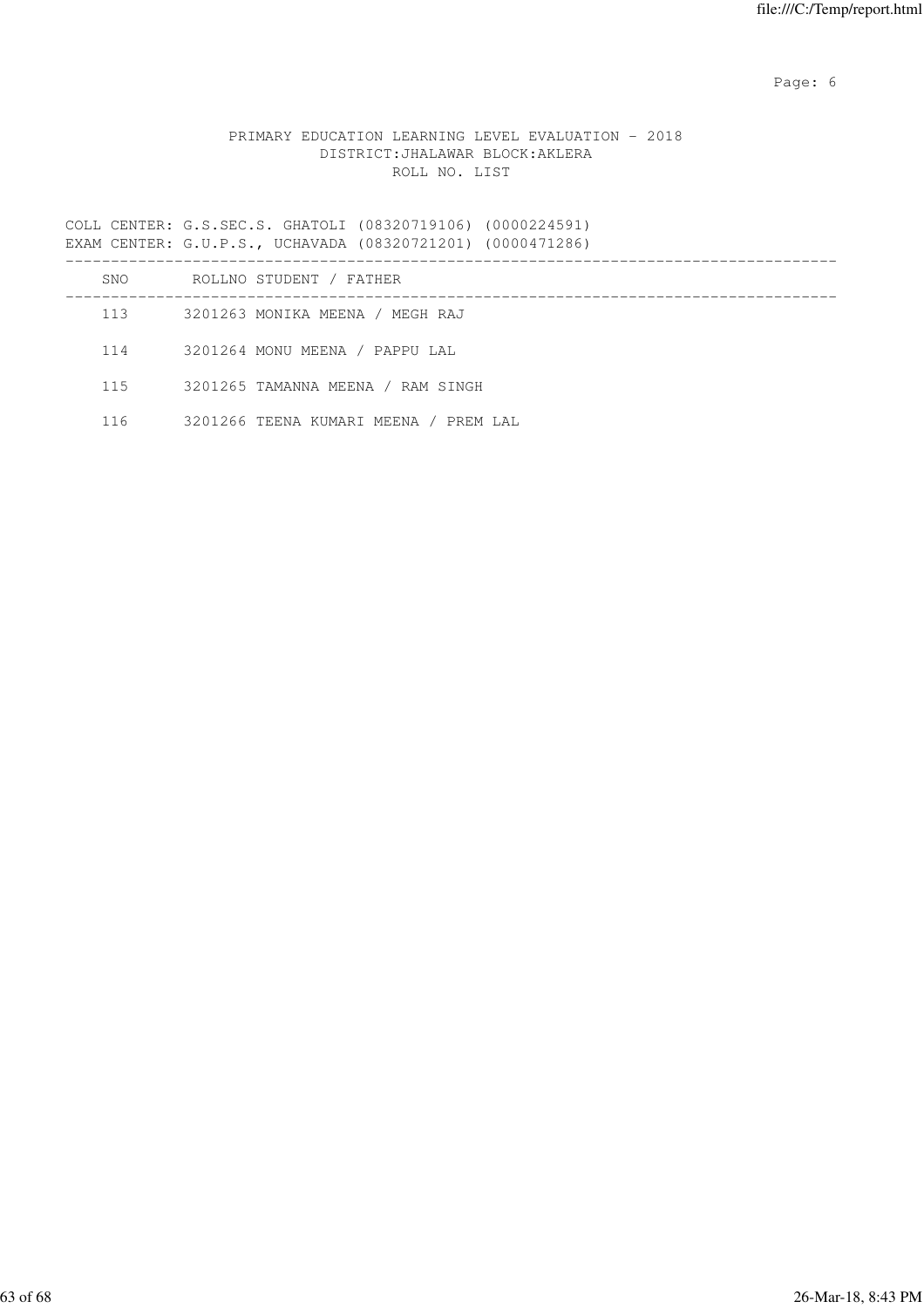example of the state of the state of the state of the state of the state of the state of the state of the state of the state of the state of the state of the state of the state of the state of the state of the state of the

#### PRIMARY EDUCATION LEARNING LEVEL EVALUATION - 2018 DISTRICT:JHALAWAR BLOCK:AKLERA ROLL NO. LIST

COLL CENTER: G.S.SEC.S. GHATOLI (08320719106) (0000224591) EXAM CENTER: GUPS,DEVRI DEV (08320708401) (0000500584)

| SNC | $\circ$ $\circ$ $\circ$<br>. N 0<br><b>NI</b><br>---- |  |  |
|-----|-------------------------------------------------------|--|--|
|     |                                                       |  |  |

SCHOOL: GPS KHALPURIYA (0000485236)

- 1 3201267 KAILASH / RAMCHANDRA
- 2 3201268 KALI BAI / PRABHU LAL

SCHOOL: GPS,JAMUNIYA KALAN (0000500575)

- 3 3201269 ANITA / PRABHU LAL
- 4 3201270 GAYETARI / DEVI LAL
- 5 3201271 SANTOSH BAI / SHANKAR LAL

SCHOOL: GUPS,DEVRI DEV (0000500584)

| 6  | 3201272 ARPINA / AMRAV SINGH        |
|----|-------------------------------------|
| 7  | 3201273 BHARAT SINGH / RAMBILAS     |
| 8  | 3201274 BHURI BAI / RAI SINGH       |
| 9  | 3201275 BIRAM / BADRI LAL           |
|    | 10 3201276 BIRAMLI / KALU LAL       |
|    | 11 3201277 DESHRAJ / RAI SINGH      |
| 12 | 3201278 FILMA BAI / PUR SINGH       |
|    | 13 3201279 GHANSHYAM / NATHU        |
| 14 | 3201280 HANSRAJ / RODI LAL          |
|    | 15 3201281 INGLESH / KASHIRAM       |
| 16 | 3201282 KALI BAI / MOOLCHAND        |
|    | 17 3201283 MAHENDRA / RODI LAL      |
|    | 18 3201284 MANGI LAL / RAM BABU     |
|    | 19 3201285 MANGI LAL / ANATAR SINGH |
| 20 | 3201286 PINKY KUMARI / KALU LAL     |
| 21 | 3201287 RACHANA / RAM BABU          |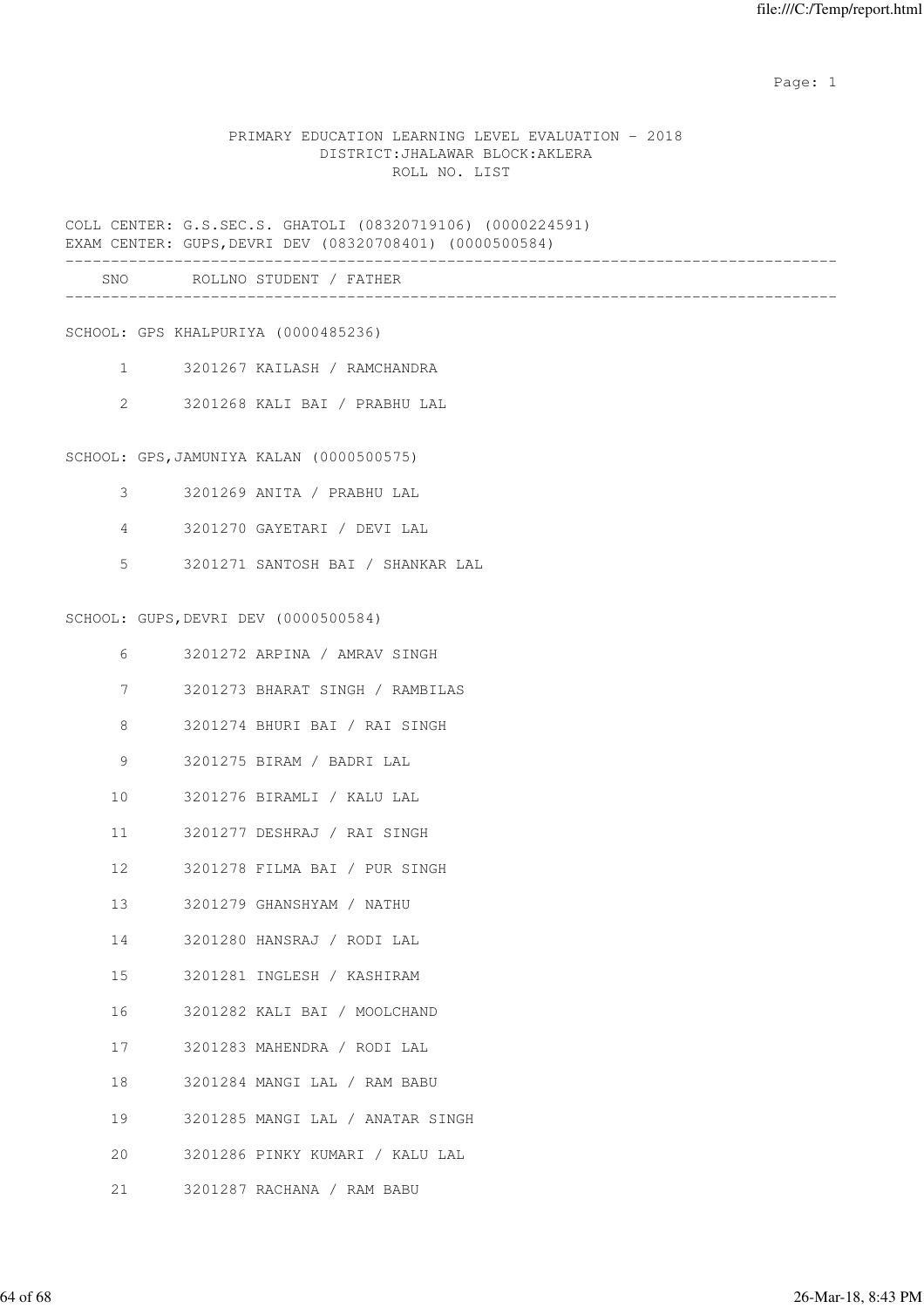# PRIMARY EDUCATION LEARNING LEVEL EVALUATION - 2018 DISTRICT:JHALAWAR BLOCK:AKLERA ROLL NO. LIST

COLL CENTER: G.S.SEC.S. GHATOLI (08320719106) (0000224591) EXAM CENTER: GUPS,DEVRI DEV (08320708401) (0000500584)

|    |      | SNO ROLLNO STUDENT / FATHER                |
|----|------|--------------------------------------------|
|    |      | 22 3201288 RAM BHAGAT / BADRI LAL          |
| 23 |      | 3201289 SUNIL KUMAR / BIRAM                |
|    |      | 24 3201290 SUPATRA / SURJAN SINGH          |
| 25 |      | 3201291 TEENA BAI / KANHI RAM              |
|    |      |                                            |
|    |      | SCHOOL: GPS JAMUNYA KA TAPARA (0000500586) |
|    |      | 26 3201292 BASANTI BAI / KALYAN            |
| 27 |      | 3201293 BIRAMI BAI / MADAN LAL             |
| 28 |      | 3201294 CHEN SINGH / JAGDISH               |
| 29 |      | 3201295 KAVITA / RANGLAL                   |
| 30 |      | 3201296 MANGI BAI / KANWAR LAL             |
|    | 31 \ | 3201297 PANNA LAL / MANGI LAL              |
| 32 |      | 3201298 PAPANTI BAI / JAGDISH              |
| 33 |      | 3201299 SEEMA / MADANLAL                   |
| 34 |      | 3201300 SHIV LAL / RAM LAL                 |

#### SCHOOL: GUPS,NEEMKHEDA (0000500588)

| 35 | 3201301 GUDDI BAI / MANGI LAL    |
|----|----------------------------------|
| 36 | 3201302 HARI CHANDRA / GOVARDHAN |
| 37 | 3201303 MAMATA BAI / DEV SINGH   |
| 38 | 3201304 PARKASHI BAI / BAPU LAL  |
| 39 | 3201305 RADHA BAI / RAM CHANDRA  |
| 40 | 3201306 RAMBABU / PANNA LAL      |
| 41 | 3201307 SANJU KUMAR / DEVI SINGH |
| 42 | 3201308 SEENA BAI / BAPULAL      |
| 43 | 3201309 SUSHEELA BAI / MANGILAL  |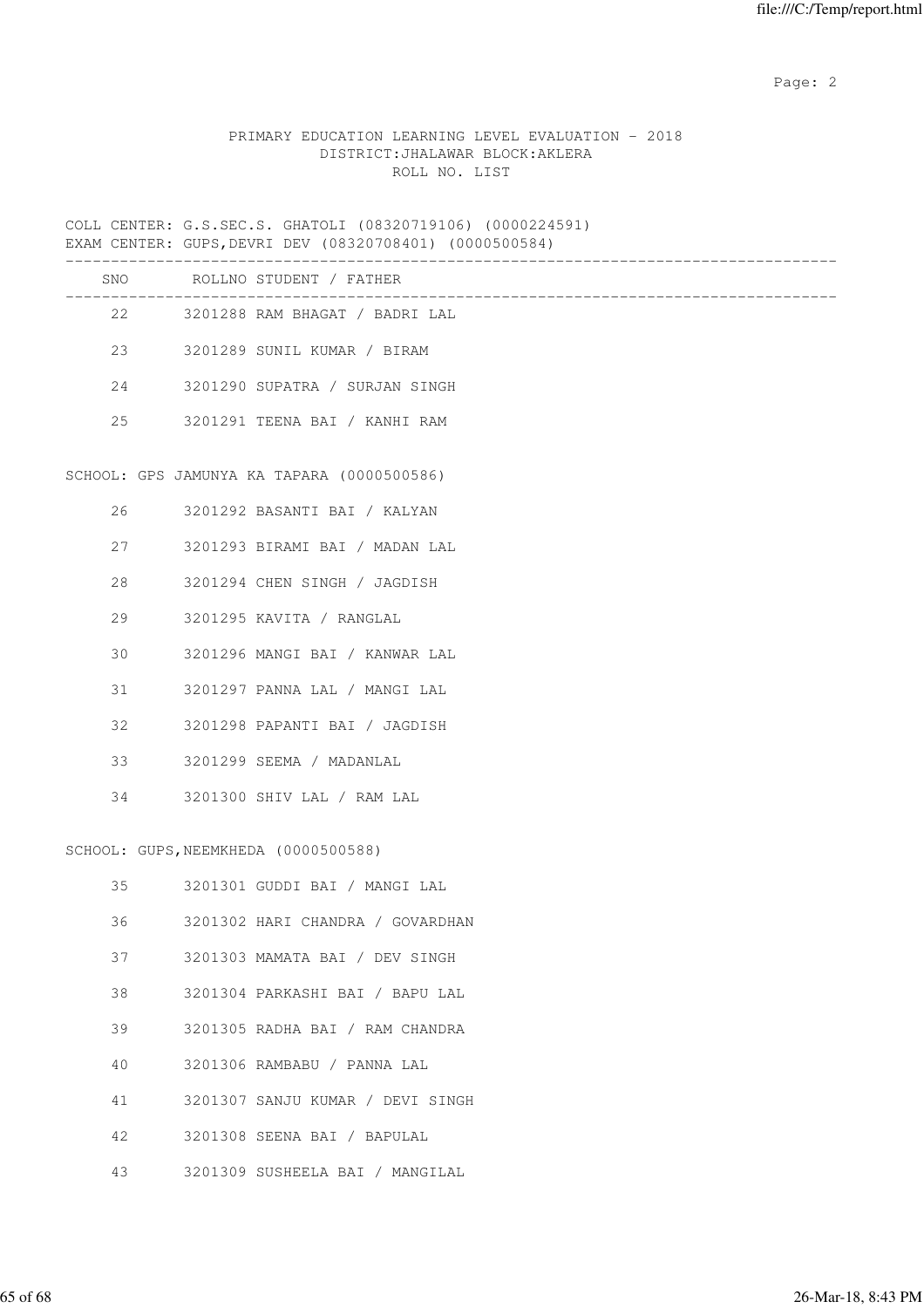example of the state of the state of the state of the state of the state of the state of the state of the state of the state of the state of the state of the state of the state of the state of the state of the state of the

#### PRIMARY EDUCATION LEARNING LEVEL EVALUATION - 2018 DISTRICT:JHALAWAR BLOCK:AKLERA ROLL NO. LIST

COLL CENTER: G.S.SEC.S. GHATOLI (08320719106) (0000224591) EXAM CENTER: G.U.P.S., GADIYA JAIMAL (08320712701) (0000503042) ------------------------------------------------------------------------------------- SNO ROLLNO STUDENT / FATHER ------------------------------------------------------------------------------------- SCHOOL: G.P.S., BASODIYA (0000474268) 1 3201310 ANKIT MEENA / HEMRAJ MEENA 2 3201311 DHAPU BAI MEENA / BABU LAL MEENA 3 3201312 HEMANT MEENA / NAWAL KISHOR 4 3201313 JITENDAR KUMAR DHOLI / PRAVIN KUMAR 5 3201314 JUBER KHAN / FAYYUM KHAN 6 3201315 PAVAN KUMAR MEENA / JAGDISH PARSADMEENA 7 3201316 POOJA MEENA / MEGHRAJ 8 3201317 POOJA MEENA / PHOOL CHAND 9 3201318 PRAVIN KUMAR MEENA / RAM NIWAS MEENA 10 3201319 PUJA BAI MEENA / BHERU LAL MEENA 11 3201320 RAJA RAM MEENA / NARAYAN LAL 12 3201321 RAJA RAM MEENA / LAXMI NARAYAN SCHOOL: G.U.P.S., GADIYA JAIMAL (0000503042) 13 3201322 AJAY / GYAN CHAND 14 3201323 ANITA KUMARI / KALYAN 15 3201324 ANKITA KUMARI / MADAN LAL 16 3201325 ASHA KUMARI / JEETMAL 17 3201326 DHAPU BAI / BANSHI LAL 18 3201327 GORA BAI / LALCHAND

- 19 3201328 HARIOM / GRIRAJ
- 20 3201329 KAJOL / KANHEYALAL
- 21 3201330 KALI BAI / SUGAN CHAND
- 22 3201331 LAKSHMI / KISHORI LAL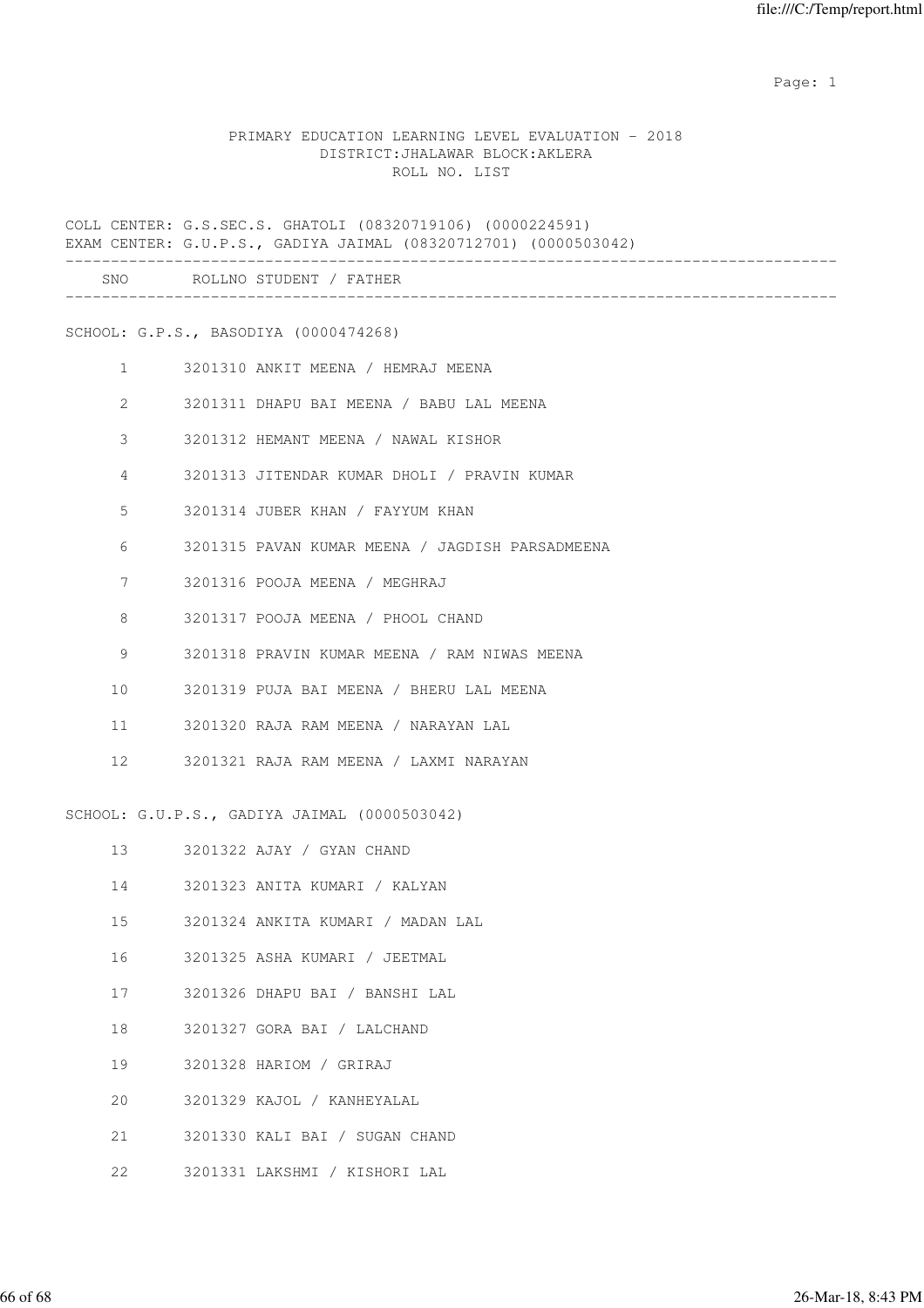# PRIMARY EDUCATION LEARNING LEVEL EVALUATION - 2018 DISTRICT:JHALAWAR BLOCK:AKLERA ROLL NO. LIST

COLL CENTER: G.S.SEC.S. GHATOLI (08320719106) (0000224591) EXAM CENTER: G.U.P.S., GADIYA JAIMAL (08320712701) (0000503042)

|     | SNO ROLLNO STUDENT / FATHER          |
|-----|--------------------------------------|
| 2.3 | 3201332 MEENAKSHI / LALCHAND         |
| 24  | 3201333 MOHIT MEENA / KESARI LAL     |
| 25  | 3201334 NISHA / PAPPU LAL            |
| 26  | 3201335 PRADEEP / PAPPU LAL          |
| 27  | 3201336 RAJ BAI / BHOJRAJ            |
| 28  | 3201337 SANDEEP KUMAR / BHURA LAL    |
| 29  | 3201338 SARITA KUMARI / PHOOL CHAND  |
| 30  | 3201339 TAMANNA KUMARI / MANAK CHAND |